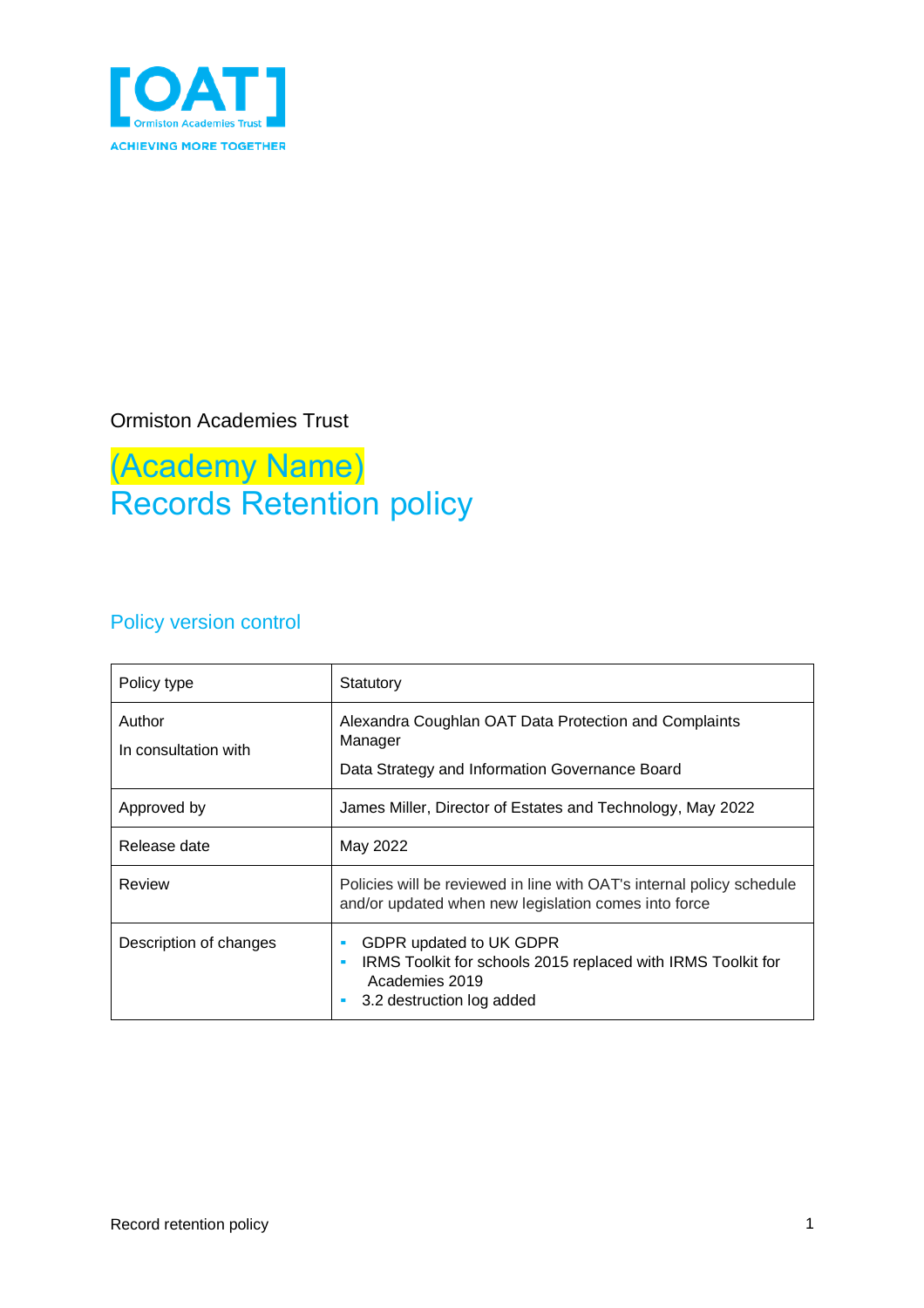

### **Contents**

| 1. |                                                                                        |  |
|----|----------------------------------------------------------------------------------------|--|
| 2. |                                                                                        |  |
| 1. | Governance, Funding and Financial Management of the Academy Trust  6                   |  |
|    | 1.1                                                                                    |  |
|    | 1.2                                                                                    |  |
|    |                                                                                        |  |
|    |                                                                                        |  |
|    |                                                                                        |  |
|    |                                                                                        |  |
|    |                                                                                        |  |
|    | Minutes of, and papers considered at, meetings of the Governing Body and its           |  |
|    |                                                                                        |  |
|    |                                                                                        |  |
|    |                                                                                        |  |
|    |                                                                                        |  |
|    | Meeting papers relating to the annual parents' meeting held under Section 33 of the    |  |
|    |                                                                                        |  |
|    | Records relating to complaints dealt with by the Governing Body  12                    |  |
|    | Annual Reports created under the requirements of the Education (Governor's Annual      |  |
|    |                                                                                        |  |
|    |                                                                                        |  |
|    |                                                                                        |  |
|    |                                                                                        |  |
|    |                                                                                        |  |
|    |                                                                                        |  |
|    |                                                                                        |  |
|    |                                                                                        |  |
|    | Declaration of Interests Statements [Governors] [this is not a statutory register]  13 |  |
|    | 1.3                                                                                    |  |
|    |                                                                                        |  |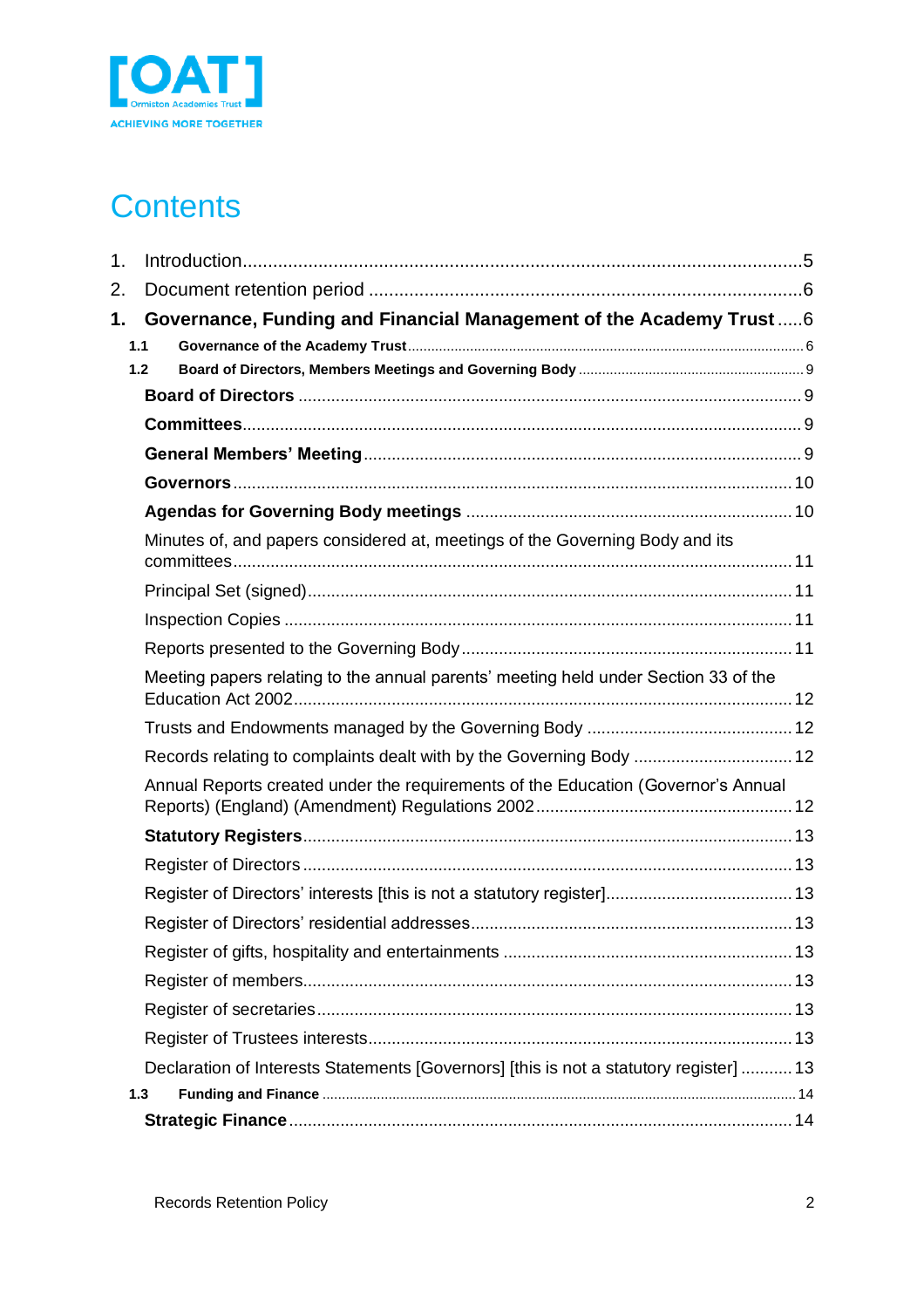

| 1.4 |  |  |  |  |  |  |
|-----|--|--|--|--|--|--|
| 2.  |  |  |  |  |  |  |
| 2.1 |  |  |  |  |  |  |
| 2.2 |  |  |  |  |  |  |
| 2.3 |  |  |  |  |  |  |
| 2.4 |  |  |  |  |  |  |
| 3.  |  |  |  |  |  |  |
| 3.1 |  |  |  |  |  |  |
| 3.2 |  |  |  |  |  |  |
| 3.3 |  |  |  |  |  |  |
|     |  |  |  |  |  |  |
| 4.1 |  |  |  |  |  |  |
| 4.2 |  |  |  |  |  |  |
| 4.3 |  |  |  |  |  |  |
|     |  |  |  |  |  |  |
| 5.1 |  |  |  |  |  |  |
| 5.2 |  |  |  |  |  |  |
| 5.3 |  |  |  |  |  |  |
|     |  |  |  |  |  |  |
| 6.1 |  |  |  |  |  |  |
| 6.2 |  |  |  |  |  |  |
|     |  |  |  |  |  |  |
| 7.1 |  |  |  |  |  |  |
| 7.2 |  |  |  |  |  |  |
|     |  |  |  |  |  |  |
| 8.1 |  |  |  |  |  |  |
| 8.2 |  |  |  |  |  |  |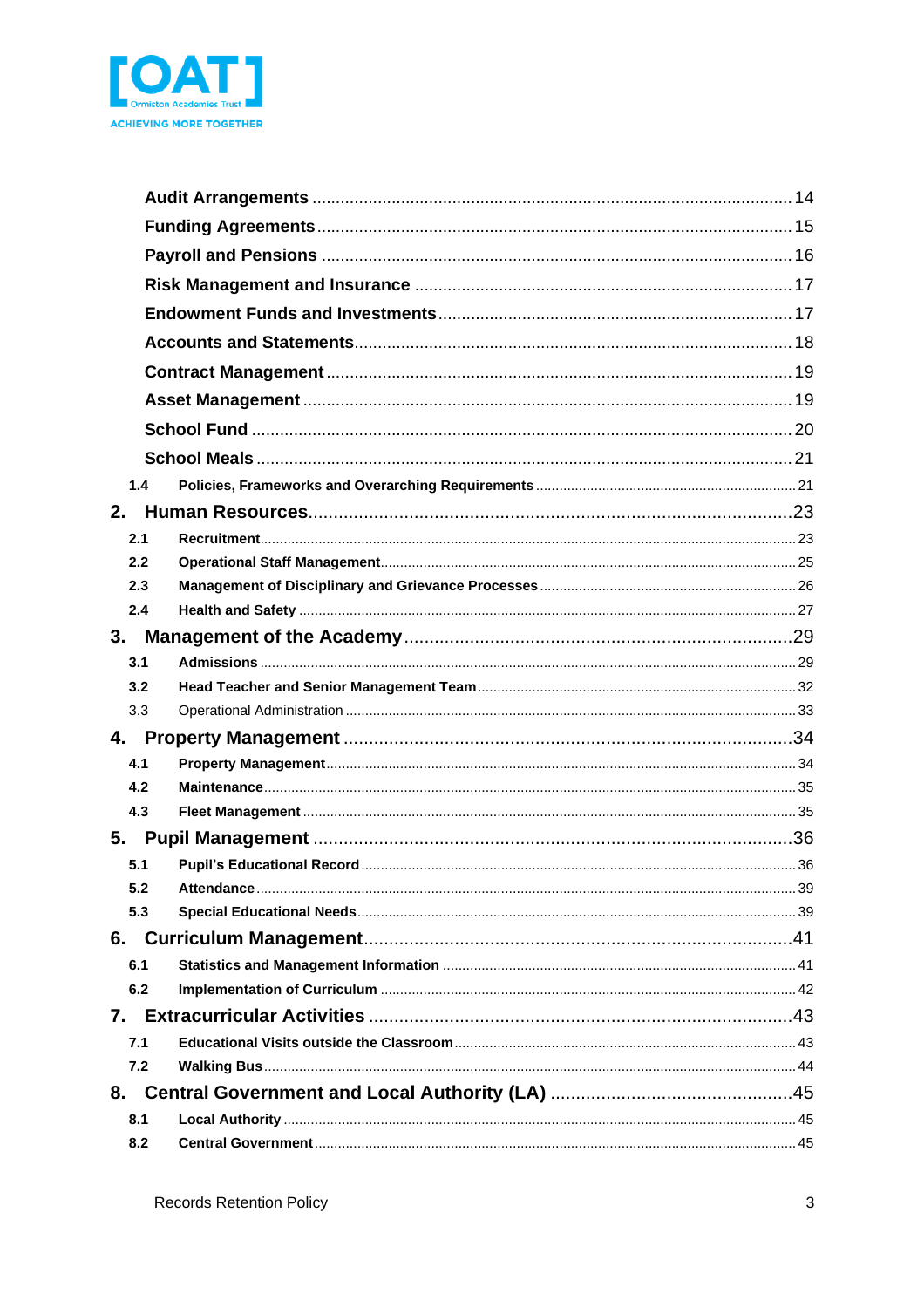

| 3.4. |                                                                                   |  |
|------|-----------------------------------------------------------------------------------|--|
|      |                                                                                   |  |
|      |                                                                                   |  |
|      |                                                                                   |  |
|      | 5. Deletion and retention of user accounts, including email and other third-party |  |
|      |                                                                                   |  |
|      |                                                                                   |  |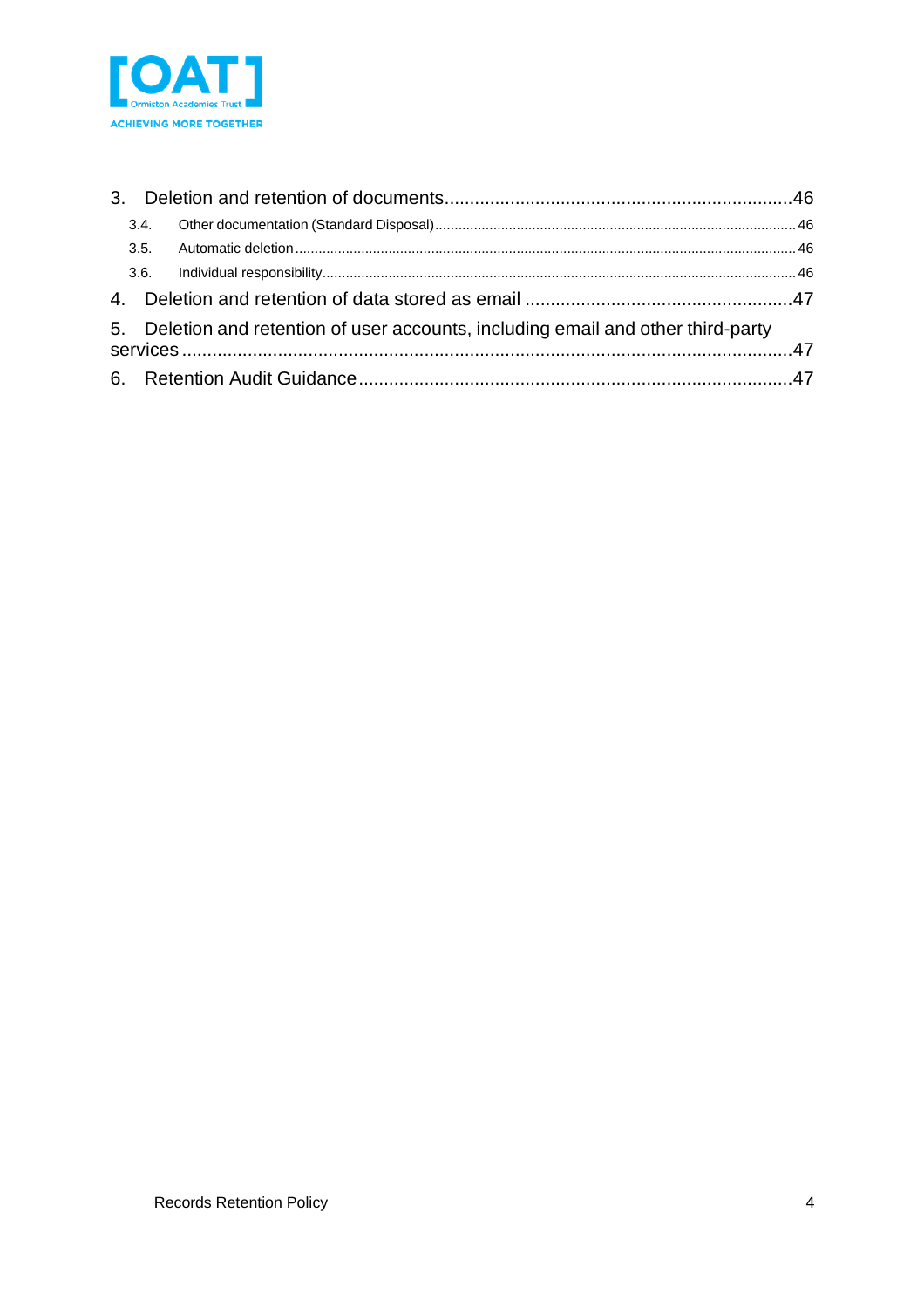

# <span id="page-4-0"></span>1. Introduction

- 1.1. The main aim of this policy is to enable Ormiston Academies Trust to manage hard and electronic records effectively and in compliance with the UK General Data Protection Regulations (UK GDPR). As an organisation we collect, hold, store and create significant amounts of data and information and this policy provides a framework of retention and disposal of categories of information and documents.
- 1.2. Ormiston Academies Trust is committed to the principles of data protection including the principle that information is only to be retained for as long as necessary for the purpose concerned.
- 1.3. The table below sets out the main categories of information that we hold, the length of time that we intend to hold them, and the reason for this.
- 1.4. For information, the tables below set out the legal and other requirements for certain categories of document. Where we have decided to keep information longer than the statutory requirement, this has been explained in the tables in Section 2.
- 1.5. Section 2 of this policy sets out the destruction procedures for documents at the end of their retention period. The Data Protection Officer (DPO) team (dpo@ormistonacademies.co.uk) and academy Data Protection Lead (DPL) shall be responsible for ensuring that this is carried out appropriately, and any questions regarding this policy should be referred to them.
- 1.6. If a document or piece of information is reaching the end of its stated retention period, but you are of the view that it should be kept longer, please refer to The Data Protection Officer (DPO) via the Data Protection Lead (DPL) who will make a decision as to whether it should be kept, for how long, and note the new time limit and reasons for extension.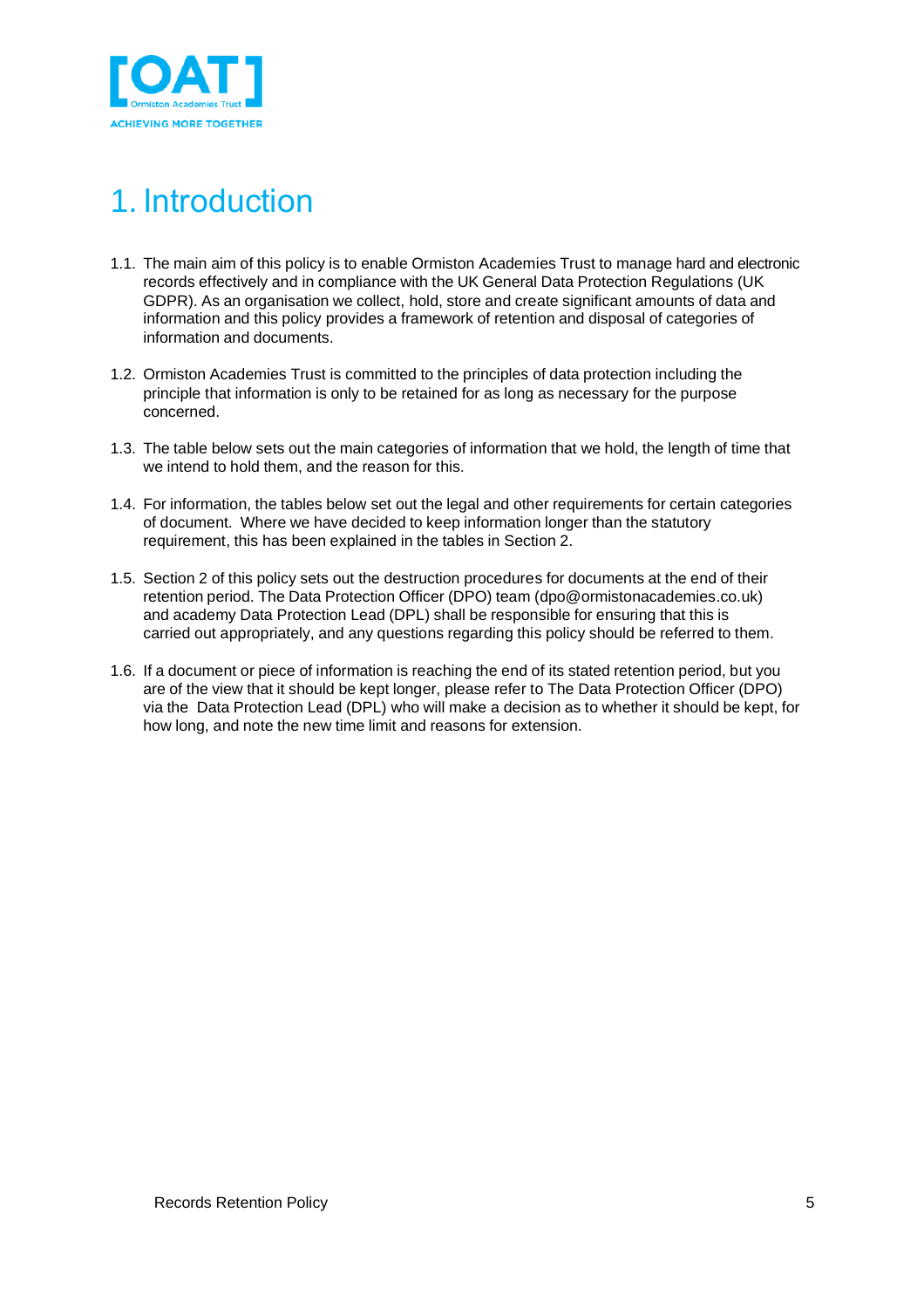

### 2. Document retention period

### **1. Governance, Funding and Financial Management of the Academy Trust**

Academies are governed by the Academy Trust, which will usually be a company limited by guarantee<sup>1</sup>. The Academy Trust may also be a charitable trust.

<span id="page-5-0"></span>

| <b>Governance of the Academy Trust</b> |                                                                                       |                                         |                                          |                                                                      |                                                                              |  |
|----------------------------------------|---------------------------------------------------------------------------------------|-----------------------------------------|------------------------------------------|----------------------------------------------------------------------|------------------------------------------------------------------------------|--|
|                                        | <b>Basic file description</b>                                                         | <b>Data Protection</b><br><b>Issues</b> | <b>Statutory</b><br><b>Provisions</b>    | <b>Retention Period</b><br>[Operational]                             | <b>Action at end</b><br><b>of</b><br>administrative<br>life of the<br>record |  |
| 1.1.1                                  | <b>Governance Statement</b>                                                           | <b>No</b>                               |                                          | Life of governance<br>statement $+6$ years                           | <b>SECURE</b><br><b>DISPOSAL</b>                                             |  |
| 1.1.2                                  | <b>Articles of Association</b>                                                        | <b>No</b>                               |                                          | Life of the Academy                                                  |                                                                              |  |
| 1.1.3                                  | Memorandum of<br>Association                                                          | <b>No</b>                               |                                          | This can be disposed of<br>once the Academy has<br>been incorporated | <b>SECURE</b><br><b>DISPOSAL</b>                                             |  |
| 1.1.4                                  | Memorandum of<br><b>Understanding of Shared</b><br>Governance among<br><b>Schools</b> | <b>No</b>                               | <b>Companies Act</b><br>2006 section 355 | Life of Memorandum of<br>Understanding $+6$ years                    | <b>SECURE</b><br><b>DISPOSAL</b>                                             |  |
| 1.1.5                                  | Constitution                                                                          | <b>No</b>                               |                                          | Life of the Academy                                                  |                                                                              |  |

<span id="page-5-2"></span><span id="page-5-1"></span><sup>&</sup>lt;sup>1</sup> A company limited by guarantee does not usually have a share capital or shareholders, but instead has members who act as guarantors. The guarantors give an undertaking to contribute a nominal amount (typically very small) in the event of winding up of the **company**. In the case of an Academy, the guarantors will guarantee the sum of £10 each.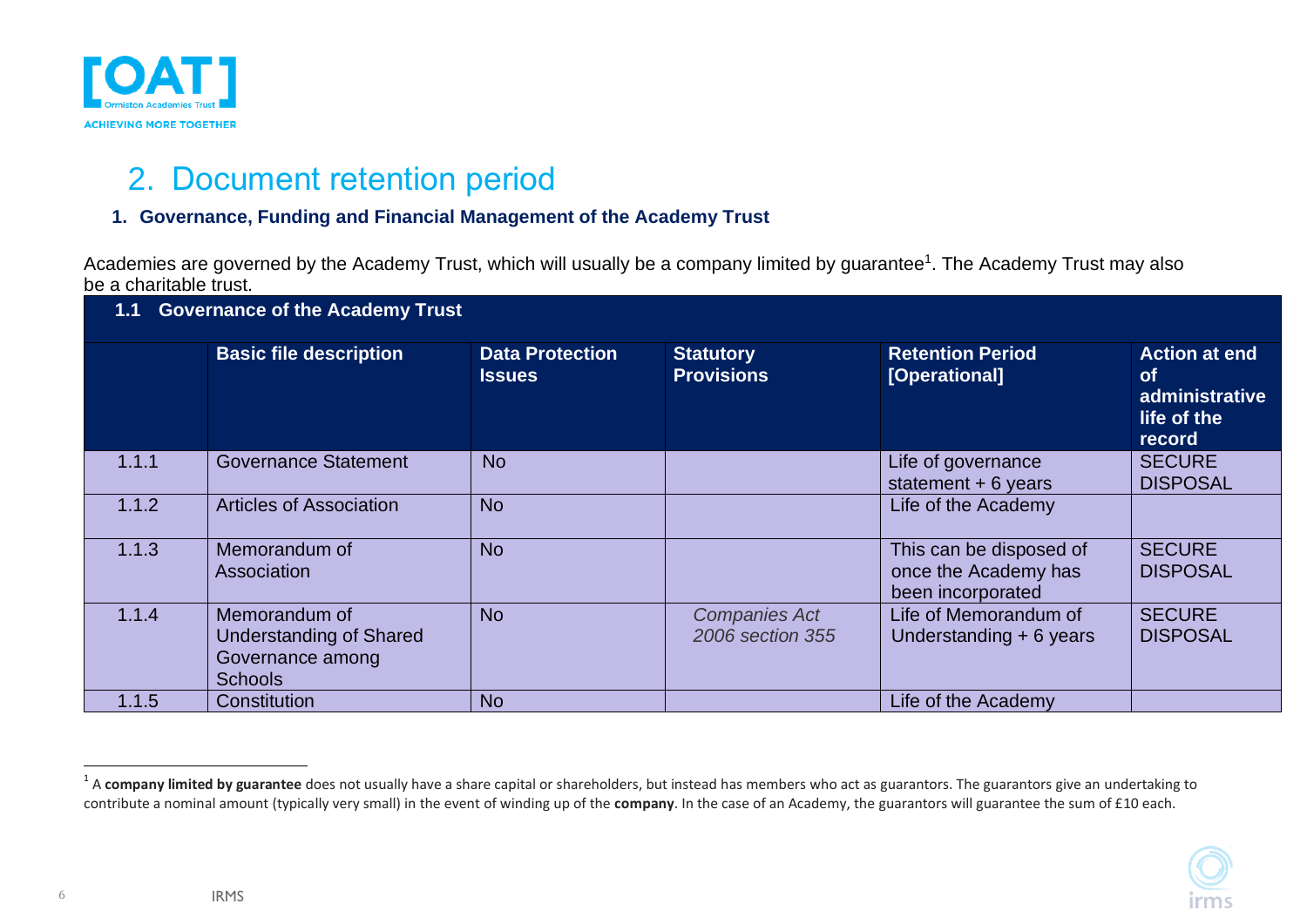

**ACHIEVING MORE TOGETHER** 

### **1.1 Governance of the Academy Trust**

|        | <b>Basic file description</b>                                           | <b>Data Protection</b><br><b>Issues</b> | <b>Statutory</b><br><b>Provisions</b>                           | <b>Retention Period</b><br>[Operational]           | <b>Action at end</b><br><b>of</b><br>administrative<br>life of the<br>record |
|--------|-------------------------------------------------------------------------|-----------------------------------------|-----------------------------------------------------------------|----------------------------------------------------|------------------------------------------------------------------------------|
| 1.1.6  | <b>Special Resolutions to</b><br>amend the Constitution                 | <b>No</b>                               |                                                                 | Life of the Academy                                |                                                                              |
| 1.1.7  | <b>Written Scheme of</b><br>Delegation                                  | <b>No</b>                               | <b>Companies Act 2006</b><br>section 355                        | Life of Written Scheme of<br>Delegation + 10 years | <b>SECURE</b><br><b>DISPOSAL</b>                                             |
| 1.1.8  | Directors - Appointment                                                 | <b>No</b>                               |                                                                 | Life of appointment $+6$<br>years                  | <b>SECURE</b><br><b>DISPOSAL</b>                                             |
| 1.1.9  | Directors - Disqualification                                            | <b>No</b>                               | <b>Company Directors</b><br><b>Disqualification Act</b><br>1986 | Date of disqualification +<br>15 years             | <b>SECURE</b><br><b>DISPOSAL</b>                                             |
| 1.1.10 | Directors - Termination of<br><b>Office</b>                             | <b>No</b>                               |                                                                 | Date of termination $+6$<br>years                  | <b>SECURE</b><br><b>DISPOSAL</b>                                             |
| 1.1.11 | <b>Annual Report - Trustees</b><br>Report                               | <b>No</b>                               | Companies Act 2006<br>section 355                               | Date of report + 10 years                          | <b>SECURE</b><br><b>DISPOSAL</b>                                             |
| 1.1.12 | <b>Annual Report and</b><br><b>Accounts</b>                             | <b>No</b>                               | Companies Act 2006<br>section 355                               | Date of report + 10 years                          | <b>SECURE</b><br><b>DISPOSAL</b>                                             |
| 1.1.13 | <b>Annual Return</b>                                                    | <b>No</b>                               | <b>Companies Act 2006</b><br>section 355                        | Date of report + 10 years                          | <b>SECURE</b><br><b>DISPOSAL</b>                                             |
| 1.1.14 | <b>Appointment of Trustees</b><br>and Governors and<br><b>Directors</b> | <b>Yes</b>                              |                                                                 | Life of appointment $+6$<br>years                  | <b>SECURE</b><br><b>DISPOSAL</b>                                             |
| 1.1.15 | <b>Statement of Trustees</b><br><b>Responsibilities</b>                 | <b>No</b>                               |                                                                 | Life of appointment $+6$<br>years                  | <b>SECURE</b><br><b>DISPOSAL</b>                                             |



7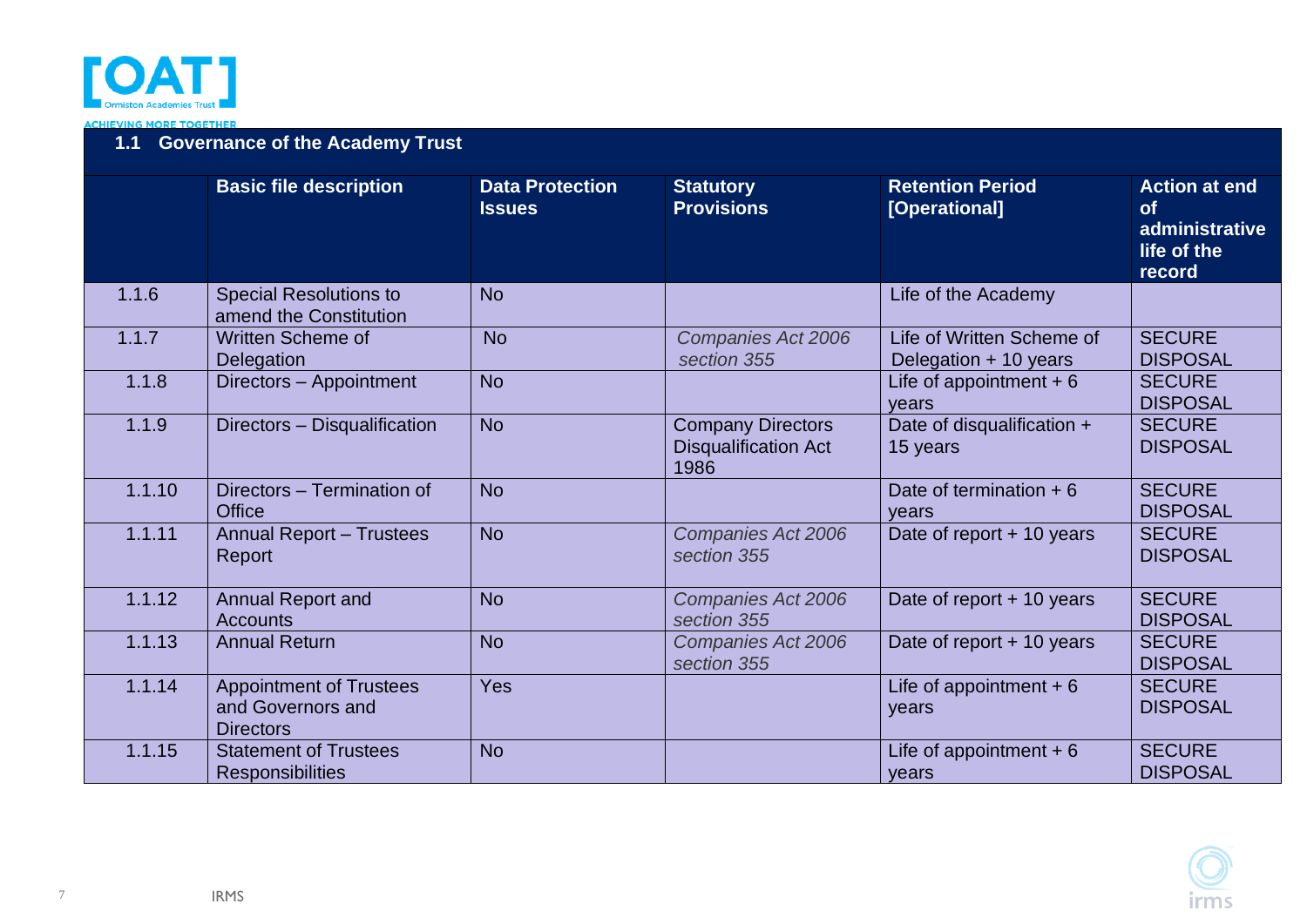

#### **ACHIEVING MORE TOGETHER**

### **1.1 Governance of the Academy Trust**

| <b>Basic file description</b><br><b>Data Protection</b><br><b>Retention Period</b><br><b>Action at end</b><br><b>Statutory</b> |                                                                      |                                                          |                                           |                                   |                                                      |
|--------------------------------------------------------------------------------------------------------------------------------|----------------------------------------------------------------------|----------------------------------------------------------|-------------------------------------------|-----------------------------------|------------------------------------------------------|
|                                                                                                                                |                                                                      | <b>Issues</b>                                            | <b>Provisions</b>                         | [Operational]                     | <b>of</b><br>administrative<br>life of the<br>record |
| 1.1.16                                                                                                                         | Appointment and removal<br>of Members                                | <b>No</b>                                                |                                           | Life of appointment $+6$<br>vears | <b>SECURE</b><br><b>DISPOSAL</b>                     |
| 1.1.17                                                                                                                         | <b>Strategic Review</b>                                              | <b>No</b>                                                |                                           | Date of the review $+6$<br>vears  | <b>SECURE</b><br><b>DISPOSAL</b>                     |
| 1.1.18                                                                                                                         | Strategic Plan [also known<br>as School Development<br><b>Plans1</b> | <b>No</b>                                                |                                           | Life of plan $+ 6$ years          | <b>SECURE</b><br><b>DISPOSAL</b>                     |
| 1.1.19                                                                                                                         | <b>Accessibility Plan</b>                                            | There may be if<br>the plan refers to<br>specific pupils | <b>Limitation Act 1980</b><br>(Section 2) | Life of plan $+ 6$ years          | <b>SECURE</b><br><b>DISPOSAL</b>                     |

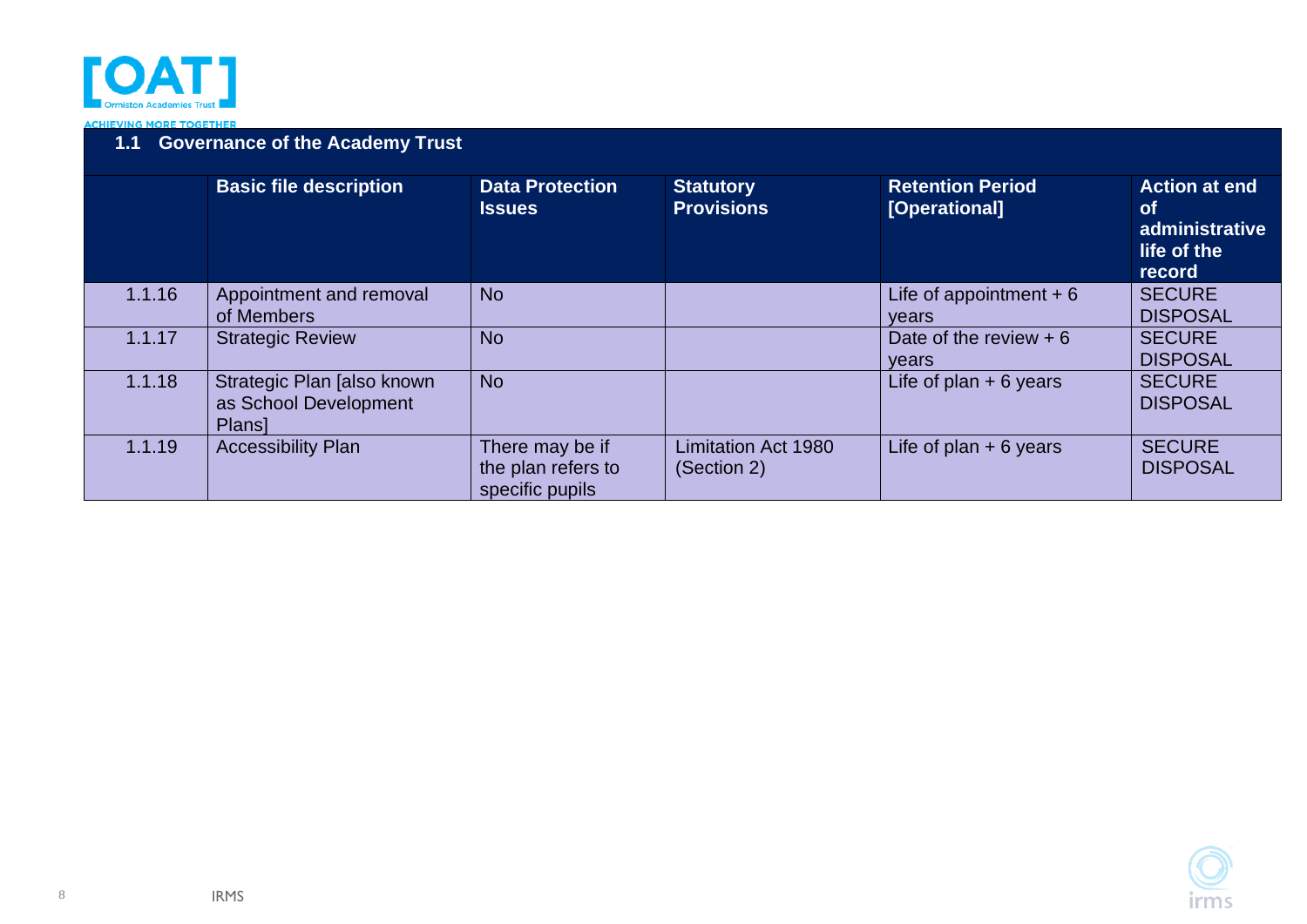

| <b>Board of Directors, Members Meetings and Governing Body</b><br>1.2 |                                                                                  |                                                             |                                           |                                                                                  |                                                                 |  |
|-----------------------------------------------------------------------|----------------------------------------------------------------------------------|-------------------------------------------------------------|-------------------------------------------|----------------------------------------------------------------------------------|-----------------------------------------------------------------|--|
|                                                                       | <b>Basic file description</b>                                                    | <b>Data Protection</b><br><b>Issues</b>                     | <b>Statutory</b><br><b>Provisions</b>     | <b>Retention Period</b><br>[Operational]                                         | <b>Action at end of</b><br>administrative<br>life of the record |  |
|                                                                       | <b>Board of Directors</b>                                                        |                                                             |                                           |                                                                                  |                                                                 |  |
| 1.2.1                                                                 | <b>Board Meeting Minutes</b>                                                     | Could be if the<br>minutes refer to<br>living individuals   | <b>Companies Act</b><br>2006 section 248  | Minutes must be<br>kept for at least 10<br>years from the date<br>of the meeting | <b>OFFER TO</b><br><b>ARCHIVES</b>                              |  |
| 1.2.2                                                                 | <b>Board Decisions</b>                                                           | Could be if the<br>decisions refer to<br>living individuals |                                           | Date of the meeting<br>$+$ a minimum of 10<br>vears                              | <b>OFFER TO</b><br><b>ARCHIVES</b>                              |  |
| 1.2.3                                                                 | <b>Board Meeting: Annual</b><br><b>Schedule of Business</b>                      | <b>No</b>                                                   |                                           | <b>Current year</b>                                                              | <b>SECURE</b><br><b>DISPOSAL</b>                                |  |
| 1.2.4                                                                 | <b>Board Meeting:</b><br>Procedures for conduct of<br>meeting                    | <b>No</b>                                                   | <b>Limitation Act 1980</b><br>(Section 2) | Date procedures<br>superseded $+6$<br>years                                      | <b>SECURE</b><br><b>DISPOSAL</b>                                |  |
|                                                                       | Committees <sup>2</sup>                                                          |                                                             |                                           |                                                                                  |                                                                 |  |
| 1.2.5                                                                 | Minutes relating to any<br>committees set up by the<br><b>Board of Directors</b> | Could be if the<br>minutes refer to<br>living individuals   |                                           | Date of the meeting<br>+ a minimum of 10<br>years                                | <b>OFFER TO</b><br><b>ARCHIVES</b>                              |  |
|                                                                       | <b>General Members'</b><br><b>Meeting</b>                                        |                                                             |                                           |                                                                                  |                                                                 |  |

<span id="page-8-3"></span><span id="page-8-2"></span><span id="page-8-1"></span><span id="page-8-0"></span> $^2$  The board can establish any committee and determine the constitution, membership and proceedings that will apply.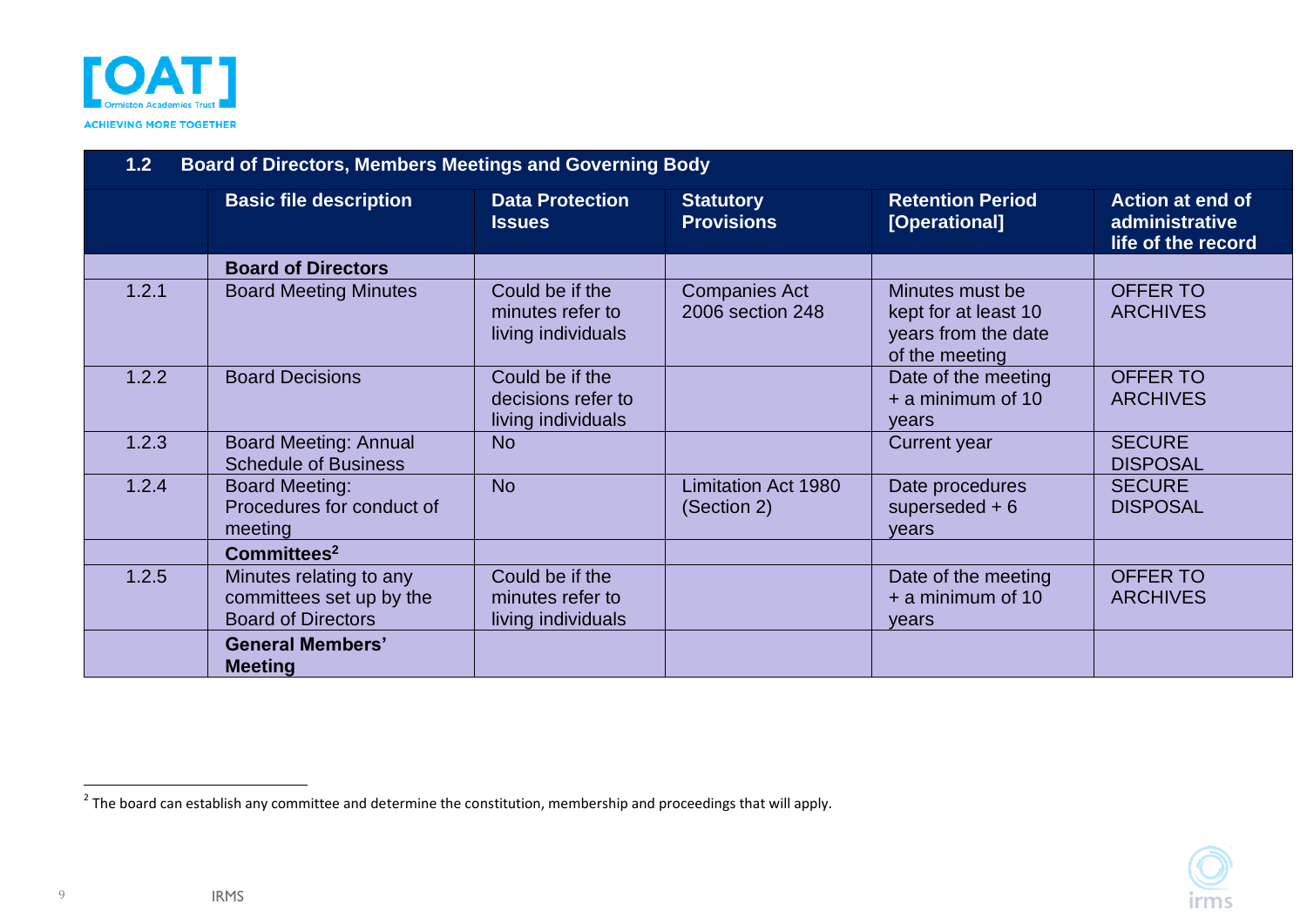

**ACHIEVING MORE TOGETHER** 

| <b>Board of Directors, Members Meetings and Governing Body</b><br>1.2 |                                                                                     |                                                                                                                          |                                          |                                                                                                                |                                                                 |  |
|-----------------------------------------------------------------------|-------------------------------------------------------------------------------------|--------------------------------------------------------------------------------------------------------------------------|------------------------------------------|----------------------------------------------------------------------------------------------------------------|-----------------------------------------------------------------|--|
|                                                                       | <b>Basic file description</b>                                                       | <b>Data Protection</b><br><b>Issues</b>                                                                                  | <b>Statutory</b><br><b>Provisions</b>    | <b>Retention Period</b><br>[Operational]                                                                       | <b>Action at end of</b><br>administrative<br>life of the record |  |
| 1.2.6                                                                 | Records relating to the<br>management of General<br><b>Members' Meetings</b>        | Could be if the<br>minutes refer to<br>living individuals                                                                | <b>Companies Act</b><br>2006 section 248 | Minutes must be<br>kept for at least 10<br>years from the date<br>of the meeting <sup>3</sup>                  | <b>OFFER TO</b><br><b>ARCHIVES</b>                              |  |
| 1.2.7                                                                 | Records relating to the<br>management of the<br>Annual General Meeting <sup>4</sup> | Could be if the<br>minutes refer to<br>living individuals                                                                | <b>Companies Act</b><br>2006 section 248 | Minutes must be<br>kept for at least 10<br>years from the date<br>of the meeting <sup>5</sup>                  | <b>OFFER TO</b><br><b>ARCHIVES</b>                              |  |
|                                                                       | <b>Governors</b>                                                                    |                                                                                                                          |                                          |                                                                                                                |                                                                 |  |
| 1.2.8                                                                 | <b>Agendas for Governing</b><br><b>Body meetings</b>                                | May be data<br>protection<br>issues, if the<br>meeting is<br>dealing with<br>confidential<br>issues relating to<br>staff |                                          | One copy should be<br>retained with the<br>master set of<br>minutes. All other<br>copies can be<br>disposed of | <b>SECURE</b><br>DISPOSAL <sup>6</sup>                          |  |

10

<sup>&</sup>lt;sup>3</sup> The signed minutes must be kept securely together with the notice and agenda for the meeting and supporting documentation provided for consideration at the meeting. Documentation is generally filed in a dedicated minute book, which is usually in the form of a loose-leaf binder to which additional pages can be easily added.

 $^4$  Not all Academies are required to hold an Annual General Meeting for the Members – the requirement will be stated in the Constitution.

<sup>&</sup>lt;sup>5</sup> The signed minutes must be kept securely together with the notice and agenda for the meeting and any supporting documentation provided for consideration at the meeting. Documentation is generally filed in a dedicated minute book, which is usually in the form of a loose-leaf binder to which additional pages can be easily added.

<span id="page-9-1"></span><span id="page-9-0"></span> $^6$  In this context, SECURE DISPOSAL should be taken to mean disposal using confidential waste bins, or if the school has the facility, shredding using a cross-cut shredder.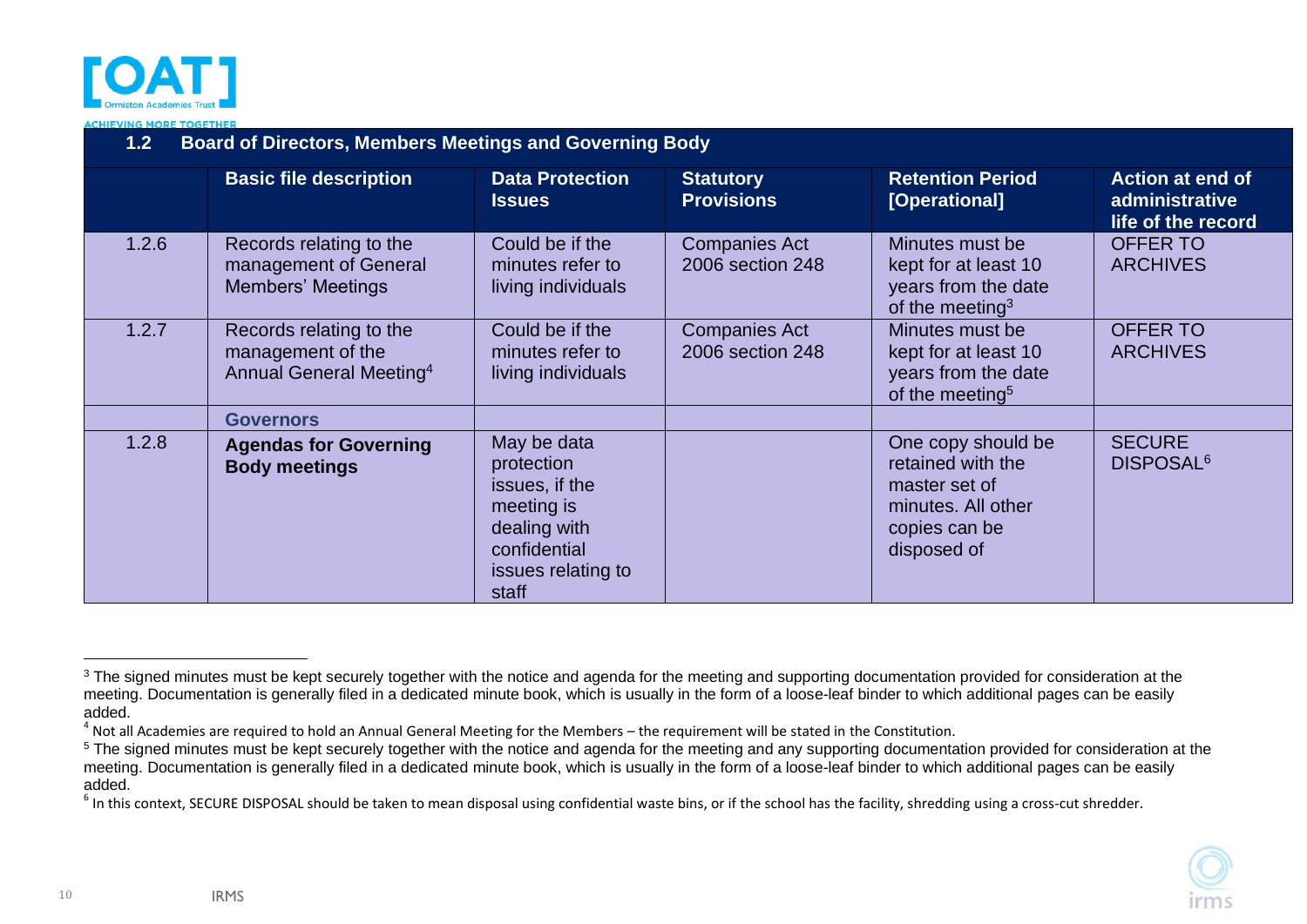

#### **ACHIEVING MORE TOGETHER**

| <b>Board of Directors, Members Meetings and Governing Body</b><br>1.2 |                                                                                                  |                                                                                                                          |                                       |                                                                                                                                                                                                    |                                                                                    |  |
|-----------------------------------------------------------------------|--------------------------------------------------------------------------------------------------|--------------------------------------------------------------------------------------------------------------------------|---------------------------------------|----------------------------------------------------------------------------------------------------------------------------------------------------------------------------------------------------|------------------------------------------------------------------------------------|--|
|                                                                       | <b>Basic file description</b>                                                                    | <b>Data Protection</b><br><b>Issues</b>                                                                                  | <b>Statutory</b><br><b>Provisions</b> | <b>Retention Period</b><br>[Operational]                                                                                                                                                           | <b>Action at end of</b><br>administrative<br>life of the record                    |  |
| 1.2.9                                                                 | Minutes of, and papers<br>considered at, meetings of<br>the Governing Body and<br>its committees | May be data<br>protection<br>issues, if the<br>meeting is<br>dealing with<br>confidential<br>issues relating to<br>staff |                                       |                                                                                                                                                                                                    |                                                                                    |  |
|                                                                       | <b>Principal Set (signed)</b>                                                                    |                                                                                                                          |                                       | Life of Academy                                                                                                                                                                                    |                                                                                    |  |
|                                                                       | Inspection Copies <sup>7</sup>                                                                   |                                                                                                                          |                                       | Date of meeting $+3$<br>years                                                                                                                                                                      | <b>SECURE</b><br><b>DISPOSAL</b>                                                   |  |
| 1.2.10                                                                | Reports presented to the<br><b>Governing Body</b>                                                | May be data<br>protection<br>issues, if the<br>report deals with<br>confidential<br>issues relating to<br>staff          |                                       | Reports should be<br>kept for a minimum<br>of 6 years. However,<br>if the minutes refer<br>directly to individual<br>reports, then the<br>reports should be<br>kept for the life of the<br>Academy | <b>SECURE</b><br><b>DISPOSAL or</b><br>retain with the<br>signed set of<br>minutes |  |

11

<span id="page-10-3"></span><span id="page-10-2"></span><span id="page-10-1"></span><span id="page-10-0"></span><sup>&</sup>lt;sup>7</sup> These are the copies which the clerk to the Governor may wish to retain, so that requestors can view all the relevant information, without the clerk needing to print off and collate redacted copies of the minutes each time a request is made.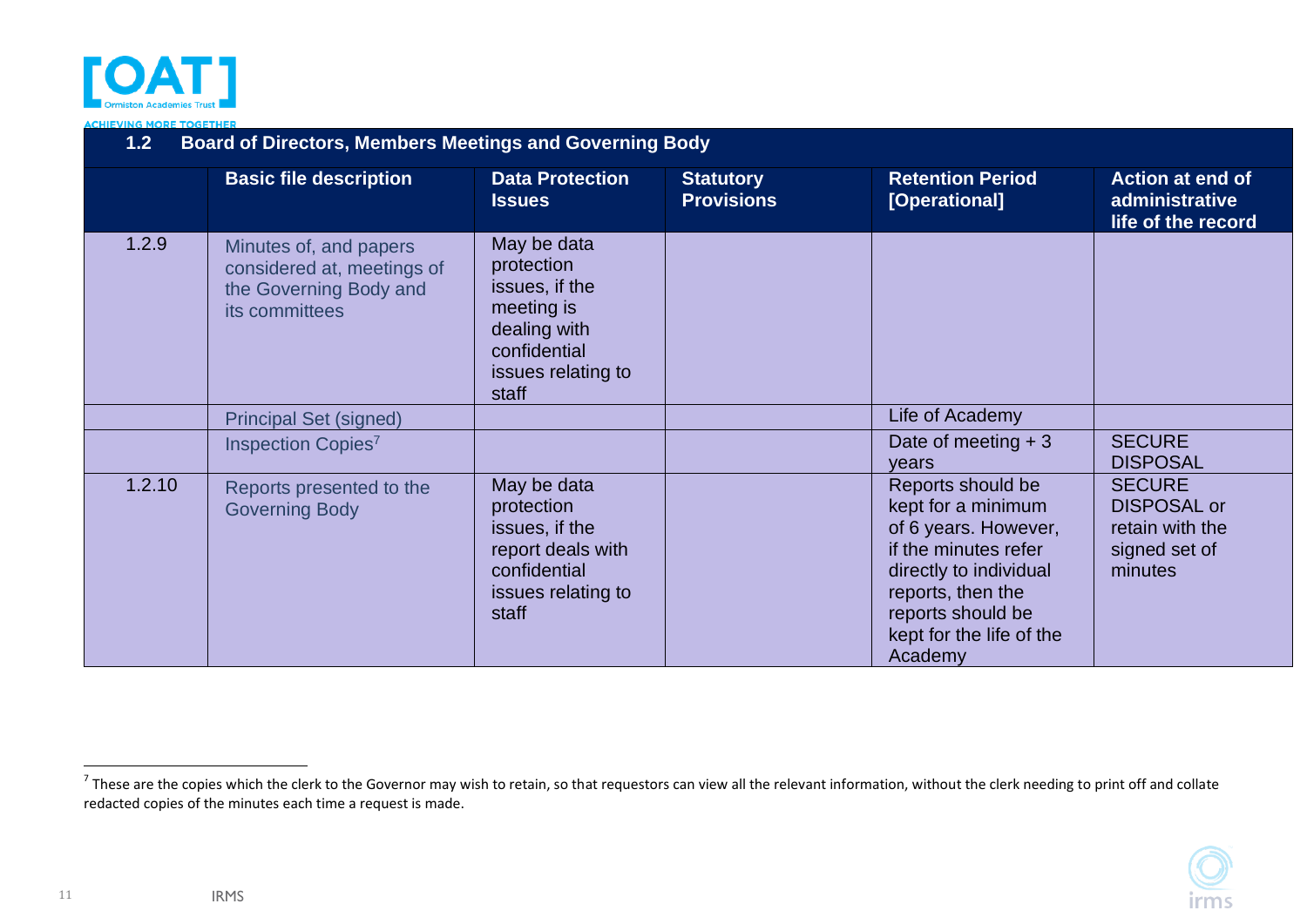

**ACHIEVING MORE TOGETHER** 

<span id="page-11-3"></span><span id="page-11-2"></span><span id="page-11-1"></span><span id="page-11-0"></span>

| <b>Board of Directors, Members Meetings and Governing Body</b><br>1.2 |                                                                                                                                                                       |                                         |                                                                                                                              |                                                                                                                                                         |                                                                 |  |
|-----------------------------------------------------------------------|-----------------------------------------------------------------------------------------------------------------------------------------------------------------------|-----------------------------------------|------------------------------------------------------------------------------------------------------------------------------|---------------------------------------------------------------------------------------------------------------------------------------------------------|-----------------------------------------------------------------|--|
|                                                                       | <b>Basic file description</b>                                                                                                                                         | <b>Data Protection</b><br><b>Issues</b> | <b>Statutory</b><br><b>Provisions</b>                                                                                        | <b>Retention Period</b><br>[Operational]                                                                                                                | <b>Action at end of</b><br>administrative<br>life of the record |  |
| 1.2.11                                                                | Meeting papers relating to<br>the annual parents'<br>meeting held under<br>Section 33 of the<br><b>Education Act 2002</b>                                             | <b>No</b>                               | <b>Education Act</b><br>2002, Section 33                                                                                     | Date of the meeting<br>$+$ a minimum of 6<br>years                                                                                                      | <b>SECURE</b><br><b>DISPOSAL</b>                                |  |
| 1.2.12                                                                | <b>Trusts and Endowments</b><br>managed by the<br><b>Governing Body</b>                                                                                               | <b>No</b>                               |                                                                                                                              | <b>PERMANENT</b>                                                                                                                                        |                                                                 |  |
| 1.2.13                                                                | Records relating to<br>complaints dealt with by<br>the Governing Body                                                                                                 | Yes                                     |                                                                                                                              | Date of the<br>resolution of the<br>complaint $+$ a<br>minimum of 6 years<br>then review for<br>further retention in<br>case of contentious<br>disputes | <b>SECURE</b><br><b>DISPOSAL</b>                                |  |
| 1.2.14                                                                | <b>Annual Reports created</b><br>under the requirements of<br>the Education (Governor's<br><b>Annual Reports)</b><br>(England) (Amendment)<br><b>Regulations 2002</b> | <b>No</b>                               | Education<br>(Governor's<br><b>Annual Reports)</b><br>(England)<br>(Amendment)<br><b>Regulations 2002</b><br>SI 2002 No 1171 | Date of report $+10$<br>years                                                                                                                           | <b>SECURE</b><br><b>DISPOSAL</b>                                |  |

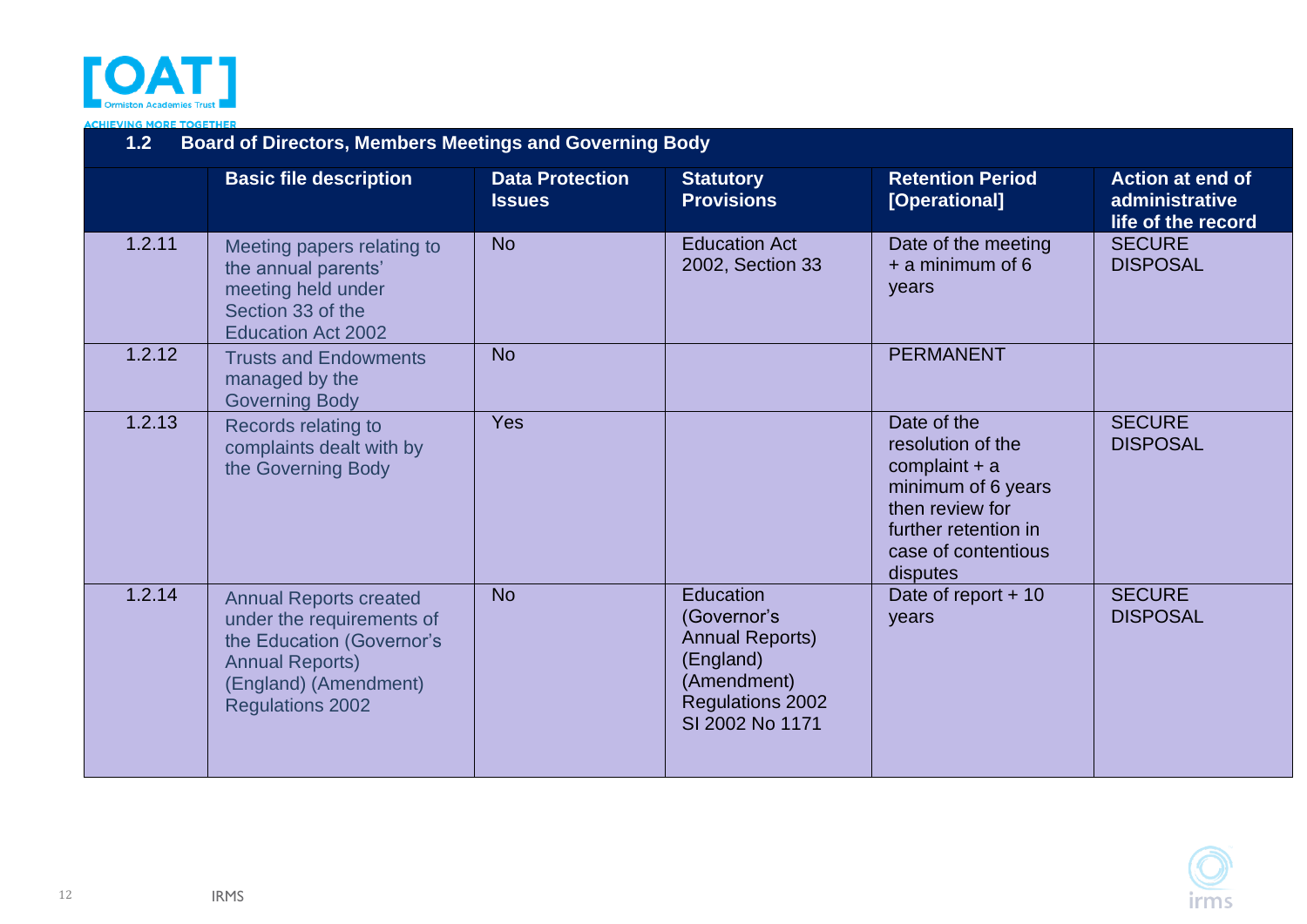

**CHIEVING MORE TOGETHER** 

| <b>Board of Directors, Members Meetings and Governing Body</b><br>1.2 |                                                                                                           |                                         |                                       |                                          |                                                                 |  |
|-----------------------------------------------------------------------|-----------------------------------------------------------------------------------------------------------|-----------------------------------------|---------------------------------------|------------------------------------------|-----------------------------------------------------------------|--|
|                                                                       | <b>Basic file description</b>                                                                             | <b>Data Protection</b><br><b>Issues</b> | <b>Statutory</b><br><b>Provisions</b> | <b>Retention Period</b><br>[Operational] | <b>Action at end of</b><br>administrative<br>life of the record |  |
|                                                                       | <b>Statutory Registers<sup>8</sup></b>                                                                    |                                         |                                       |                                          |                                                                 |  |
| 1.2.15                                                                | <b>Register of Directors</b>                                                                              |                                         | <b>Companies Act</b><br>2006          | Life of the Academy<br>$+6$ years        | <b>SECURE</b><br><b>DISPOSAL</b>                                |  |
| 1.2.16                                                                | <b>Register of Directors'</b><br>interests [this is not a<br>statutory register]                          |                                         |                                       | Life of the Academy<br>$+6$ years        | <b>SECURE</b><br><b>DISPOSAL</b>                                |  |
| 1.2.17                                                                | <b>Register of Directors'</b><br>residential addresses                                                    |                                         | <b>Companies Act</b><br>2006          | Life of the Academy<br>$+6$ years        | <b>SECURE</b><br><b>DISPOSAL</b>                                |  |
| 1.2.18                                                                | Register of gifts,<br>hospitality and<br>entertainments                                                   |                                         | <b>Companies Act</b><br>2006          | Life of the Academy<br>$+6$ years        | <b>SECURE</b><br><b>DISPOSAL</b>                                |  |
| 1.2.19                                                                | <b>Register of members</b>                                                                                |                                         | <b>Companies Act</b><br>2006          | Life of the Academy<br>$+6$ years        | <b>SECURE</b><br><b>DISPOSAL</b>                                |  |
| 1.2.20                                                                | <b>Register of secretaries</b>                                                                            |                                         | <b>Companies Act</b><br>2006          | Life of the Academy<br>$+6$ years        | <b>SECURE</b><br><b>DISPOSAL</b>                                |  |
| 1.2.21                                                                | <b>Register of Trustees</b><br><i>interests</i>                                                           |                                         |                                       | Life of the Academy<br>$+6$ years        | <b>SECURE</b><br><b>DISPOSAL</b>                                |  |
| 1.2.22                                                                | <b>Declaration of Interests</b><br><b>Statements [Governors]</b><br>[this is not a statutory<br>register] |                                         |                                       | Life of the Academy<br>$+6$ years        | <b>SECURE</b><br><b>DISPOSAL</b>                                |  |

<span id="page-12-8"></span><span id="page-12-7"></span><span id="page-12-6"></span><span id="page-12-5"></span><span id="page-12-4"></span>IRMS

13

<span id="page-12-3"></span><span id="page-12-2"></span><span id="page-12-1"></span><span id="page-12-0"></span> $^8$  Academies are required by law to keep specific records, collectively known as statutory registers or the statutory books. The registers record information relating to the Academy's operations and structure, such as the current directors. Records should be kept up-to-date to reflect any changes that take place.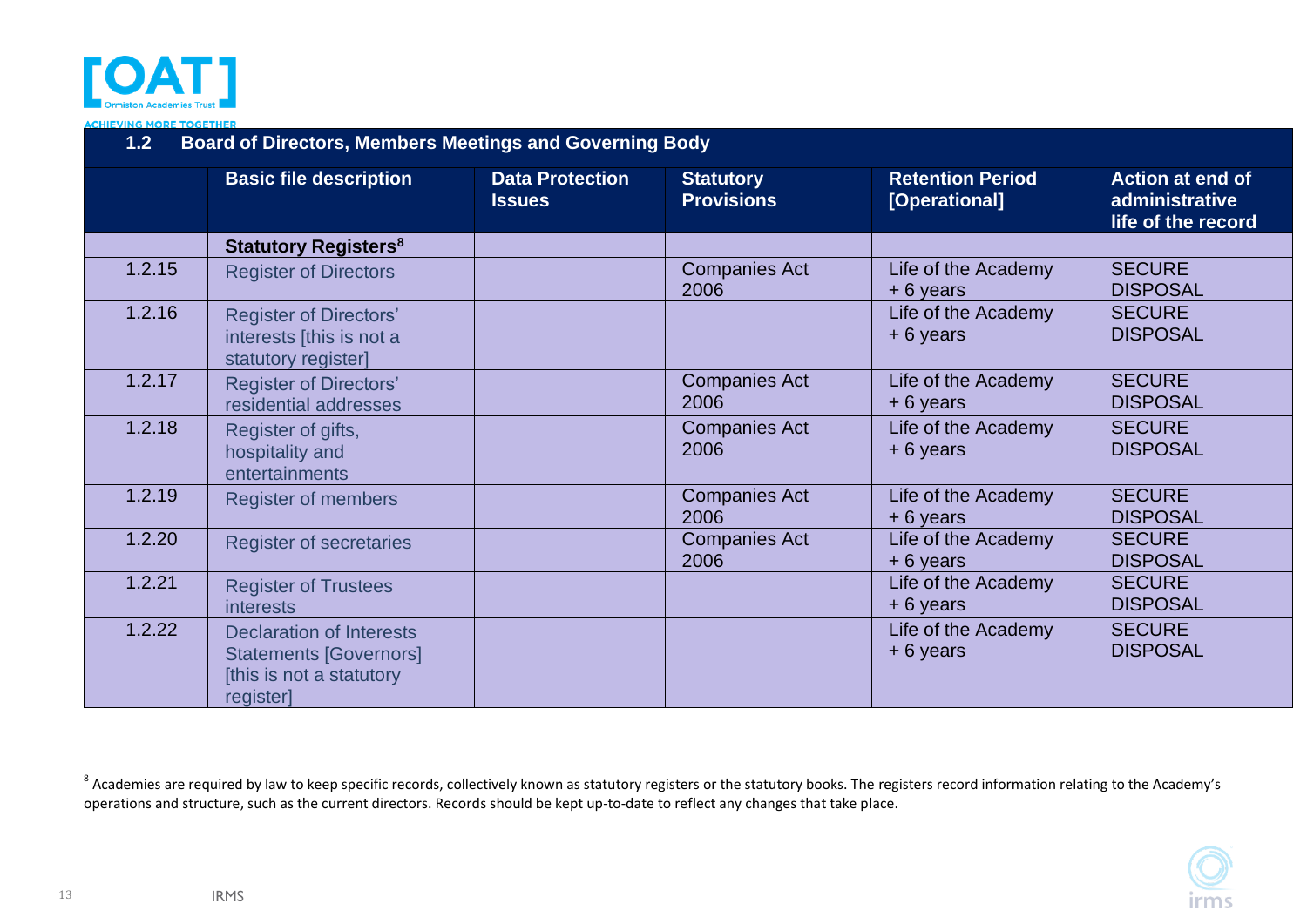

<span id="page-13-2"></span><span id="page-13-1"></span><span id="page-13-0"></span>

|        | <b>Basic file description</b>                                        | <b>Data</b><br><b>Protection</b><br><b>Issues</b> | <b>Statutory</b><br><b>Provisions</b> | <b>Retention Period</b><br>[Operational]       | <b>Action at end of</b><br>administrative life of<br>the record |
|--------|----------------------------------------------------------------------|---------------------------------------------------|---------------------------------------|------------------------------------------------|-----------------------------------------------------------------|
|        | <b>Strategic Finance</b>                                             |                                                   |                                       |                                                |                                                                 |
| 1.3.1  | <b>Statement of financial</b><br>activities for the year             | <b>No</b>                                         |                                       | <b>Current financial year</b><br>+6 years      | <b>SECURE DISPOSAL</b>                                          |
| 1.3.2  | Financial planning                                                   | <b>No</b>                                         |                                       | <b>Current financial year</b><br>+ 6 years     | <b>SECURE DISPOSAL</b>                                          |
| 1.3.3  | Value for money<br>statement                                         | <b>No</b>                                         |                                       | <b>Current financial year</b><br>+6 years      | <b>SECURE DISPOSAL</b>                                          |
| 1.3.4  | Records relating to the<br>management of VAT                         | <b>No</b>                                         |                                       | <b>Current financial year</b><br>+6 years      | <b>SECURE DISPOSAL</b>                                          |
| 1.3.5  | Whole of government<br>accounts returns                              | <b>No</b>                                         |                                       | <b>Current financial year</b><br>+6 years      | <b>SECURE DISPOSAL</b>                                          |
| 1.3.6  | <b>Borrowing powers</b>                                              | <b>No</b>                                         |                                       | <b>Current financial year</b><br>+6 years      | <b>SECURE DISPOSAL</b>                                          |
| 1.3.7  | <b>Budget plan</b>                                                   | <b>No</b>                                         |                                       | <b>Current financial year</b><br>+6 years      | <b>SECURE DISPOSAL</b>                                          |
| 1.3.8  | Charging and<br>remissions policy                                    | <b>No</b>                                         |                                       | Date policy<br>superseded $+3$ years           | <b>SECURE DISPOSAL</b>                                          |
|        | <b>Audit Arrangements</b>                                            |                                                   |                                       |                                                |                                                                 |
| 1.3.9  | <b>Audit Committee and</b><br>appointment of<br>responsible officers | <b>No</b>                                         |                                       | Life of the Academy                            | <b>SECURE DISPOSAL</b>                                          |
| 1.3.10 | <b>Independent Auditor's</b><br>report on regularity                 | <b>No</b>                                         |                                       | Financial year report<br>relates to $+6$ years | <b>SECURE DISPOSAL</b>                                          |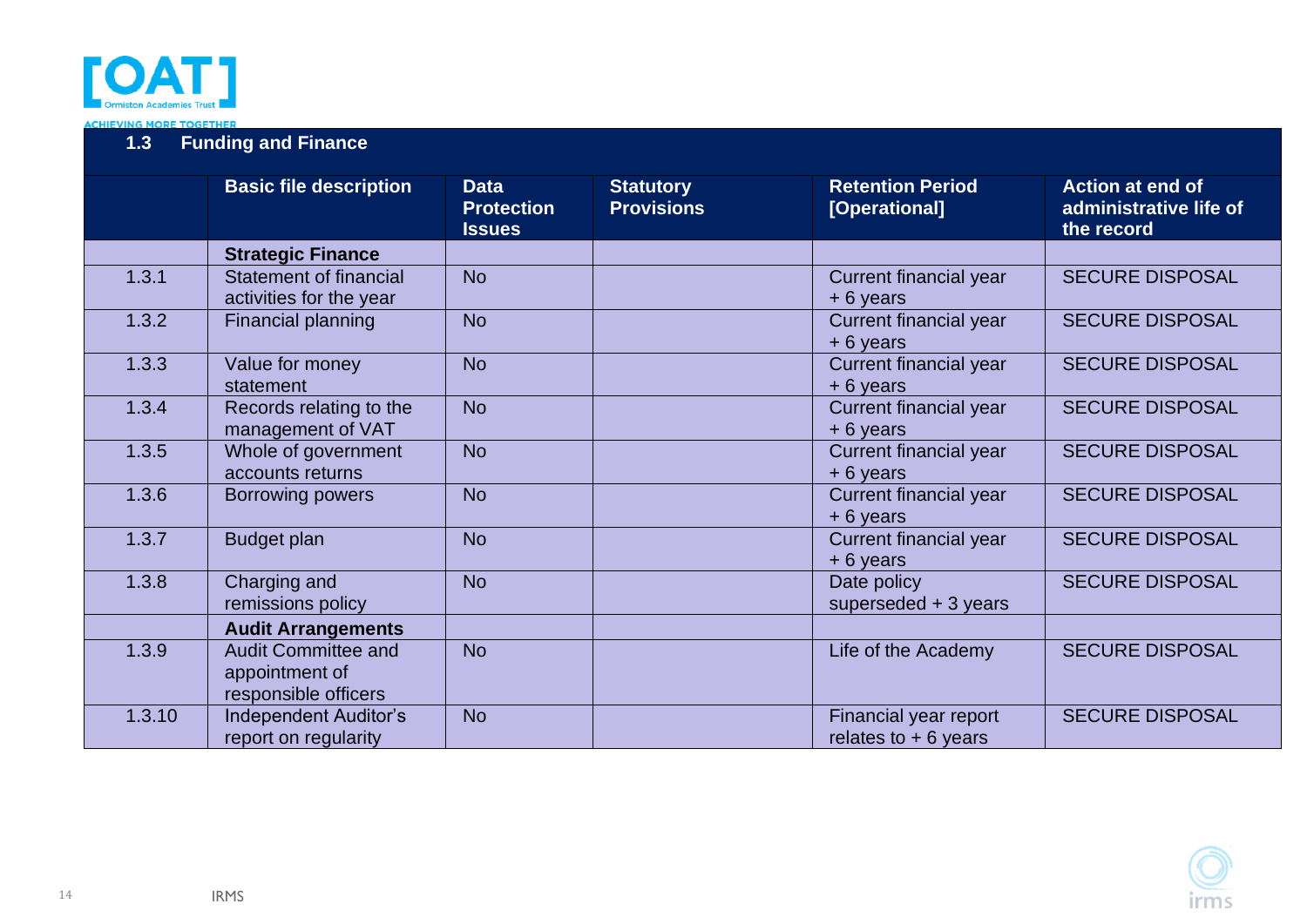

|        | <b>Basic file description</b>                                                                  | <b>Data</b><br><b>Protection</b><br><b>Issues</b> | <b>Statutory</b><br><b>Provisions</b> | <b>Retention Period</b><br>[Operational]       | <b>Action at end of</b><br>administrative life of<br>the record |
|--------|------------------------------------------------------------------------------------------------|---------------------------------------------------|---------------------------------------|------------------------------------------------|-----------------------------------------------------------------|
| 1.3.11 | <b>Independent Auditor's</b><br>report on financial<br>statements                              | <b>No</b>                                         |                                       | Financial year report<br>relates to $+6$ years | <b>SECURE DISPOSAL</b>                                          |
|        | <b>Funding Agreements</b>                                                                      |                                                   |                                       |                                                |                                                                 |
| 1.3.12 | <b>Funding Agreement</b><br>with Secretary of State<br>and supplemental<br>funding agreements9 | <b>No</b>                                         |                                       | Date of last payment<br>of funding $+6$ years  | <b>SECURE DISPOSAL</b>                                          |
| 1.3.13 | Funding Agreement-<br>Termination of the<br>funding agreement <sup>10</sup>                    |                                                   |                                       | Date of last payment<br>of funding $+6$ years  | <b>SECURE DISPOSAL</b>                                          |
| 1.3.14 | Funding Records -<br><b>Capital Grant</b>                                                      | <b>No</b>                                         |                                       | Date of last payment<br>of funding $+6$ years  | <b>SECURE DISPOSAL</b>                                          |
| 1.3.15 | Funding Records -<br><b>Earmarked Annual</b><br>Grant (EAG)                                    | <b>No</b>                                         |                                       | Date of last payment<br>of funding $+6$ years  | <b>SECURE DISPOSAL</b>                                          |
| 1.3.16 | Funding Records-<br><b>General Annual Grant</b><br>(GAG)                                       | <b>No</b>                                         |                                       | Date of last payment<br>of funding $+6$ years  | <b>SECURE DISPOSAL</b>                                          |
| 1.3.17 | Per pupil funding<br>records                                                                   | <b>No</b>                                         |                                       | Date of last payment<br>of funding $+6$ years  | <b>SECURE DISPOSAL</b>                                          |

<span id="page-14-0"></span><sup>&</sup>lt;sup>9</sup> Where there is multi-Academy governance.

IRMS

15

 $^{10}$  Either party may give not less than 7 financial years' written notice to terminate the Agreement, such notice to expire on 31 August. Or, where the Academy has significant financial issues or is insolvent, the Agreement can be terminated by the Secretary of State to take effect on the date of the notice.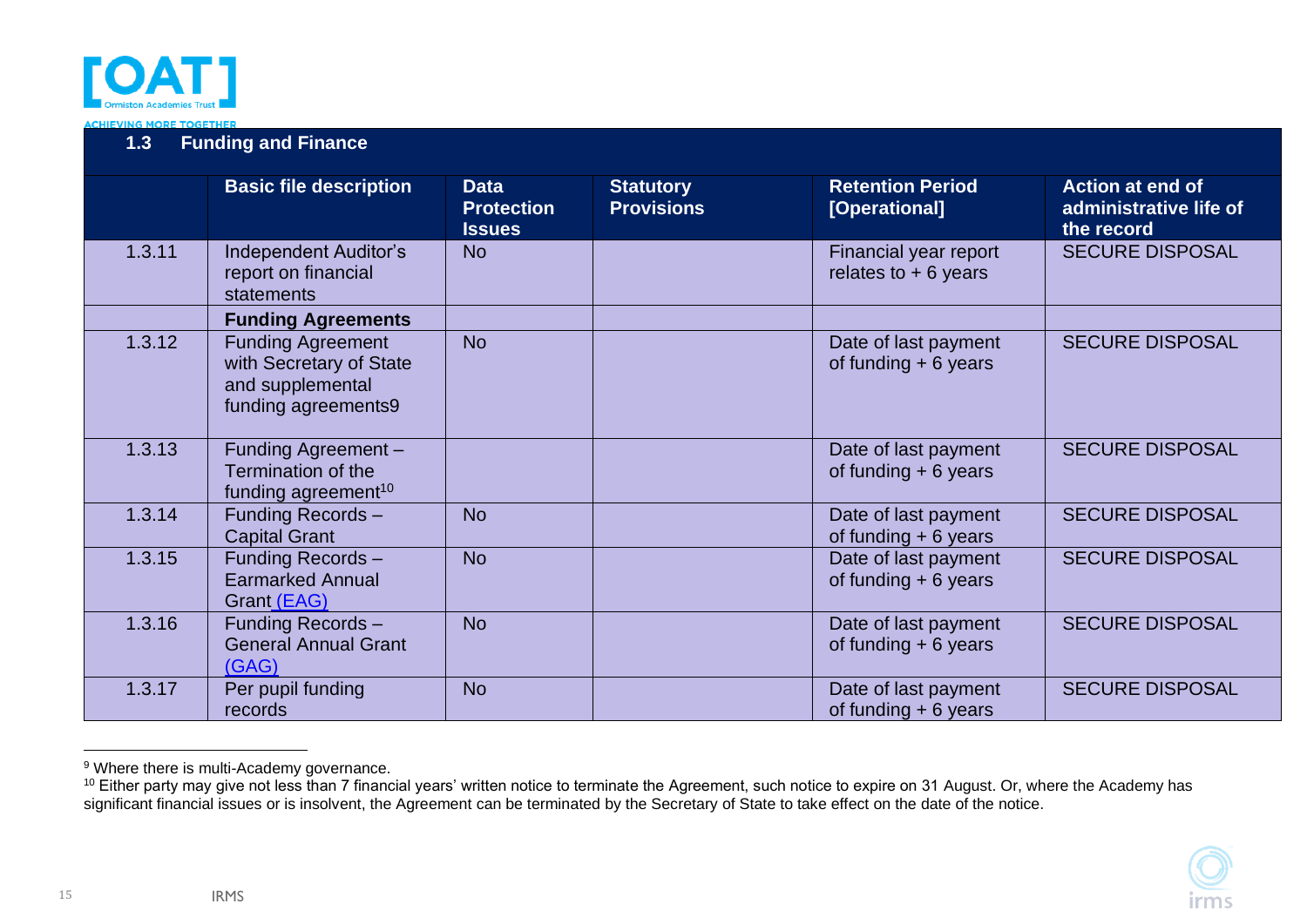

|        | <b>Basic file description</b>                | <b>Data</b><br><b>Protection</b><br><b>Issues</b> | <b>Statutory</b><br><b>Provisions</b>                                                                                    | <b>Retention Period</b><br>[Operational]                                                                                                                         | <b>Action at end of</b><br>administrative life of<br>the record |
|--------|----------------------------------------------|---------------------------------------------------|--------------------------------------------------------------------------------------------------------------------------|------------------------------------------------------------------------------------------------------------------------------------------------------------------|-----------------------------------------------------------------|
| 1.3.18 | <b>Exclusions</b><br>agreement <sup>11</sup> | <b>No</b>                                         |                                                                                                                          | Date of last payment<br>of funding $+6$ years                                                                                                                    | <b>SECURE DISPOSAL</b>                                          |
| 1.3.19 | Funding records <sup>12</sup>                | <b>No</b>                                         |                                                                                                                          | Date of last payment<br>of funding $+6$ years                                                                                                                    | <b>SECURE DISPOSAL</b>                                          |
| 1.3.20 | Gift Aid and Tax Relief                      | <b>No</b>                                         |                                                                                                                          | Date of last payment<br>of funding $+6$ years                                                                                                                    | <b>SECURE DISPOSAL</b>                                          |
| 1.3.21 | Records relating to<br><b>loans</b>          | <b>No</b>                                         |                                                                                                                          | Date of last payment<br>on $\alpha$ + 6 years if<br>the loan is under<br>£10,000 or date of last<br>payment on loan + 12<br>years if the loan is<br>over £10,000 | <b>SECURE DISPOSAL</b>                                          |
|        | <b>Payroll and Pensions</b>                  |                                                   |                                                                                                                          |                                                                                                                                                                  |                                                                 |
| 1.3.22 | Maternity pay records                        | <b>Yes</b>                                        | <b>Statutory Maternity</b><br>Pay (General)<br><b>Regulations 1986</b><br>(SI1986/1960),<br>revised 1999<br>(SI1999/567) | Current year + 3<br>years                                                                                                                                        | <b>SECURE DISPOSAL</b>                                          |

<span id="page-15-0"></span>16

 $11$  The Academy can enter into an arrangement with a Local Authority (LA), so that payment will flow between the Academy and the LA, in the same way as it would do were the Academy a maintained school.

<sup>&</sup>lt;sup>12</sup> Funding agreement which says that the Academy can receive donations and can only charge where the law allows maintained schools to charge [see Charging and Remission] Policy].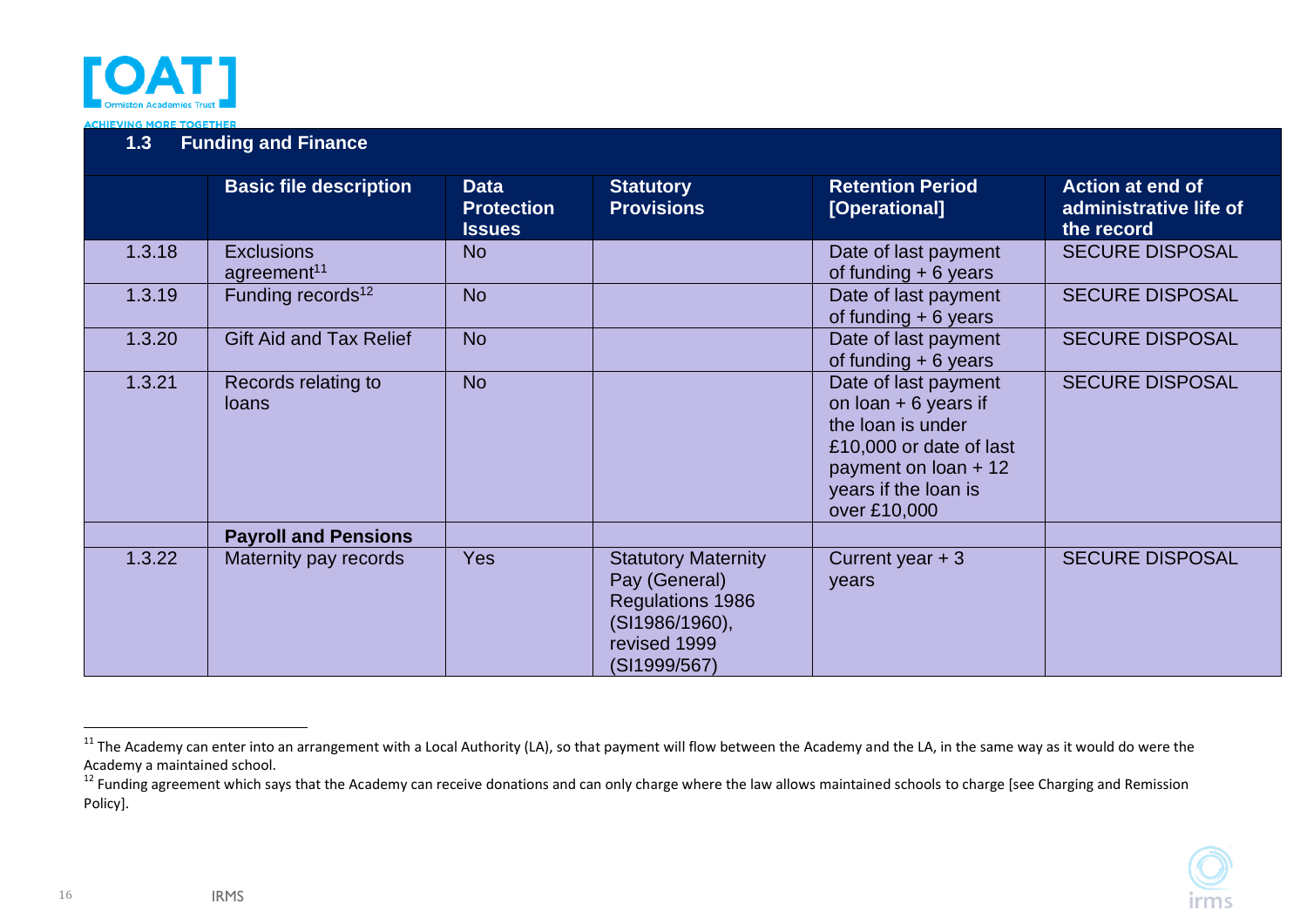

<span id="page-16-1"></span><span id="page-16-0"></span>

|        | <b>Basic file description</b>                                                                                         | <b>Data</b><br><b>Protection</b><br><b>Issues</b> | <b>Statutory</b><br><b>Provisions</b>                                                                                                 | <b>Retention Period</b><br>[Operational]                                                        | <b>Action at end of</b><br>administrative life of<br>the record |
|--------|-----------------------------------------------------------------------------------------------------------------------|---------------------------------------------------|---------------------------------------------------------------------------------------------------------------------------------------|-------------------------------------------------------------------------------------------------|-----------------------------------------------------------------|
| 1.3.23 | Records held under<br><b>Retirement Benefits</b><br><b>Schemes (Information</b><br><b>Powers) Regulations</b><br>1995 | Yes                                               | <b>Regulation 15</b><br><b>Retirement Benefits</b><br><b>Schemes</b><br>(Information<br>Powers)<br>Regulations 1995<br>(SI 1995/3103) | From the end of the<br>year in which the<br>accounts were signed<br>for a minimum of 6<br>years | <b>SECURE DISPOSAL</b>                                          |
| 1.3.24 | Management of the<br><b>Teachers' Pension</b><br><b>Scheme</b>                                                        | Yes                                               |                                                                                                                                       | Date of last payment<br>on the pension $+6$<br>vears                                            | <b>SECURE DISPOSAL</b>                                          |
| 1.3.25 | Records relating to<br>pension registrations                                                                          | Yes                                               |                                                                                                                                       | Date of last payment<br>on the pension $+6$<br>vears                                            | <b>SECURE DISPOSAL</b>                                          |
| 1.3.26 | Payroll records                                                                                                       | Yes                                               |                                                                                                                                       | Date payroll run $+6$<br>years                                                                  | <b>SECURE DISPOSAL</b>                                          |
|        | <b>Risk Management and Insurance</b>                                                                                  |                                                   |                                                                                                                                       |                                                                                                 |                                                                 |
| 1.3.27 | Insurance policies                                                                                                    | <b>No</b>                                         |                                                                                                                                       | Date the policy<br>expires + 6 years                                                            | <b>SECURE DISPOSAL</b>                                          |
| 1.3.28 | Records relating to the<br>settlement of<br>insurance claims                                                          | <b>No</b>                                         |                                                                                                                                       | Date claim settled $+6$<br>years                                                                | <b>SECURE DISPOSAL</b>                                          |
| 1.3.29 | <b>Employer's Liability</b><br><b>Insurance Certificate</b>                                                           | <b>No</b>                                         |                                                                                                                                       | Closure of the school<br>$+40$ years                                                            | <b>SECURE DISPOSAL</b>                                          |
|        | <b>Endowment Funds and Investments</b>                                                                                |                                                   |                                                                                                                                       |                                                                                                 |                                                                 |
| 1.3.30 | Investment policies                                                                                                   | <b>No</b>                                         |                                                                                                                                       | Life of the investment<br>$+6$ years                                                            | <b>SECURE DISPOSAL</b>                                          |

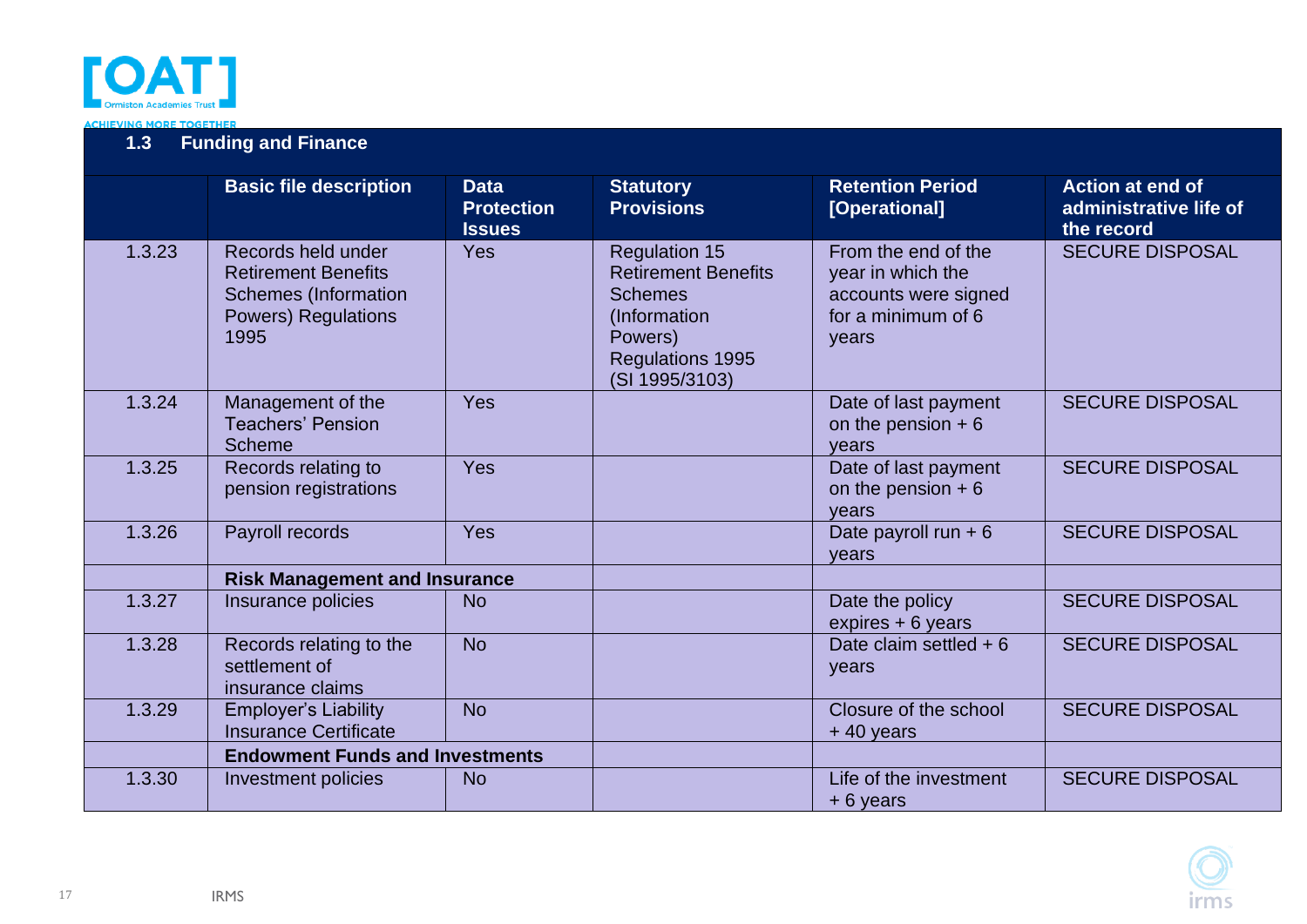

<span id="page-17-0"></span>

|        | <b>Basic file description</b>                                                                                                                        | <b>Data</b><br><b>Protection</b><br><b>Issues</b> | <b>Statutory</b><br><b>Provisions</b> | <b>Retention Period</b><br>[Operational]                        | Action at end of<br>administrative life of<br>the record |
|--------|------------------------------------------------------------------------------------------------------------------------------------------------------|---------------------------------------------------|---------------------------------------|-----------------------------------------------------------------|----------------------------------------------------------|
| 1.3.31 | Management of<br><b>Endowment Funds</b>                                                                                                              | <b>No</b>                                         |                                       | Life of the fund $+6$<br>vears                                  |                                                          |
|        | <b>Accounts and</b><br><b>Statements</b>                                                                                                             |                                                   |                                       |                                                                 |                                                          |
| 1.3.32 | Annual accounts                                                                                                                                      | <b>No</b>                                         |                                       | Current year $+6$<br>vears                                      | <b>STANDARD</b><br><b>DISPOSAL</b>                       |
| 1.3.33 | Loans and grants<br>managed by the<br>school                                                                                                         | <b>No</b>                                         |                                       | Date of last payment<br>on the loan $+$ 12 years<br>then REVIEW | <b>SECURE DISPOSAL</b>                                   |
| 1.3.34 | <b>Student Grant</b><br>applications                                                                                                                 | Yes                                               |                                       | Current year $+3$<br>years                                      | <b>SECURE DISPOSAL</b>                                   |
| 1.3.35 | All records relating to<br>the creation and<br>management of<br>budgets, including the<br><b>Annual Budget</b><br>statement and<br>background papers | <b>No</b>                                         |                                       | Life of the budget $+3$<br>years                                | <b>SECURE DISPOSAL</b>                                   |
| 1.3.36 | Invoices, receipts,<br>order books and<br>requisitions, delivery<br>notices                                                                          | <b>No</b>                                         |                                       | Current financial year<br>$+6$ years                            | <b>SECURE DISPOSAL</b>                                   |
| 1.3.37 | Records relating to the<br>collection and banking<br>of monies                                                                                       | <b>No</b>                                         |                                       | Current financial year<br>$+6$ years                            | <b>SECURE DISPOSAL</b>                                   |

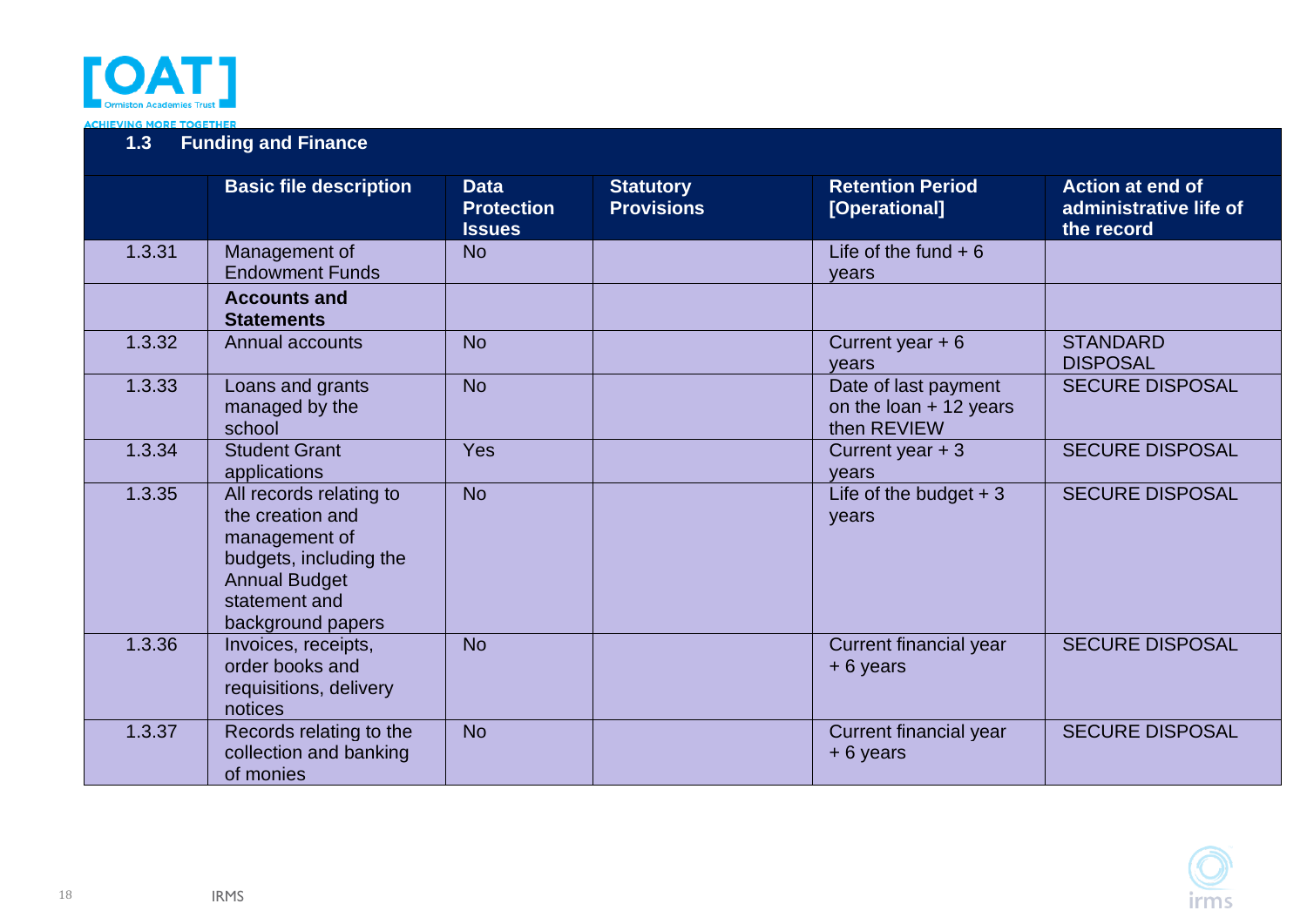

<span id="page-18-1"></span><span id="page-18-0"></span>

|        | <b>Basic file description</b>                                                         | <b>Data</b><br><b>Protection</b><br><b>Issues</b> | <b>Statutory</b><br><b>Provisions</b> | <b>Retention Period</b><br>[Operational]     | <b>Action at end of</b><br>administrative life of<br>the record |
|--------|---------------------------------------------------------------------------------------|---------------------------------------------------|---------------------------------------|----------------------------------------------|-----------------------------------------------------------------|
| 1.3.38 | Records relating to the<br>identification and<br>collection of debt                   | <b>No</b>                                         |                                       | Current financial year<br>$+6$ years         | <b>SECURE DISPOSAL</b>                                          |
|        | <b>Contract</b><br><b>Management</b>                                                  |                                                   |                                       |                                              |                                                                 |
| 1.3.39 | All records relating to<br>the management of<br>contracts under seal                  | <b>No</b>                                         | <b>Limitation Act 1980</b>            | Last payment on the<br>$contract + 12 years$ | <b>SECURE DISPOSAL</b>                                          |
| 1.3.40 | All records relating to<br>the management of<br>contracts under<br>signature          | <b>No</b>                                         | <b>Limitation Act 1980</b>            | Last payment on the<br>contract $+ 6$ years  | <b>SECURE DISPOSAL</b>                                          |
| 1.3.41 | Records relating to the<br>monitoring of contracts                                    | <b>No</b>                                         |                                       | Current year $+2$<br>vears                   | <b>SECURE DISPOSAL</b>                                          |
|        | <b>Asset Management</b>                                                               |                                                   |                                       |                                              |                                                                 |
| 1.3.42 | Inventories of furniture<br>and equipment                                             | <b>No</b>                                         |                                       | Current year $+6$<br>years                   | <b>SECURE DISPOSAL</b>                                          |
| 1.3.43 | Burglary, theft and<br>vandalism report forms                                         | <b>No</b>                                         |                                       | Current year $+6$<br>years                   | <b>SECURE DISPOSAL</b>                                          |
| 1.3.44 | Records relating to the<br>leasing of shared<br>facilities, such as<br>sports centres | <b>No</b>                                         |                                       | Current year $+6$<br>years                   | <b>SECURE DISPOSAL</b>                                          |
| 1.3.45 | Land and building<br>valuations                                                       | <b>No</b>                                         |                                       | Date valuation<br>superseded $+6$ years      | <b>SECURE DISPOSAL</b>                                          |

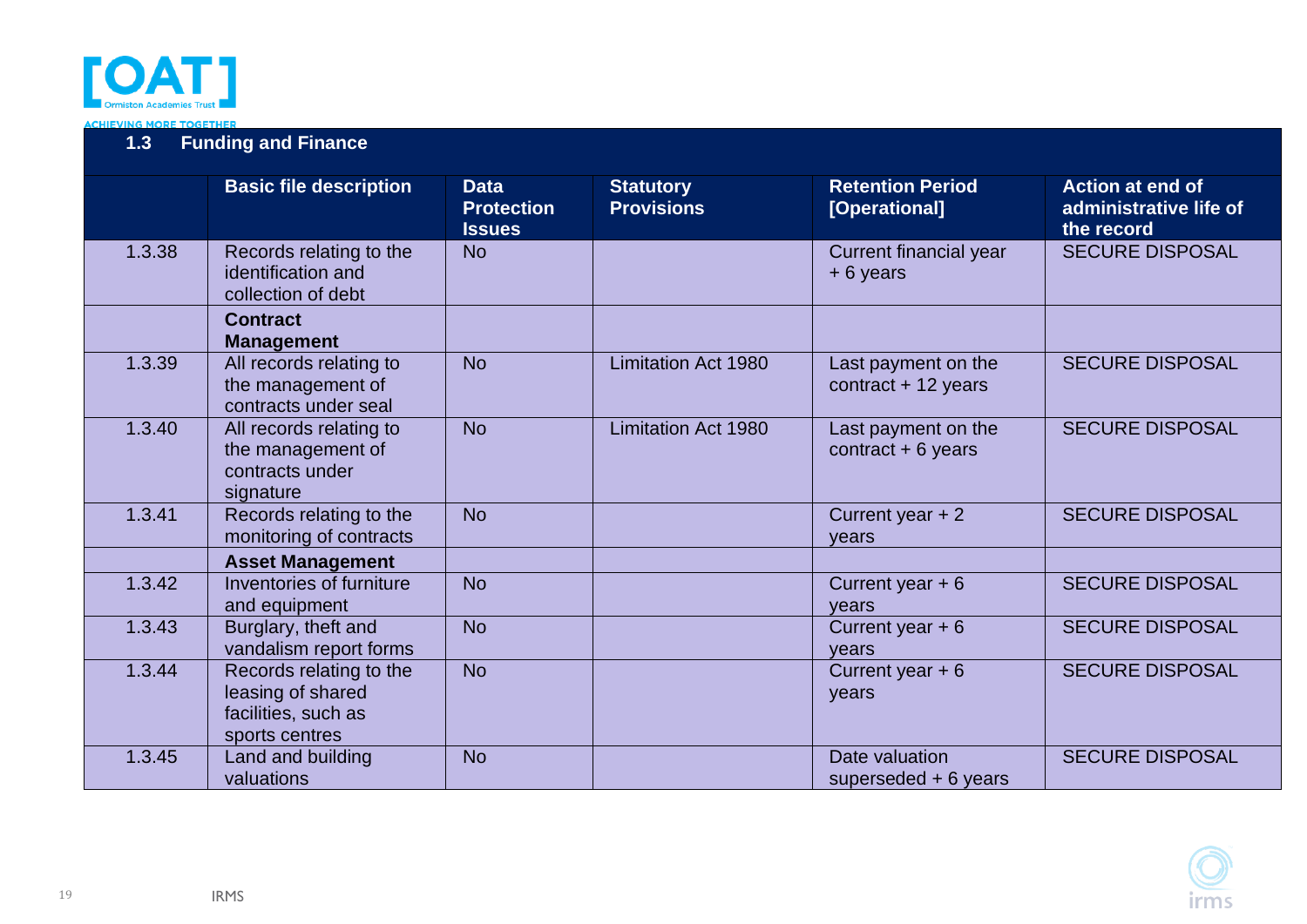

<span id="page-19-0"></span>

|        | <b>Basic file description</b>                   | <b>Data</b><br><b>Protection</b><br><b>Issues</b> | <b>Statutory</b><br><b>Provisions</b> | <b>Retention Period</b><br>[Operational]                | <b>Action at end of</b><br>administrative life of<br>the record |
|--------|-------------------------------------------------|---------------------------------------------------|---------------------------------------|---------------------------------------------------------|-----------------------------------------------------------------|
| 1.3.46 | Disposal of assets                              | <b>No</b>                                         |                                       | Date asset disposed<br>$of + 6 \text{ years}$           | <b>SECURE DISPOSAL</b>                                          |
| 1.3.47 | <b>Community School</b><br>leases for land      | <b>No</b>                                         |                                       | Date lease expires +<br>6 years                         | <b>SECURE DISPOSAL</b>                                          |
| 1.3.48 | <b>Commercial transfer</b><br>arrangements      | <b>No</b>                                         |                                       | Date of transfer $+6$<br>vears                          | <b>SECURE DISPOSAL</b>                                          |
| 1.3.49 | Transfer of land to the<br><b>Academy Trust</b> | <b>No</b>                                         |                                       | Life of land ownership<br>then transfer to new<br>owner | <b>SECURE DISPOSAL</b>                                          |
| 1.3.50 | <b>Transfers of freehold</b><br>land            | <b>No</b>                                         |                                       | Life of land ownership<br>then transfer to new<br>owner | <b>SECURE DISPOSAL</b>                                          |
|        | <b>School Fund</b>                              |                                                   |                                       |                                                         |                                                                 |
| 1.3.51 | School Fund -<br>Cheque books                   | <b>No</b>                                         |                                       | Current year $+6$<br>years                              | <b>SECURE DISPOSAL</b>                                          |
| 1.3.52 | School Fund - Paying<br>in books                | <b>No</b>                                         |                                       | Current year $+6$<br>vears                              | <b>SECURE DISPOSAL</b>                                          |
| 1.3.53 | School Fund - Ledger                            | <b>No</b>                                         |                                       | Current year $+6$<br>vears                              | <b>SECURE DISPOSAL</b>                                          |
| 1.3.54 | School Fund -<br><b>Invoices</b>                | <b>No</b>                                         |                                       | Current year $+6$<br>years                              | <b>SECURE DISPOSAL</b>                                          |
| 1.3.55 | School Fund -<br><b>Receipts</b>                | <b>No</b>                                         |                                       | Current year $+6$<br>years                              | <b>SECURE DISPOSAL</b>                                          |
| 1.3.56 | School Fund - Bank<br>statements                | <b>No</b>                                         |                                       | Current year $+6$<br>years                              | <b>SECURE DISPOSAL</b>                                          |

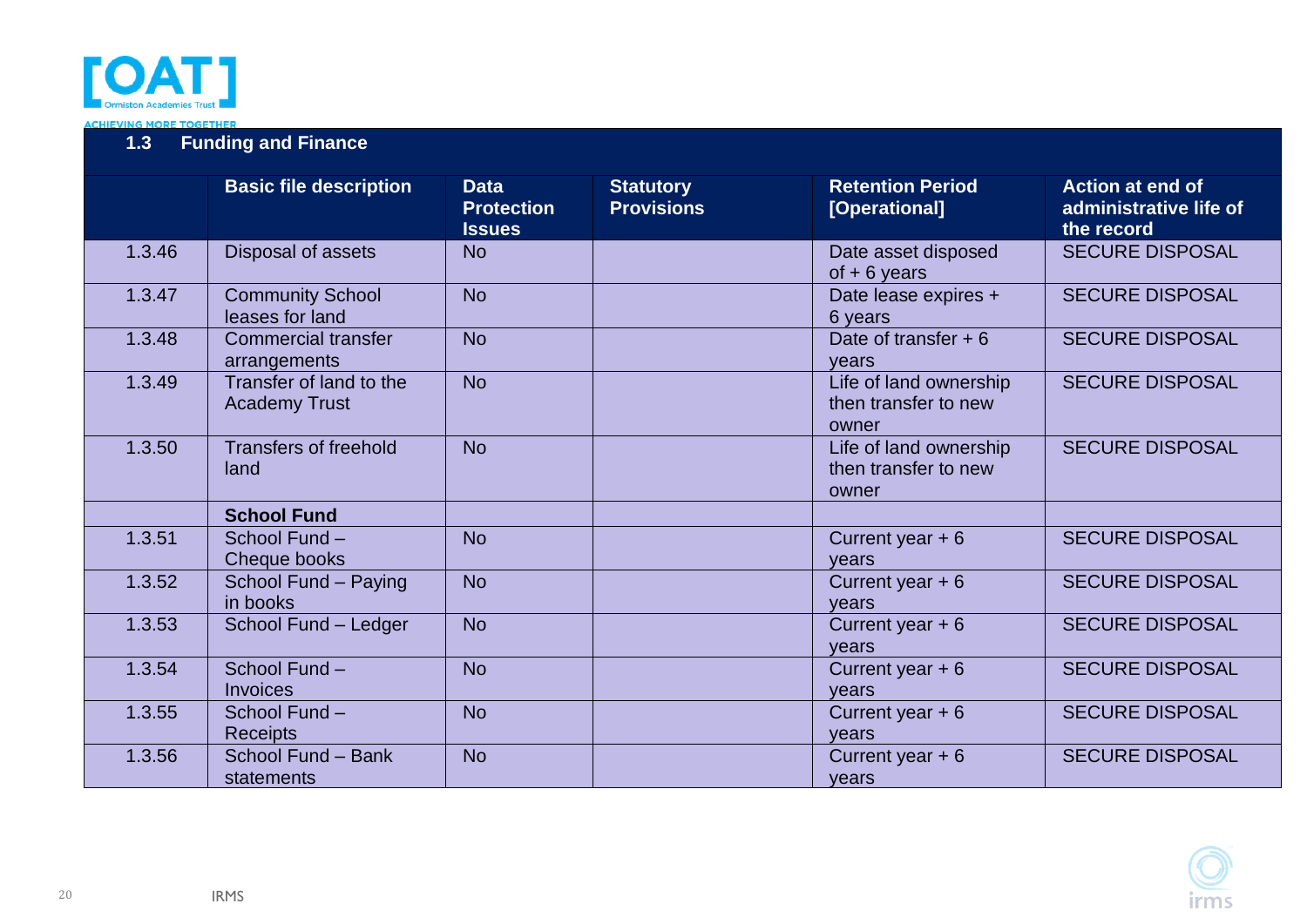

|        | <b>Basic file description</b>  | <b>Data</b><br><b>Protection</b><br><b>Issues</b> | <b>Statutory</b><br><b>Provisions</b> | <b>Retention Period</b><br>[Operational] | <b>Action at end of</b><br>administrative life of<br>the record |
|--------|--------------------------------|---------------------------------------------------|---------------------------------------|------------------------------------------|-----------------------------------------------------------------|
| 1.3.57 | School Fund -<br>Journey books | <b>No</b>                                         |                                       | Current year $+6$<br>years               | <b>SECURE DISPOSAL</b>                                          |
|        | School Meals <sup>13</sup>     |                                                   |                                       |                                          |                                                                 |
| 1.3.58 | Free school meals<br>registers | <b>Yes</b>                                        |                                       | Current year $+6$<br>vears               | <b>SECURE DISPOSAL</b>                                          |
| 1.3.59 | School meals registers         | <b>Yes</b>                                        |                                       | Current year $+3$<br>years               | <b>SECURE DISPOSAL</b>                                          |
| 1.3.60 | School meals<br>summary sheets | <b>No</b>                                         |                                       | Current year $+3$<br>years               | <b>SECURE DISPOSAL</b>                                          |

As a charity, an Academy is not permitted to trade and make a profit. It is, however, possible to set up a subsidiary trading company, which can sell products or services and Gift Aid profits back to the Academy. If the Academy operates a subsidiary company, it is expected that these records will be managed in line with standard business practice.

| $\blacksquare$ 1.4 | <b>Policies, Frameworks and Overarching Requirements</b>          |                                          |                                                                 |                                      |                        |  |  |  |
|--------------------|-------------------------------------------------------------------|------------------------------------------|-----------------------------------------------------------------|--------------------------------------|------------------------|--|--|--|
|                    | <b>Basic file description</b>                                     | <b>Retention Period</b><br>[Operational] | <b>Action at end of</b><br>administrative life of the<br>record |                                      |                        |  |  |  |
| 1.4.1              | Data Protection Policy, including data<br>protection notification | <b>No</b>                                |                                                                 | Date policy superseded<br>$+6$ years | <b>SECURE DISPOSAL</b> |  |  |  |
| 1.4.2              | Freedom of Information Policy                                     | <b>No</b>                                |                                                                 | Date policy superseded<br>$+6$ years | <b>SECURE DISPOSAL</b> |  |  |  |

<span id="page-20-1"></span><span id="page-20-0"></span><sup>&</sup>lt;sup>13</sup> Unless it would be unreasonable to do so, school lunches should be provided when they are requested by, or on behalf of, any pupil. A school lunch must be provided free of charge to any pupil entitled to free school lunches. From September 2014, free school lunches must be provided to all KS1 pupils.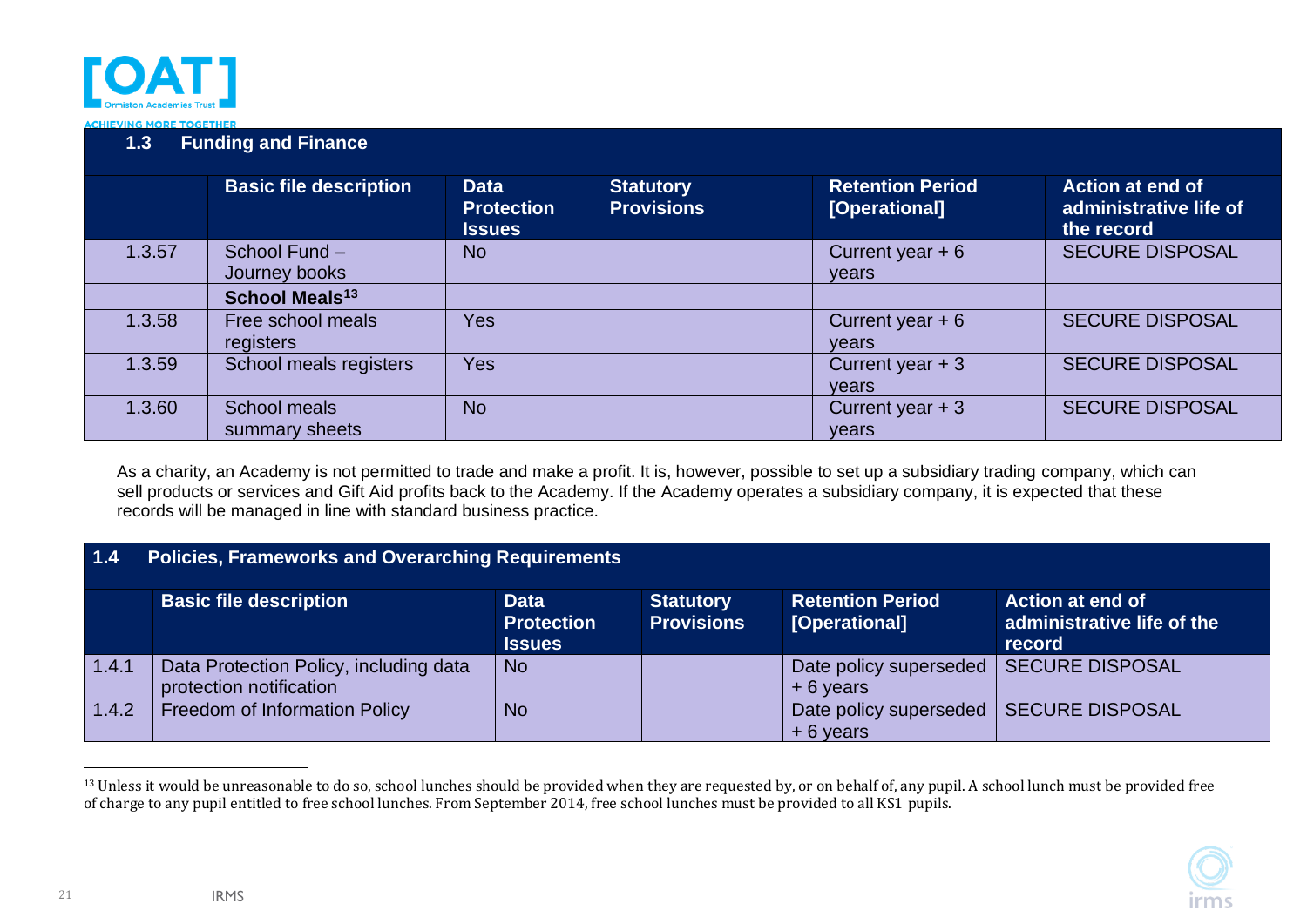

### **1.4 Policies, Frameworks and Overarching Requirements**

|        | <b>Basic file description</b>                                                                            | <b>Data</b><br><b>Protection</b><br><b>Issues</b> | <b>Statutory</b><br><b>Provisions</b> | <b>Retention Period</b><br>[Operational]      | <b>Action at end of</b><br>administrative life of the<br>record |
|--------|----------------------------------------------------------------------------------------------------------|---------------------------------------------------|---------------------------------------|-----------------------------------------------|-----------------------------------------------------------------|
| 1.4.3  | <b>Information Security Breach Policy</b>                                                                | N <sub>o</sub>                                    |                                       | Date policy superseded<br>$+6$ years          | <b>SECURE DISPOSAL</b>                                          |
| 1.4.4  | <b>Special Educational Needs Policy</b>                                                                  | <b>No</b>                                         |                                       | Date policy superseded<br>$+6$ years          | <b>SECURE DISPOSAL</b>                                          |
| 1.4.5  | <b>Complaints Policy</b>                                                                                 | <b>No</b>                                         |                                       | Date policy superseded<br>$+6$ years          | <b>SECURE DISPOSAL</b>                                          |
| 1.4.6  | <b>Risk and Control Framework</b>                                                                        | <b>No</b>                                         |                                       | Life of framework $+6$<br>vears               | <b>SECURE DISPOSAL</b>                                          |
| 1.4.7  | <b>Rules and Bylaws</b>                                                                                  | <b>No</b>                                         |                                       | Date rules or bylaws<br>superseded $+6$ years | <b>SECURE DISPOSAL</b>                                          |
| 1.4.9  | Home School Agreements <sup>14</sup>                                                                     | <b>No</b>                                         |                                       | Date agreement<br>revised $+6$ years          | <b>SECURE DISPOSAL</b>                                          |
| 1.4.10 | <b>Equality Information and Objectives</b><br>(public sector equality duty) Statement<br>for publication | <b>No</b>                                         |                                       | Date of statement $+6$<br>years               | <b>SECURE DISPOSAL</b>                                          |

 $14$  This should be drawn up in consultation with parents and should apply to all pupils.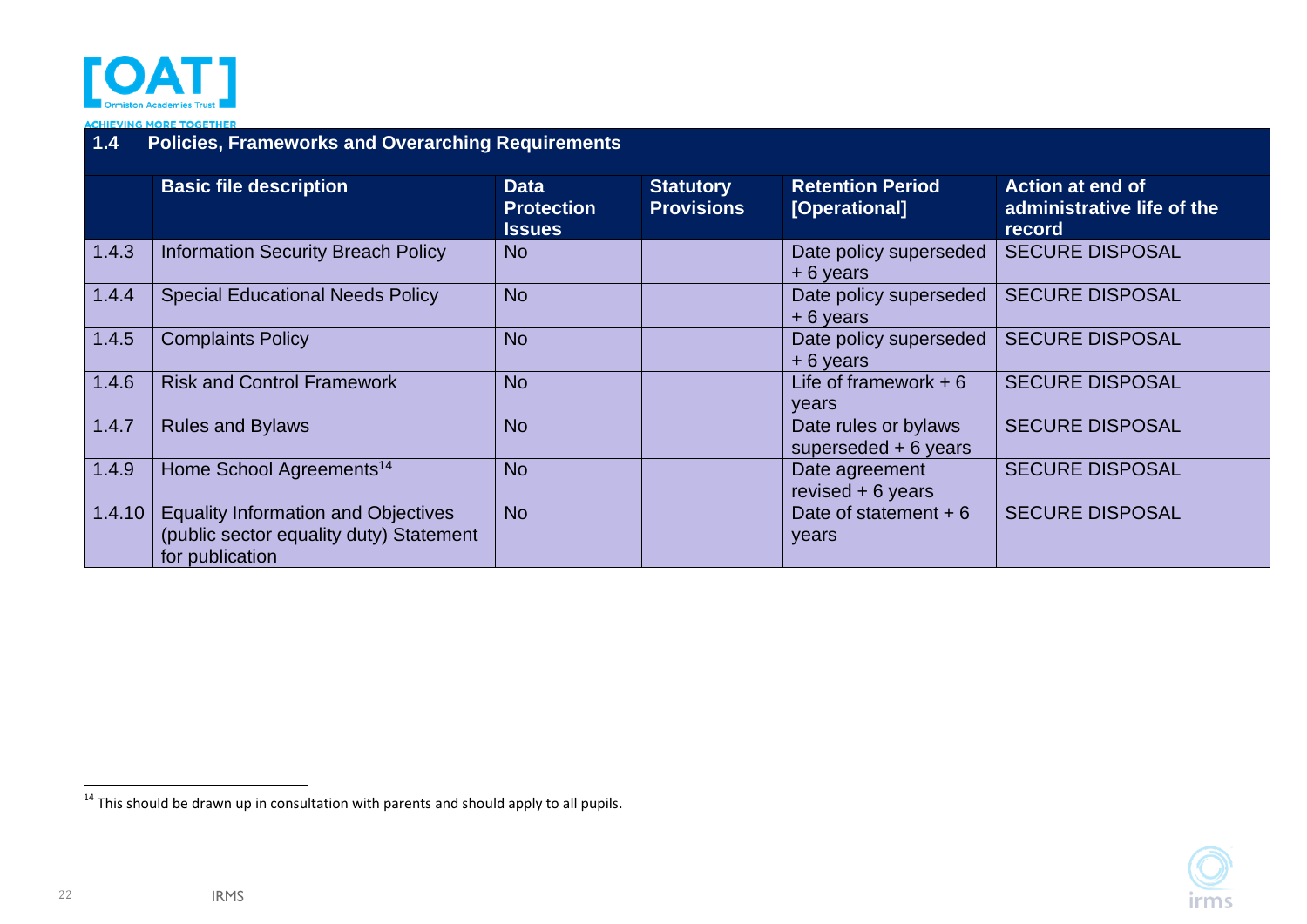

| 2.1   | Recruitment <sup>15</sup>                                                                                             |                                                   |                                                          |                                                                                                                                                                                                                           |                                                                 |  |  |  |
|-------|-----------------------------------------------------------------------------------------------------------------------|---------------------------------------------------|----------------------------------------------------------|---------------------------------------------------------------------------------------------------------------------------------------------------------------------------------------------------------------------------|-----------------------------------------------------------------|--|--|--|
|       | <b>Basic file description</b>                                                                                         | <b>Data</b><br><b>Protection</b><br><b>Issues</b> | <b>Statutory</b><br><b>Provisions</b>                    | <b>Retention Period [Operational]</b>                                                                                                                                                                                     | <b>Action at end of</b><br>administrative life<br>of the record |  |  |  |
| 2.1.1 | All records leading up to<br>the appointment of a<br>new Head Teacher                                                 | <b>Yes</b>                                        |                                                          | Date of appointment $+6$ years                                                                                                                                                                                            | <b>SECURE</b><br><b>DISPOSAL</b>                                |  |  |  |
| 2.1.2 | All records leading up to<br>the appointment of a<br>new member of staff -<br>unsuccessful<br>candidates              | <b>Yes</b>                                        |                                                          | Date of appointment of successful<br>candidate $+ 6$ months                                                                                                                                                               | <b>SECURE</b><br><b>DISPOSAL</b>                                |  |  |  |
| 2.1.3 | All records leading up to<br>the appointment of a<br>new member of staff -<br>successful candidate                    | <b>Yes</b>                                        |                                                          | All relevant information should be added to<br>the Staff Personal File (see below) and all<br>other information retained for 6 months                                                                                     | <b>SECURE</b><br><b>DISPOSAL</b>                                |  |  |  |
| 2.1.4 | Pre-employment vetting<br>information - DBS<br>Checks <sup>16</sup>                                                   | <b>No</b>                                         | <b>DBS Update</b><br>Service Employer<br>Guide June 2014 | The organisation should take a copy of the<br>DBS certificate when it is shown to them by<br>the individual and should be added to the<br><b>Staff Personal File</b>                                                      | <b>SECURE</b><br><b>DISPOSAL</b>                                |  |  |  |
| 2.1.5 | Proofs of identity<br>collected as part of the<br>process of checking<br>"portable" enhanced<br><b>DBS</b> disclosure | <b>Yes</b>                                        |                                                          | Where possible, these should be checked,<br>and a note kept of what was seen and what<br>has been checked. If it is felt necessary to<br>keep copy documentation, then this should<br>be added to the Staff Personal File | <b>SECURE</b><br><b>DISPOSAL</b>                                |  |  |  |

<span id="page-22-1"></span><span id="page-22-0"></span><sup>15</sup> Academies do not necessarily have to employ people with qualified teacher status; only the SEN and designated LAC teacher must be qualified.

 $^{16}$  Academies are bound by the legislation that applies to independent schools NOT maintained schools.

23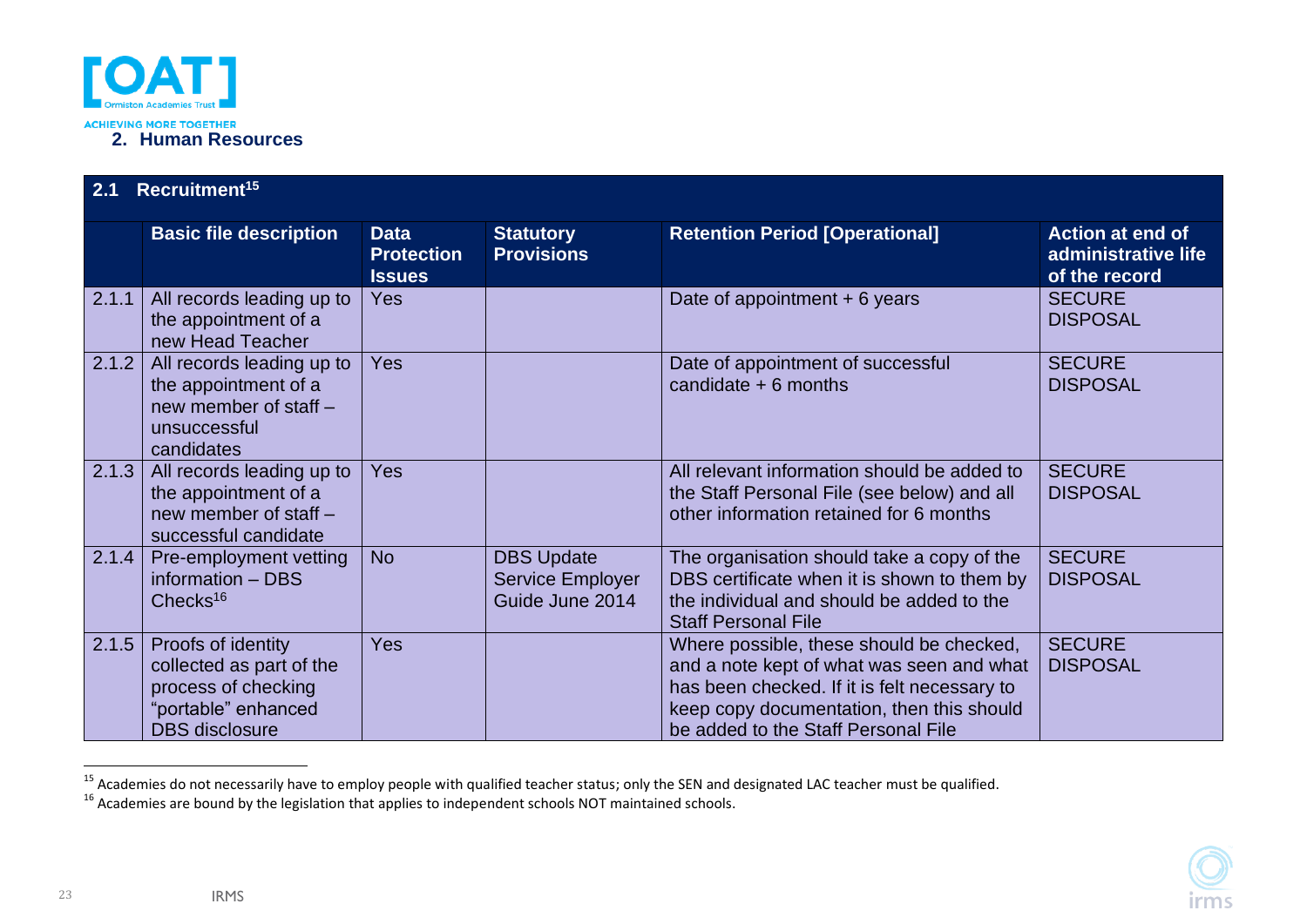

#### **2.1 Recruitment<sup>15</sup> Basic file description Data Protection Issues Statutory Provisions Retention Period [Operational] Action at end of administrative life of the record** 2.1.6 | Pre-employment vetting information – Evidence proving the right to work in the United Kingdom<sup>17</sup>  $Yes$   $|$  An employer's guide to right to work checks [Home Office May 2015] Where possible, these documents should be added to the Staff Personal File, but if they are kept separately, then the Home Office requires that the documents are kept for termination of employment plus not less than 2 years **SECURE** DISPOSAL 2.1.7 Records relating to the employment of overseas teachers Yes and the U.S. Contract of the Where possible, these documents should be added to the Staff Personal File, but if they are kept separately, then the Home Office requires that the documents are kept for termination of employment plus not less than 2 years **SECURE** DISPOSAL 2.1.8 Records relating to the TUPE process Yes **Date last member of staff transfers or** leaves the organisation  $+ 6$  years **SECURE** DISPOSAL

24

<sup>&</sup>lt;sup>17</sup> Employers are required to take a "clear copy" of the documents which they are shown as part of this process.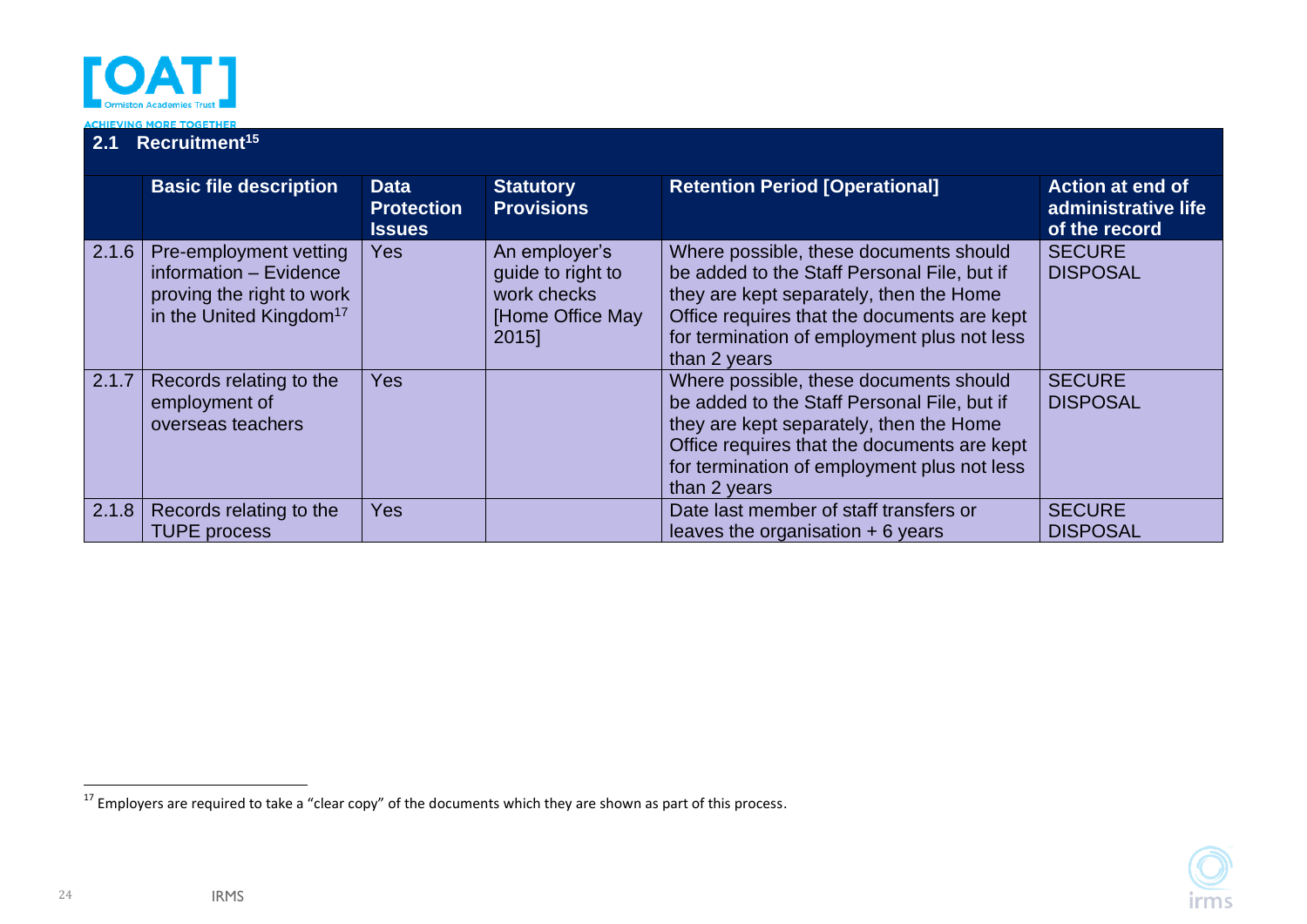

### **2.2 Operational Staff Management**

<span id="page-24-0"></span>

|                    | <b>Basic file description</b>         | <b>Data</b><br><b>Protection</b> | <b>Statutory</b><br><b>Provisions</b> | <b>Retention Period</b><br>[Operational] | <b>Action at end of</b><br>administrative life of the |
|--------------------|---------------------------------------|----------------------------------|---------------------------------------|------------------------------------------|-------------------------------------------------------|
|                    |                                       | <b>Issues</b>                    |                                       |                                          | record                                                |
| 2.2.1              | <b>Staff Personal File, including</b> | Yes                              | <b>Limitation Act</b>                 | <b>Termination of</b>                    | <b>SECURE DISPOSAL</b>                                |
|                    | employment contract and staff         |                                  | 1980 (Section 2)                      | $employment + 6 years$                   |                                                       |
|                    | training records                      |                                  |                                       |                                          |                                                       |
| $\overline{2.2.2}$ | <b>Timesheets</b>                     | Yes                              |                                       | Current year $+ 6$ years                 | <b>SECURE DISPOSAL</b>                                |
| 2.2.3              | Annual appraisal/assessment records   | Yes                              |                                       | Current year + 5 years                   | <b>SECURE DISPOSAL</b>                                |
| 2.2.4              | Records relating to the agreement of  | <b>No</b>                        |                                       | Date pay and                             | <b>SECURE DISPOSAL</b>                                |
|                    | pay and conditions                    |                                  |                                       | conditions superseded                    |                                                       |
|                    |                                       |                                  |                                       | $+6$ years                               |                                                       |
| $2.2.5$            | Training needs analysis               | <b>No</b>                        |                                       | Current year + 1 year                    | <b>SECURE DISPOSAL</b>                                |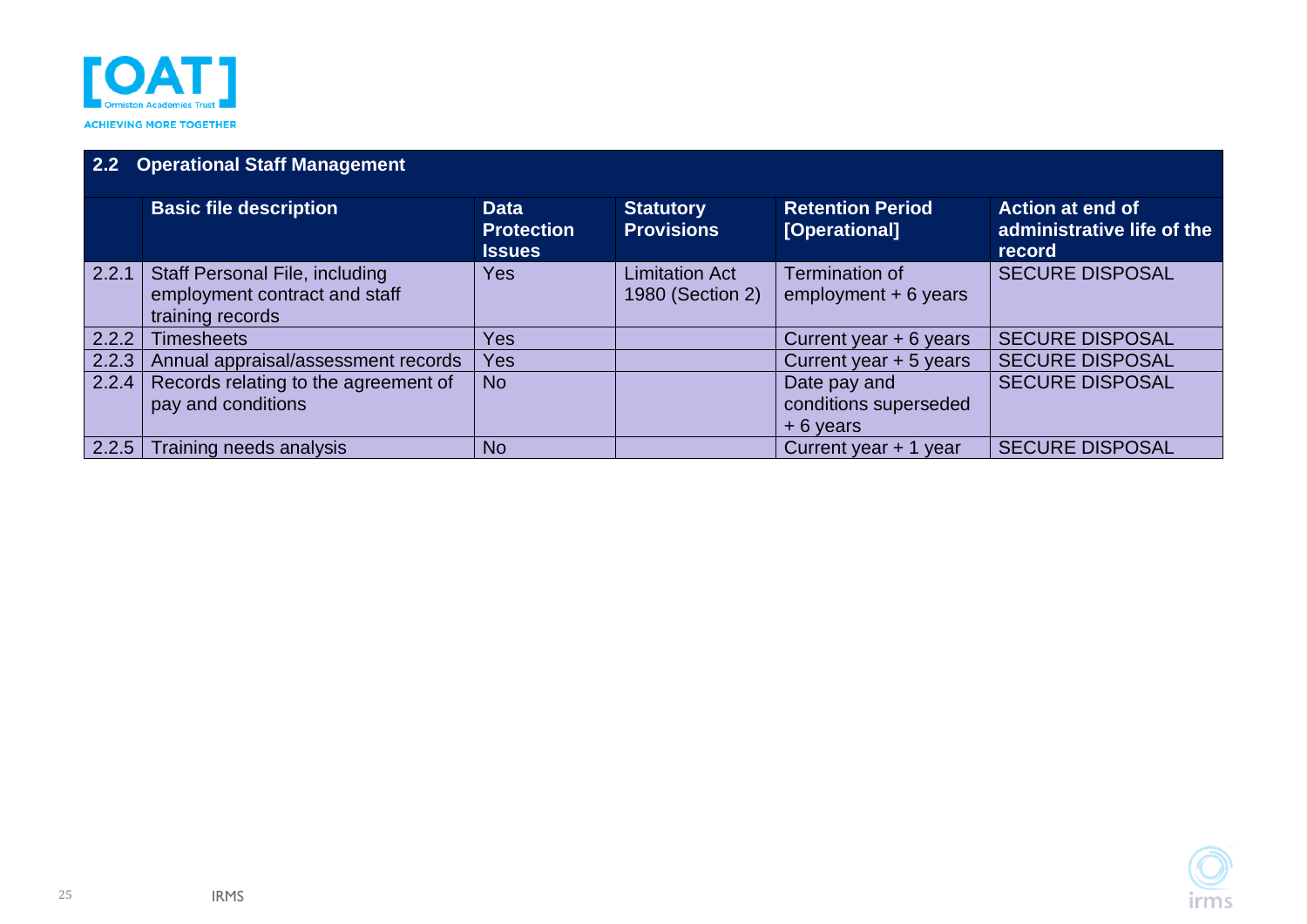

| 2.3   | <b>Management of Disciplinary and Grievance Processes</b>                                                                                       |                                                   |                                                                                                                                                                                                                                                      |                                                                                                                                    |                                                                       |  |  |  |  |
|-------|-------------------------------------------------------------------------------------------------------------------------------------------------|---------------------------------------------------|------------------------------------------------------------------------------------------------------------------------------------------------------------------------------------------------------------------------------------------------------|------------------------------------------------------------------------------------------------------------------------------------|-----------------------------------------------------------------------|--|--|--|--|
|       | <b>Basic file description</b>                                                                                                                   | <b>Data</b><br><b>Protection</b><br><b>Issues</b> |                                                                                                                                                                                                                                                      |                                                                                                                                    |                                                                       |  |  |  |  |
| 2.3.1 | Allegation which is child<br>protection in nature<br>against a member of staff,<br>including where the<br>allegation is unfounded <sup>18</sup> | <b>Yes</b>                                        | "Keeping children safe in education<br>Statutory guidance for schools and<br>colleges March 2015"; "Working<br>together to safeguard children. A<br>guide to inter-agency working to<br>safeguard and promote the welfare<br>of children March 2015" | Until the person's normal<br>retirement age or 10<br>years from the date of the<br>allegation, whichever is<br>longer, then REVIEW | <b>SECURE</b><br><b>DISPOSAL</b><br>These records<br>must be shredded |  |  |  |  |
| 2.3.2 | <b>Disciplinary Proceedings</b>                                                                                                                 | <b>Yes</b>                                        |                                                                                                                                                                                                                                                      |                                                                                                                                    |                                                                       |  |  |  |  |
|       | Oral warning                                                                                                                                    |                                                   |                                                                                                                                                                                                                                                      | Date of warning <sup>19</sup> + 6<br>months                                                                                        | <b>SECURE</b><br>DISPOSAL <sup>20</sup>                               |  |  |  |  |
|       | Written warning $-$<br>level 1                                                                                                                  |                                                   |                                                                                                                                                                                                                                                      | Date of warning $+6$<br>months                                                                                                     | <b>SECURE</b><br>DISPOSAL <sup>21</sup>                               |  |  |  |  |
|       | Written warning -<br>level <sub>2</sub>                                                                                                         |                                                   |                                                                                                                                                                                                                                                      | Date of warning $+12$<br>months                                                                                                    | <b>SECURE</b><br>DISPOSAL <sup>22</sup>                               |  |  |  |  |
|       | Final warning                                                                                                                                   |                                                   |                                                                                                                                                                                                                                                      | Date of warning $+18$<br>months                                                                                                    | <b>SECURE</b><br>DISPOSAL <sup>23</sup>                               |  |  |  |  |

<span id="page-25-0"></span><sup>&</sup>lt;sup>18</sup> This review took place when the Independent Inquiry on Child Sexual Abuse was beginning. In light of this, it is recommended that all records relating to child abuse are retained until the Inquiry is completed. This section will then be reviewed again to take into account any recommendations the Inquiry might make concerning record retention.

<sup>&</sup>lt;sup>19</sup> Where the warning relates to child protection issues, see above. If the disciplinary proceedings relate to a child protection matter, please contact your Safeguarding Children Officer for further advice.

<sup>&</sup>lt;sup>20</sup> If warnings are placed on personal files, then they must be weeded from the file.

 $^{21}$  If warnings are placed on personal files, then they must be weeded from the file.

<sup>&</sup>lt;sup>22</sup> If warnings are placed on personal files, then they must be weeded from the file.

 $^{23}$  If warnings are placed on personal files, then they must be weeded from the file.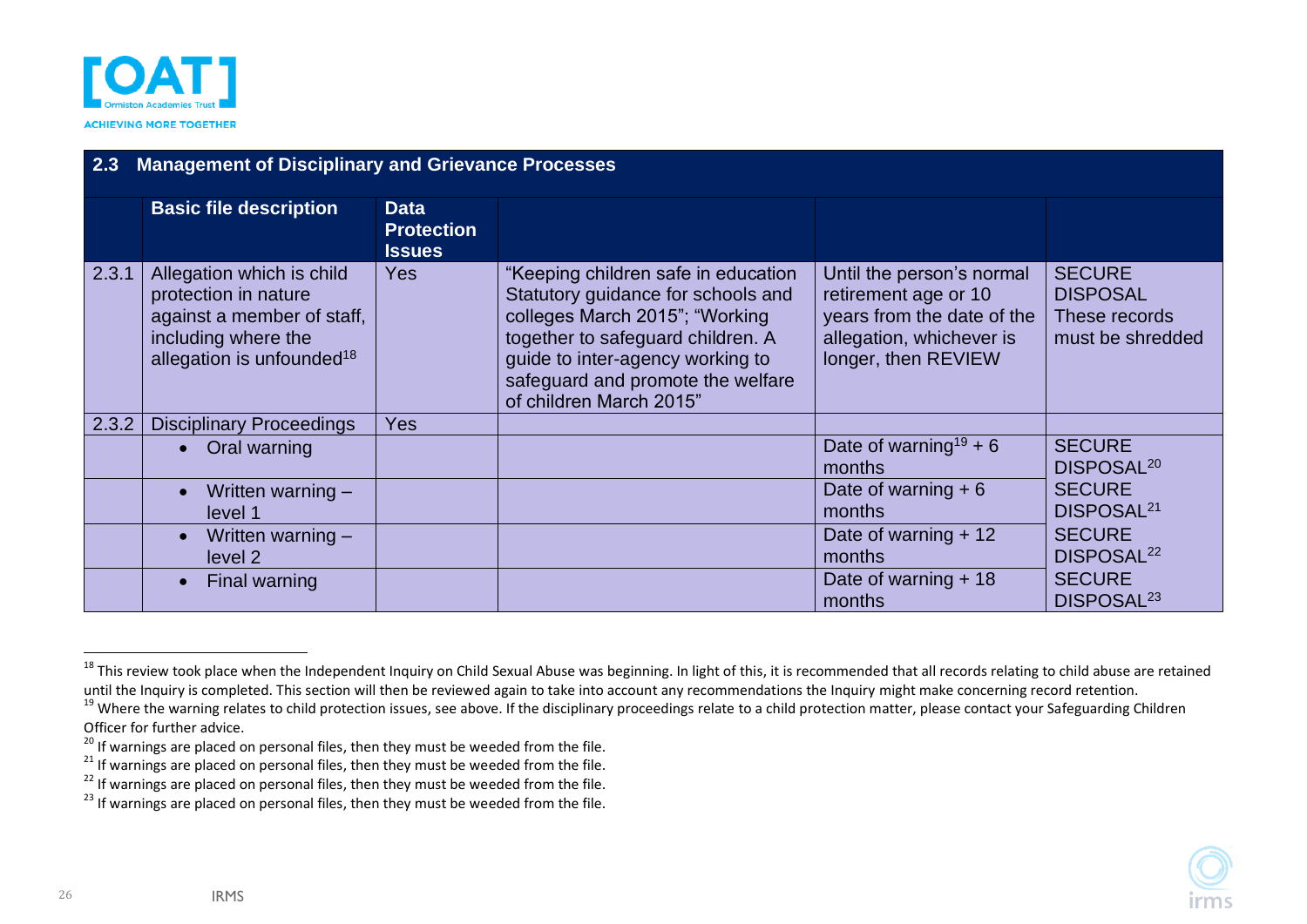

#### **ACHIEVING MORE TOGETHER**

| 2.3 Management of Disciplinary and Grievance Processes |                                                   |                                                                                                                              |                                  |  |  |  |  |  |
|--------------------------------------------------------|---------------------------------------------------|------------------------------------------------------------------------------------------------------------------------------|----------------------------------|--|--|--|--|--|
| <b>Basic file description</b>                          | <b>Data</b><br><b>Protection</b><br><b>Issues</b> |                                                                                                                              |                                  |  |  |  |  |  |
| Case not found<br>$\bullet$                            |                                                   | If the incident is child<br>protection related, then<br>see above; otherwise,<br>dispose of at the<br>conclusion of the case | <b>SECURE</b><br><b>DISPOSAL</b> |  |  |  |  |  |

<span id="page-26-0"></span>

|       | 2.4 Health and Safety                          |                                                   |                                       |                                                                                                                           |                                                                 |  |  |  |  |
|-------|------------------------------------------------|---------------------------------------------------|---------------------------------------|---------------------------------------------------------------------------------------------------------------------------|-----------------------------------------------------------------|--|--|--|--|
|       | <b>Basic file description</b>                  | <b>Data</b><br><b>Protection</b><br><b>Issues</b> | <b>Statutory</b><br><b>Provisions</b> | <b>Retention Period [Operational]</b>                                                                                     | <b>Action at end of</b><br>administrative life<br>of the record |  |  |  |  |
| 2.4.1 | <b>Health and Safety policy</b><br>statements  | No                                                |                                       | Life of policy $+3$ years                                                                                                 | <b>SECURE DISPOSAL</b>                                          |  |  |  |  |
| 2.4.2 | <b>Health and Safety risk</b><br>assessments   | <b>No</b>                                         |                                       | Life of risk assessment $+3$ years                                                                                        | <b>SECURE DISPOSAL</b>                                          |  |  |  |  |
| 2.4.3 | Records relating to<br>accident/injury at work | Yes                                               |                                       | Date of incident + 12 years<br>In the case of serious accidents, a<br>further retention period will need<br>to be applied | <b>SECURE DISPOSAL</b>                                          |  |  |  |  |

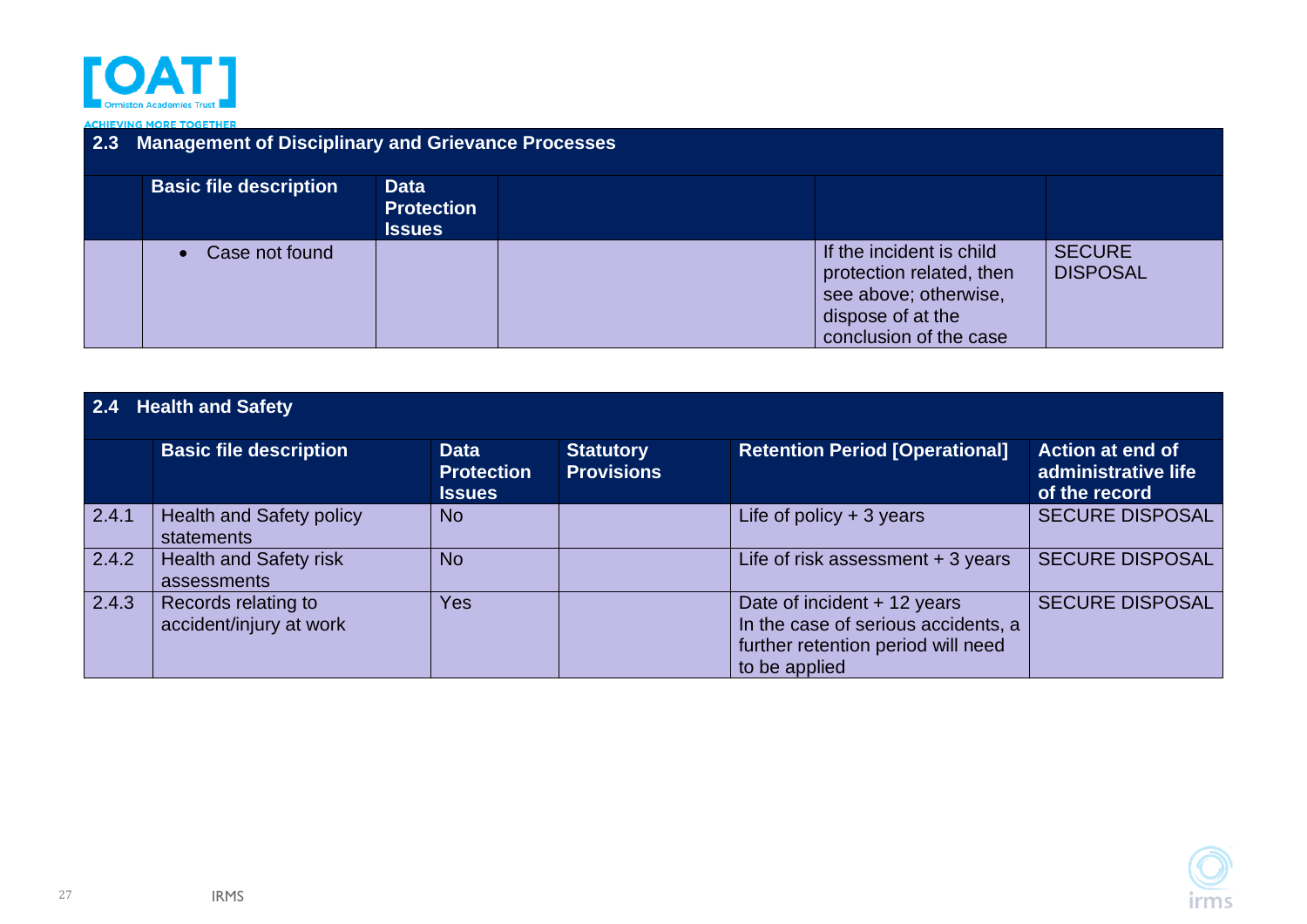

# **2.4 Health and Safety**

|       | <b>Basic file description</b>                                                                                           | <b>Data</b><br><b>Protection</b><br><b>Issues</b> | <b>Statutory</b><br><b>Provisions</b>                                                                                                                                                                  | <b>Retention Period [Operational]</b>                                                                                                                                                                          | Action at end of<br>administrative life<br>of the record |
|-------|-------------------------------------------------------------------------------------------------------------------------|---------------------------------------------------|--------------------------------------------------------------------------------------------------------------------------------------------------------------------------------------------------------|----------------------------------------------------------------------------------------------------------------------------------------------------------------------------------------------------------------|----------------------------------------------------------|
| 2.4.4 | Accident reporting                                                                                                      | Yes                                               | <b>Social Security</b><br>(Claims and<br>Payments)<br><b>Regulations 1979</b><br>Regulation 25.<br>Social<br><b>Security</b><br><b>Administration Act</b><br>1992 Section<br>8. Limitation Act<br>1980 | The official Accident Book must<br>be retained for 3 years after the<br>last entry in the book. The book<br>may be in paper or electronic<br>format<br>The incident reporting form may<br>be retained as below |                                                          |
|       | <b>Adults</b>                                                                                                           |                                                   |                                                                                                                                                                                                        | Date of incident $+6$ years                                                                                                                                                                                    | <b>SECURE DISPOSAL</b>                                   |
|       | Children                                                                                                                |                                                   |                                                                                                                                                                                                        | Date of birth of the child $+25$<br>vears                                                                                                                                                                      | <b>SECURE DISPOSAL</b>                                   |
| 2.4.5 | <b>Control of Substances</b><br>Hazardous to Health (COSHH)                                                             | <b>No</b>                                         |                                                                                                                                                                                                        | Current year $+$ 10 years then<br><b>REVIEW</b>                                                                                                                                                                | <b>SECURE DISPOSAL</b>                                   |
| 2.4.6 | Process of monitoring of areas<br>where employees and persons<br>are likely to have come into<br>contact with asbestos  | <b>No</b>                                         |                                                                                                                                                                                                        | Last action $+40$ years                                                                                                                                                                                        | <b>SECURE DISPOSAL</b>                                   |
| 2.4.7 | Process of monitoring of areas<br>where employees and persons<br>are likely to have come into<br>contact with radiation | <b>No</b>                                         |                                                                                                                                                                                                        | Last action $+50$ years                                                                                                                                                                                        | <b>SECURE DISPOSAL</b>                                   |
| 2.4.8 | Fire precautions log books                                                                                              | <b>No</b>                                         |                                                                                                                                                                                                        | Current year + 6 years                                                                                                                                                                                         | <b>SECURE DISPOSAL</b>                                   |

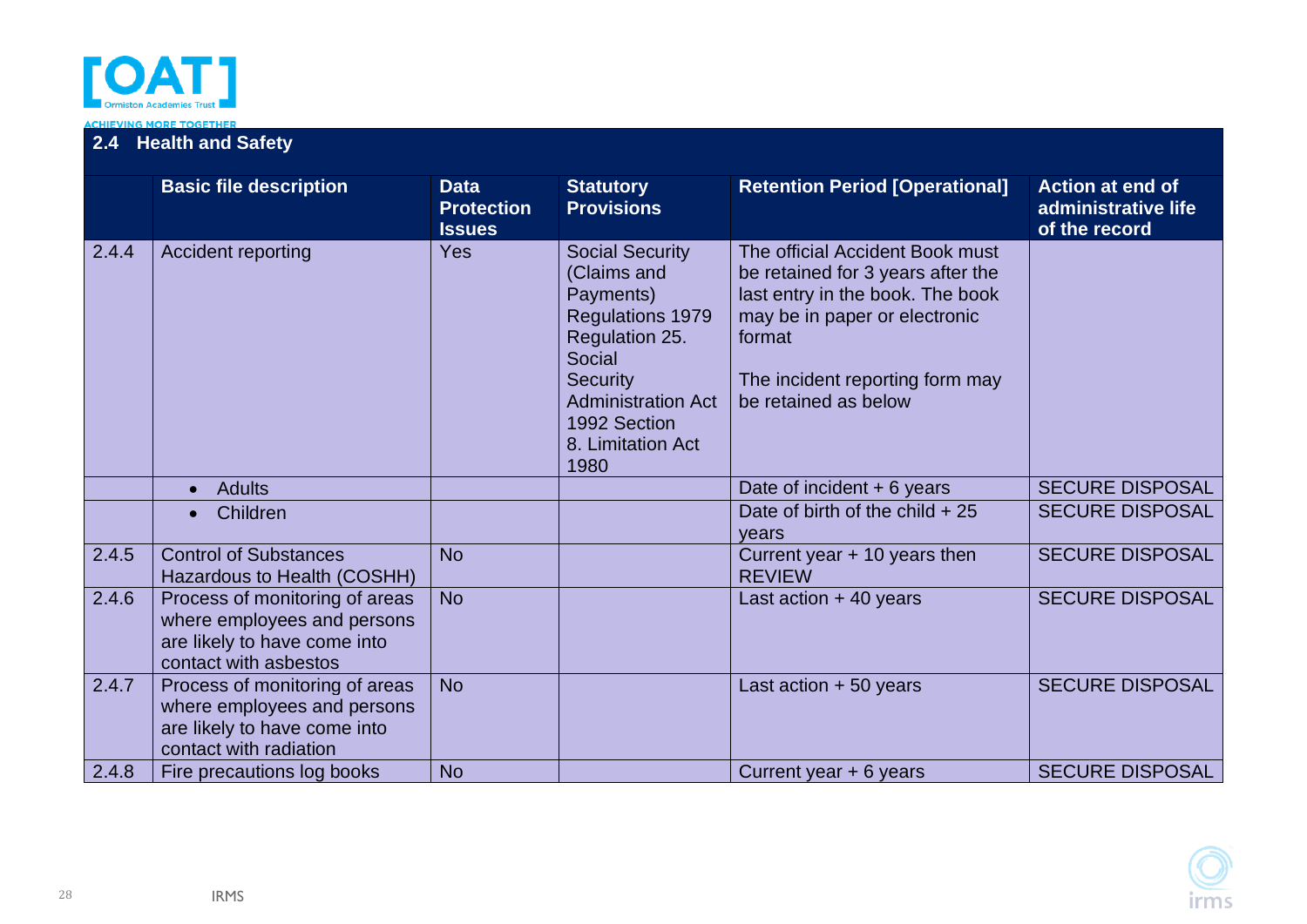

### **2.4 Health and Safety**

|        | <b>Basic file description</b> | <b>Data</b><br><b>Protection</b><br><b>Issues</b> | <b>Statutory</b><br><b>Provisions</b> | <b>Retention Period [Operational]</b>    | <b>Action at end of</b><br>administrative life<br>of the record |
|--------|-------------------------------|---------------------------------------------------|---------------------------------------|------------------------------------------|-----------------------------------------------------------------|
| 2.4.9  | Fire risk assessments         | <b>No</b>                                         | <b>Fire Service Order</b><br>2005     | Life of the risk assessment + 6<br>vears | SECURE DISPOSAL                                                 |
| 2.4.10 | Incident reports              | Yes                                               |                                       | Current year + 20 years                  | <b>SECURE DISPOSAL</b>                                          |

### **3. Management of the Academy**

<span id="page-28-1"></span><span id="page-28-0"></span>

| 3.1   | <b>Admissions</b>                                                                                        |                                                   |                                                                                                                                                                                                               |                                              |                                                                 |  |  |  |  |
|-------|----------------------------------------------------------------------------------------------------------|---------------------------------------------------|---------------------------------------------------------------------------------------------------------------------------------------------------------------------------------------------------------------|----------------------------------------------|-----------------------------------------------------------------|--|--|--|--|
|       | <b>Basic file description</b>                                                                            | <b>Data</b><br><b>Protection</b><br><b>Issues</b> | <b>Statutory Provisions</b>                                                                                                                                                                                   | <b>Retention Period</b><br>[Operational]     | <b>Action at end of</b><br>administrative life of the<br>record |  |  |  |  |
| 3.1.1 | All records relating to the<br>creation and<br>implementation of the<br><b>School Admissions' Policy</b> | <b>No</b>                                         | <b>School Admissions Code</b><br><b>Statutory Guidance for</b><br>admission authorities,<br>governing bodies, local<br>authorities, schools'<br>adjudicators and<br>admission appeals panels<br>December 2014 | Life of the policy $+3$<br>years then REVIEW | <b>SECURE DISPOSAL</b>                                          |  |  |  |  |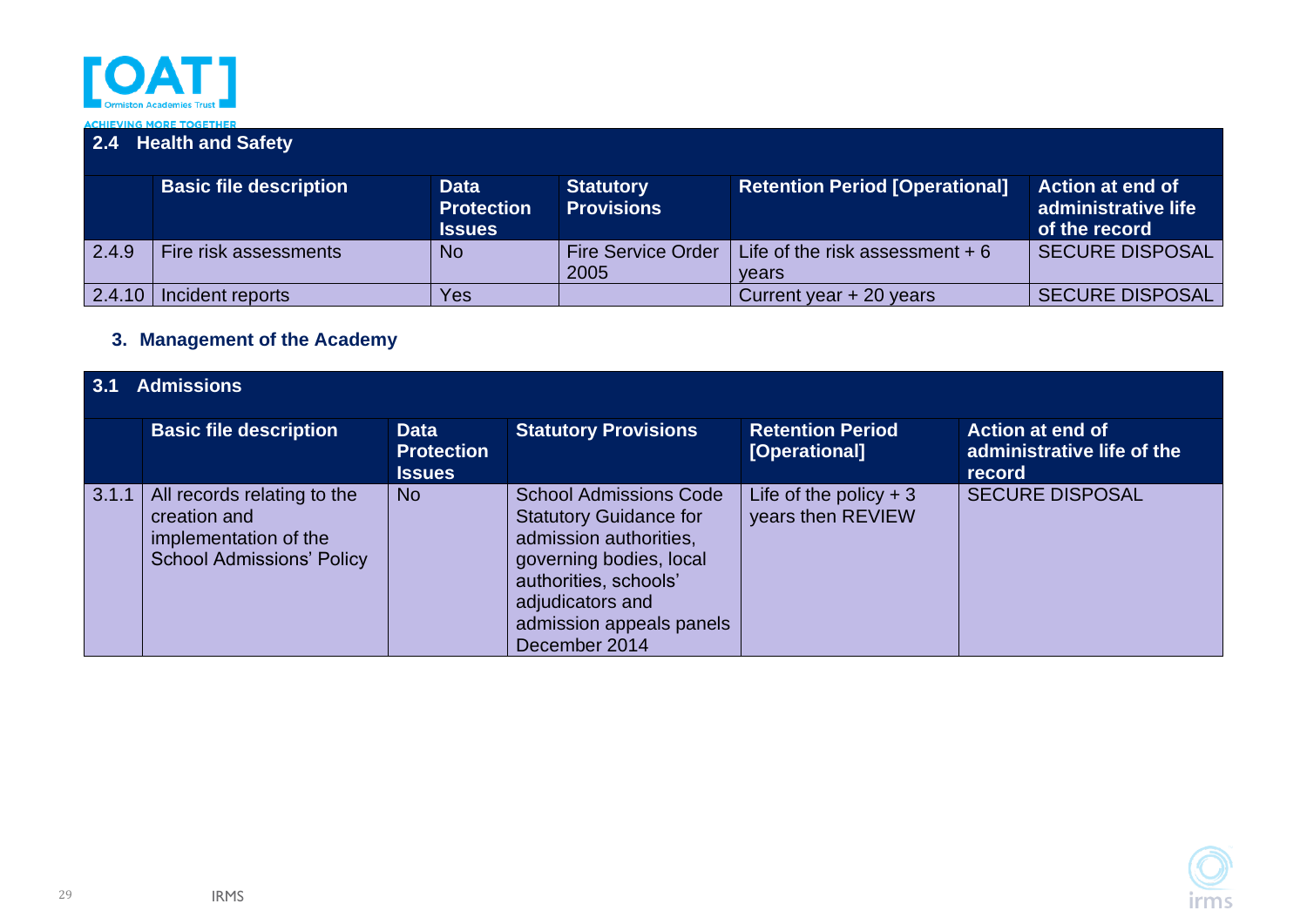

# **3.1 Admissions**

|       | <b>Basic file description</b>                  | <b>Data</b><br><b>Protection</b><br><b>Issues</b> | <b>Statutory Provisions</b>                                                                                                                                                                                   | <b>Retention Period</b><br>[Operational]                                                                                                                | <b>Action at end of</b><br>administrative life of the<br>record                                                                                                                                               |
|-------|------------------------------------------------|---------------------------------------------------|---------------------------------------------------------------------------------------------------------------------------------------------------------------------------------------------------------------|---------------------------------------------------------------------------------------------------------------------------------------------------------|---------------------------------------------------------------------------------------------------------------------------------------------------------------------------------------------------------------|
| 3.1.2 | Admissions – if the<br>admission is successful | Yes                                               | <b>School Admissions Code</b><br><b>Statutory Guidance for</b><br>admission authorities,<br>governing bodies, local<br>authorities, schools'<br>adjudicators and<br>admission appeals panels<br>December 2014 | Date of admission $+1$<br>year                                                                                                                          | <b>SECURE DISPOSAL</b>                                                                                                                                                                                        |
| 3.1.3 | Admissions – if the appeal<br>is unsuccessful  | Yes                                               | <b>School Admissions Code</b><br><b>Statutory Guidance for</b><br>admission authorities,<br>governing bodies, local<br>authorities, schools'<br>adjudicators and<br>admission appeals panels<br>December 2014 | Resolution of case + 1<br>year                                                                                                                          | <b>SECURE DISPOSAL</b>                                                                                                                                                                                        |
| 3.1.4 | Register of admissions                         | Yes                                               | School attendance:<br>Departmental advice for<br>maintained schools,<br>Academies, independent<br>schools and local<br>authorities<br>October 2014                                                            | Every entry in the<br>admission register must<br>be preserved for a<br>period of 3 years after<br>the date on which the<br>entry was made <sup>24</sup> | <b>REVIEW</b><br>Schools may wish to consider<br>keeping the admission<br>register permanently, as often<br>schools receive enquiries<br>from past pupils to confirm<br>the dates they attended the<br>school |

<sup>&</sup>lt;sup>24</sup> School attendance: Departmental advice for maintained schools, Academies, independent schools and local authorities October 2014 p6.

30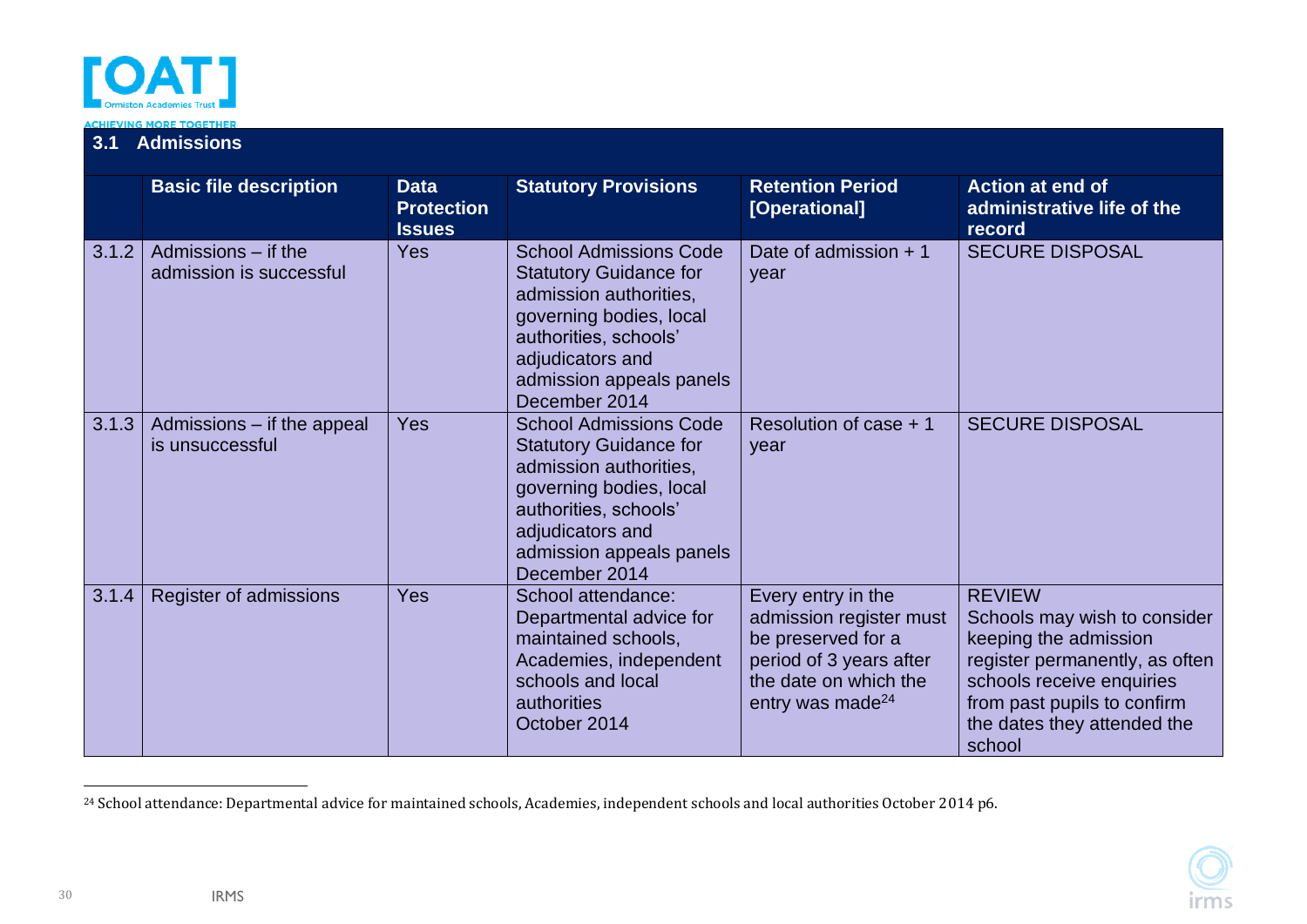

# **3.1 Admissions**

|       | <b>Basic file description</b>                                                                                     | <b>Data</b><br><b>Protection</b><br><b>Issues</b> | <b>Statutory Provisions</b>                                                                                                                                                                                   | <b>Retention Period</b><br>[Operational]                 | <b>Action at end of</b><br>administrative life of the<br>record |
|-------|-------------------------------------------------------------------------------------------------------------------|---------------------------------------------------|---------------------------------------------------------------------------------------------------------------------------------------------------------------------------------------------------------------|----------------------------------------------------------|-----------------------------------------------------------------|
| 3.1.5 | <b>Admissions - Secondary</b><br>Schools - Casual                                                                 | <b>Yes</b>                                        |                                                                                                                                                                                                               | Current year + 1 year                                    | <b>SECURE DISPOSAL</b>                                          |
| 3.1.6 | Proofs of address supplied<br>by parents as part of the<br>admissions process                                     | <b>Yes</b>                                        | <b>School Admissions Code</b><br><b>Statutory Guidance for</b><br>admission authorities,<br>governing bodies, local<br>authorities, schools'<br>adjudicators and<br>admission appeals panels<br>December 2014 | Current year + 1 year                                    | <b>SECURE DISPOSAL</b>                                          |
| 3.1.7 | Supplementary information<br>form, including additional<br>information such as religion<br>and medical conditions | <b>Yes</b>                                        |                                                                                                                                                                                                               |                                                          |                                                                 |
|       | For successful<br>$\bullet$<br>admissions                                                                         |                                                   |                                                                                                                                                                                                               | This information should<br>be added to the pupil<br>file | <b>SECURE DISPOSAL</b>                                          |
|       | For unsuccessful<br>admissions                                                                                    |                                                   |                                                                                                                                                                                                               | Until appeals process<br>completed                       | <b>SECURE DISPOSAL</b>                                          |

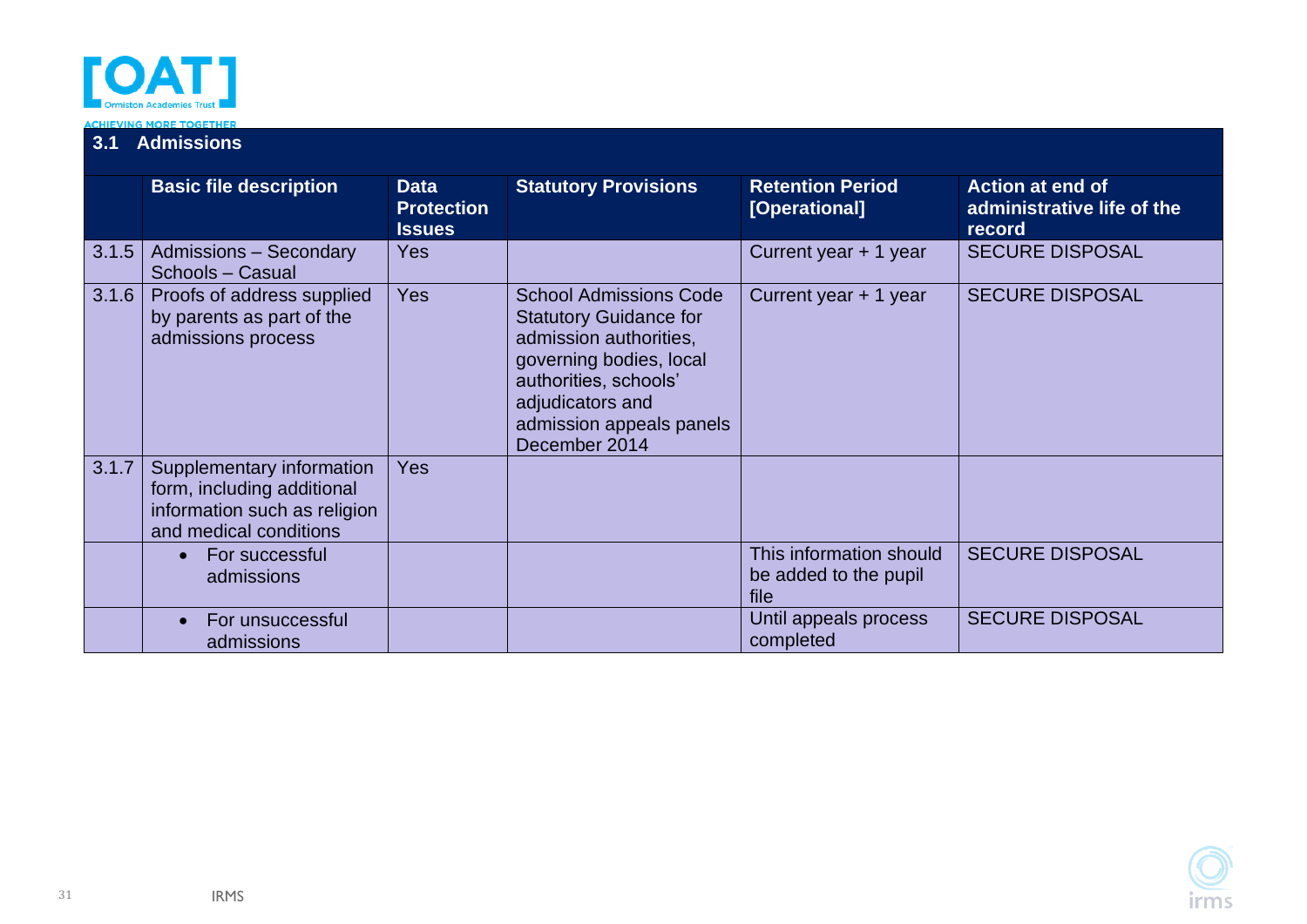

**ACHIEVING MORE TOGETHER** 

<span id="page-31-0"></span>

|       | 3.2 Head Teacher and Senior Management Team                                                                                                                     |                                                                                                                       |                                       |                                                                                     |                                                                                                                               |  |  |  |
|-------|-----------------------------------------------------------------------------------------------------------------------------------------------------------------|-----------------------------------------------------------------------------------------------------------------------|---------------------------------------|-------------------------------------------------------------------------------------|-------------------------------------------------------------------------------------------------------------------------------|--|--|--|
|       | <b>Basic file description</b>                                                                                                                                   | <b>Data Protection Issues</b>                                                                                         | <b>Statutory</b><br><b>Provisions</b> | <b>Retention Period</b><br>[Operational]                                            | <b>Action at end of</b><br>administrative life of the<br>record                                                               |  |  |  |
| 3.2.1 | Log books of activity in the<br>school maintained by the Head<br><b>Teacher</b>                                                                                 | There may be data<br>protection issues if the log<br>book refers to individual<br>pupils or members of staff          |                                       | Date of last entry in<br>the book $+$ a minimum<br>of 6 years then<br><b>REVIEW</b> | These could be of<br>permanent historical value<br>and should be offered to<br>the County Archives<br>Service, if appropriate |  |  |  |
| 3.2.2 | Minutes of Senior Management<br>Team meetings and meetings<br>of other internal administrative<br>bodies                                                        | There may be data<br>protection issues if the<br>minutes refers to<br>individual pupils or<br>members of staff        |                                       | Date of the meeting +<br>3 years then REVIEW                                        | <b>SECURE DISPOSAL</b>                                                                                                        |  |  |  |
| 3.2.3 | Reports created by the Head<br>Teacher or the Management<br>Team                                                                                                | There may be data<br>protection issues if the<br>report refers to individual<br>pupils or members of staff            |                                       | Date of the report $+$ a<br>minimum of 3 years<br>then REVIEW                       | <b>SECURE DISPOSAL</b>                                                                                                        |  |  |  |
| 3.2.4 | Records created by Head<br><b>Teachers, Deputy Head</b><br>Teachers, heads of year and<br>other members of staff with<br>administrative responsibilities        | There may be data<br>protection issues if the<br>records refer to individual<br>pupils or members of staff            |                                       | <b>Current academic</b><br>year $+6$ years then<br><b>REVIEW</b>                    | <b>SECURE DISPOSAL</b>                                                                                                        |  |  |  |
| 3.2.5 | Correspondence created by<br><b>Head Teachers, Deputy Head</b><br>Teachers, heads of year and<br>other members of staff with<br>administrative responsibilities | There may be data<br>protection issues if the<br>correspondence refers to<br>individual pupils or<br>members of staff |                                       | Date of<br>correspondence $+3$<br>years then REVIEW                                 | <b>SECURE DISPOSAL</b>                                                                                                        |  |  |  |
| 3.2.6 | <b>Professional Development</b><br><b>Plans</b>                                                                                                                 | Yes                                                                                                                   |                                       | Life of the plan $+6$<br>years                                                      | <b>SECURE DISPOSAL</b>                                                                                                        |  |  |  |

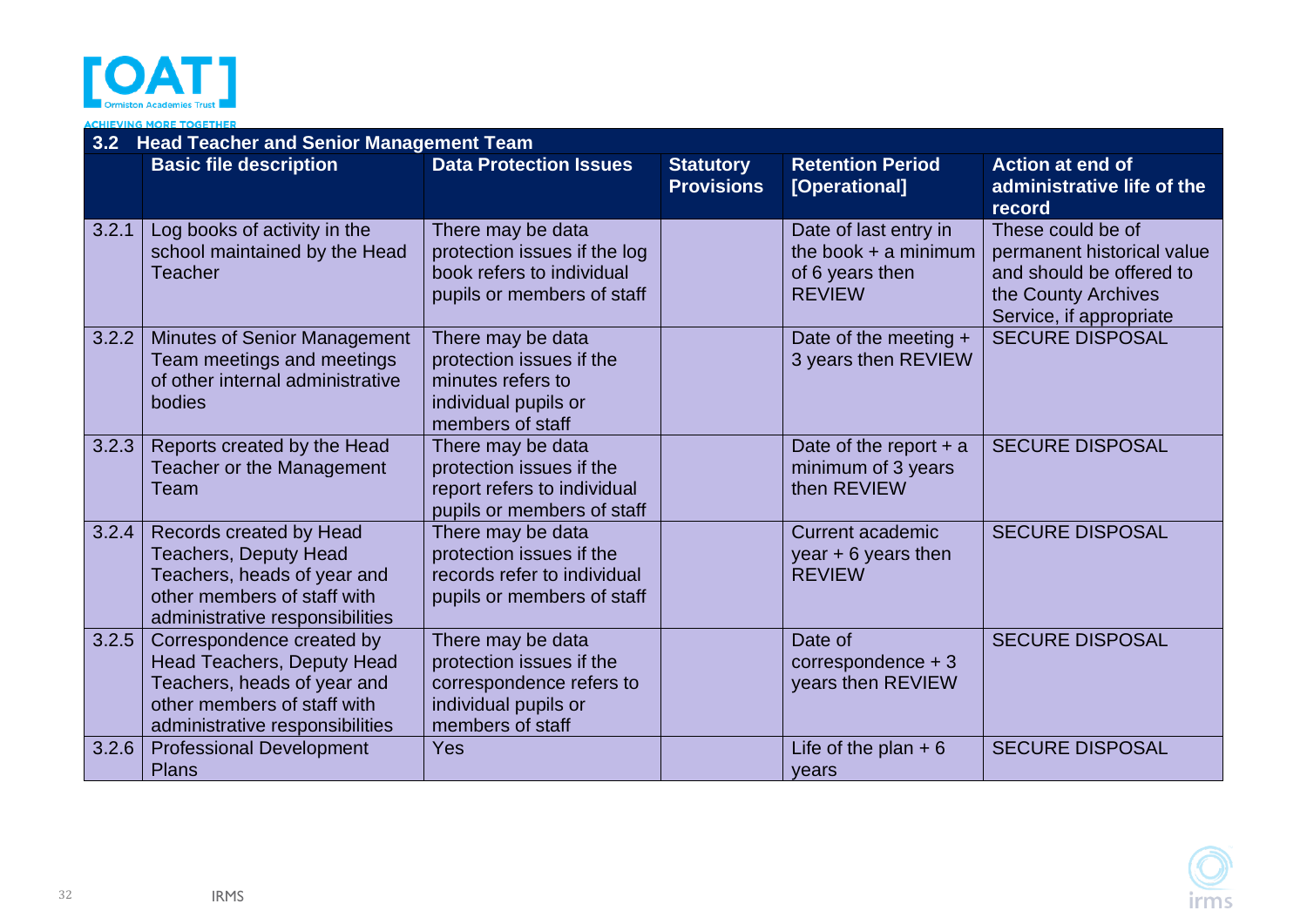

#### **ACHIEVING MORE TOGETHER**

<span id="page-32-0"></span>

| 3.3   | <b>Operational Administration</b>                                                                                                    |                                                   |                                       |                                                |                                                                 |  |  |
|-------|--------------------------------------------------------------------------------------------------------------------------------------|---------------------------------------------------|---------------------------------------|------------------------------------------------|-----------------------------------------------------------------|--|--|
|       | <b>Basic file description</b>                                                                                                        | <b>Data</b><br><b>Protection</b><br><b>Issues</b> | <b>Statutory</b><br><b>Provisions</b> | <b>Retention Period</b><br>[Operational]       | <b>Action at end of</b><br>administrative life of<br>the record |  |  |
| 3.3.1 | Management of complaints                                                                                                             | Yes                                               |                                       | Date complaint<br>resolved $+3$ years          | <b>SECURE DISPOSAL</b>                                          |  |  |
| 3.3.2 | Records relating to the management of<br>contracts with external providers                                                           | <b>No</b>                                         |                                       | Date of last payment<br>on contract $+6$ years | <b>SECURE DISPOSAL</b>                                          |  |  |
| 3.3.3 | Records relating to the management of<br>software licences                                                                           | <b>No</b>                                         |                                       | Date licence expires +<br>6 years              | <b>SECURE DISPOSAL</b>                                          |  |  |
| 3.3.4 | <b>General file series</b>                                                                                                           | <b>No</b>                                         |                                       | Current year $+5$<br>years then REVIEW         | <b>SECURE DISPOSAL</b>                                          |  |  |
| 3.3.5 | Records relating to the creation and<br>publication of the school brochure or<br>prospectus                                          | <b>No</b>                                         |                                       | Current year $+3$<br>years                     | <b>STANDARD DISPOSAL</b>                                        |  |  |
| 3.3.6 | Records relating to the creation and<br>distribution of circulars to staff, parents or<br>pupils                                     | <b>No</b>                                         |                                       | Current year + 1 year                          | <b>STANDARD DISPOSAL</b>                                        |  |  |
| 3.3.7 | Newsletters and other items with a short<br>operational use                                                                          | <b>No</b>                                         |                                       | Current year + 1 year                          | <b>STANDARD DISPOSAL</b>                                        |  |  |
| 3.3.8 | Visitors' books and signing in sheets                                                                                                | Yes                                               |                                       | Current year $+6$<br>years then REVIEW         | <b>SECURE DISPOSAL</b>                                          |  |  |
| 3.3.9 | Records relating to the creation and<br>management of Parent Teacher<br><b>Associations and/or Old Pupils</b><br><b>Associations</b> | <b>No</b>                                         |                                       | Current year $+6$<br>years then REVIEW         | <b>SECURE DISPOSAL</b>                                          |  |  |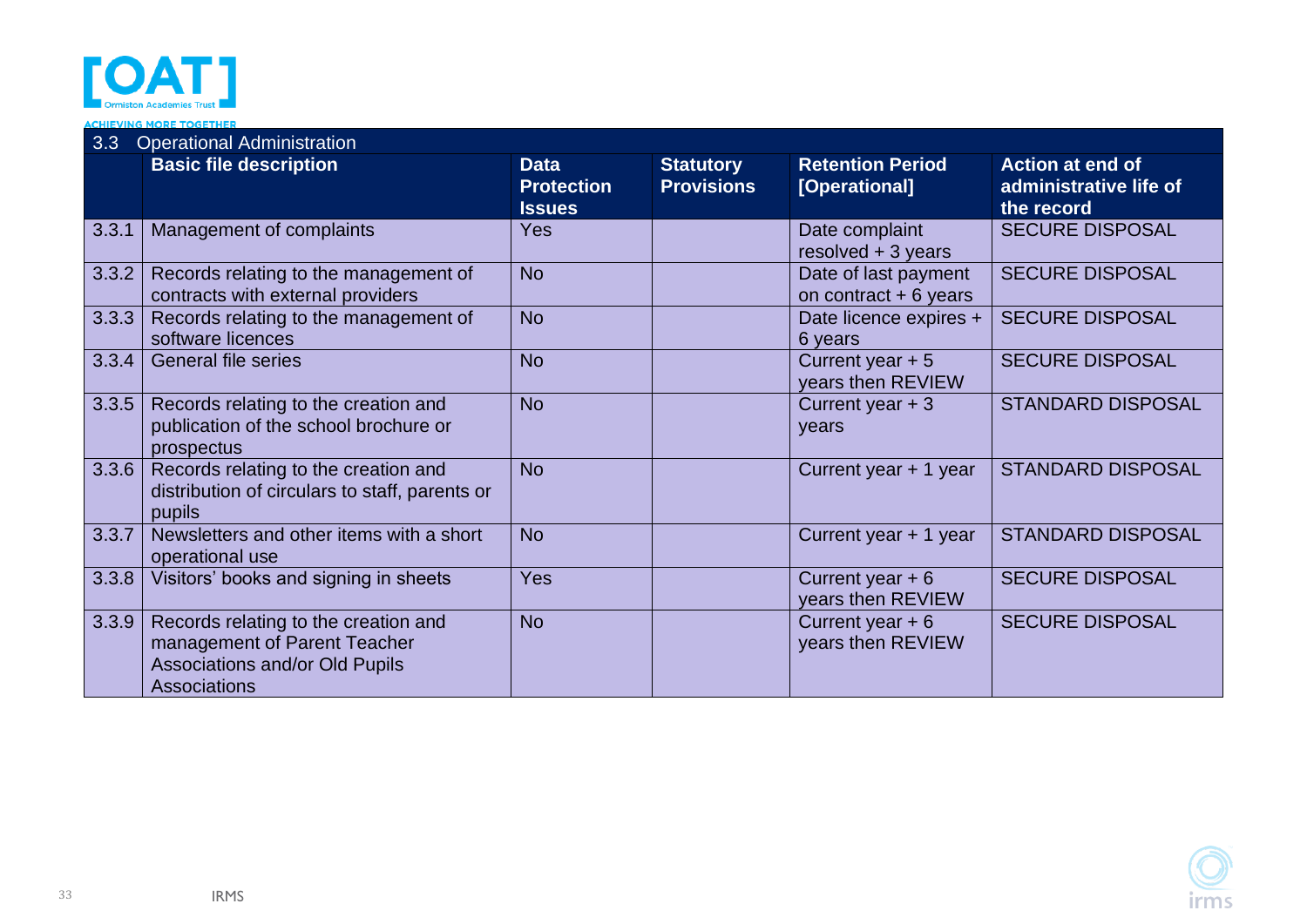

### **4. Property Management**

This section covers the management of buildings and property.

<span id="page-33-1"></span><span id="page-33-0"></span>

|       | <b>Property Management</b>                                   |                                                   |                                       |                                                                                                                                                        |                                                                 |  |  |  |
|-------|--------------------------------------------------------------|---------------------------------------------------|---------------------------------------|--------------------------------------------------------------------------------------------------------------------------------------------------------|-----------------------------------------------------------------|--|--|--|
|       | <b>Basic file</b><br>description                             | <b>Data</b><br><b>Protection</b><br><b>Issues</b> | <b>Statutory</b><br><b>Provisions</b> | <b>Retention Period [Operational]</b>                                                                                                                  | <b>Action at end of</b><br>administrative life of<br>the record |  |  |  |
| 4.1.1 | Title deeds of<br>properties belonging<br>to the school      | <b>No</b>                                         |                                       | These should follow the property, unless the<br>property has been registered with the Land<br><b>Registry</b>                                          |                                                                 |  |  |  |
| 4.1.2 | Plans of property<br>belonging to the<br>school              | <b>No</b>                                         |                                       | These should be retained whilst the building<br>belongs to the school and should be passed<br>onto any new owners if the building is leased or<br>sold |                                                                 |  |  |  |
| 4.1.3 | Leases of property<br>leased by or to the<br>school          | <b>No</b>                                         |                                       | Expiry of lease + 6 years                                                                                                                              | <b>SECURE DISPOSAL</b>                                          |  |  |  |
| 4.1.4 | Records relating to<br>the letting of school<br>premises     | <b>No</b>                                         |                                       | Current financial year + 6 years                                                                                                                       | <b>SECURE DISPOSAL</b>                                          |  |  |  |
| 4.1.5 | <b>Business continuity</b><br>and disaster recovery<br>plans | <b>No</b>                                         |                                       | Date the plan superseded $+3$ years                                                                                                                    | <b>SECURE DISPOSAL</b>                                          |  |  |  |

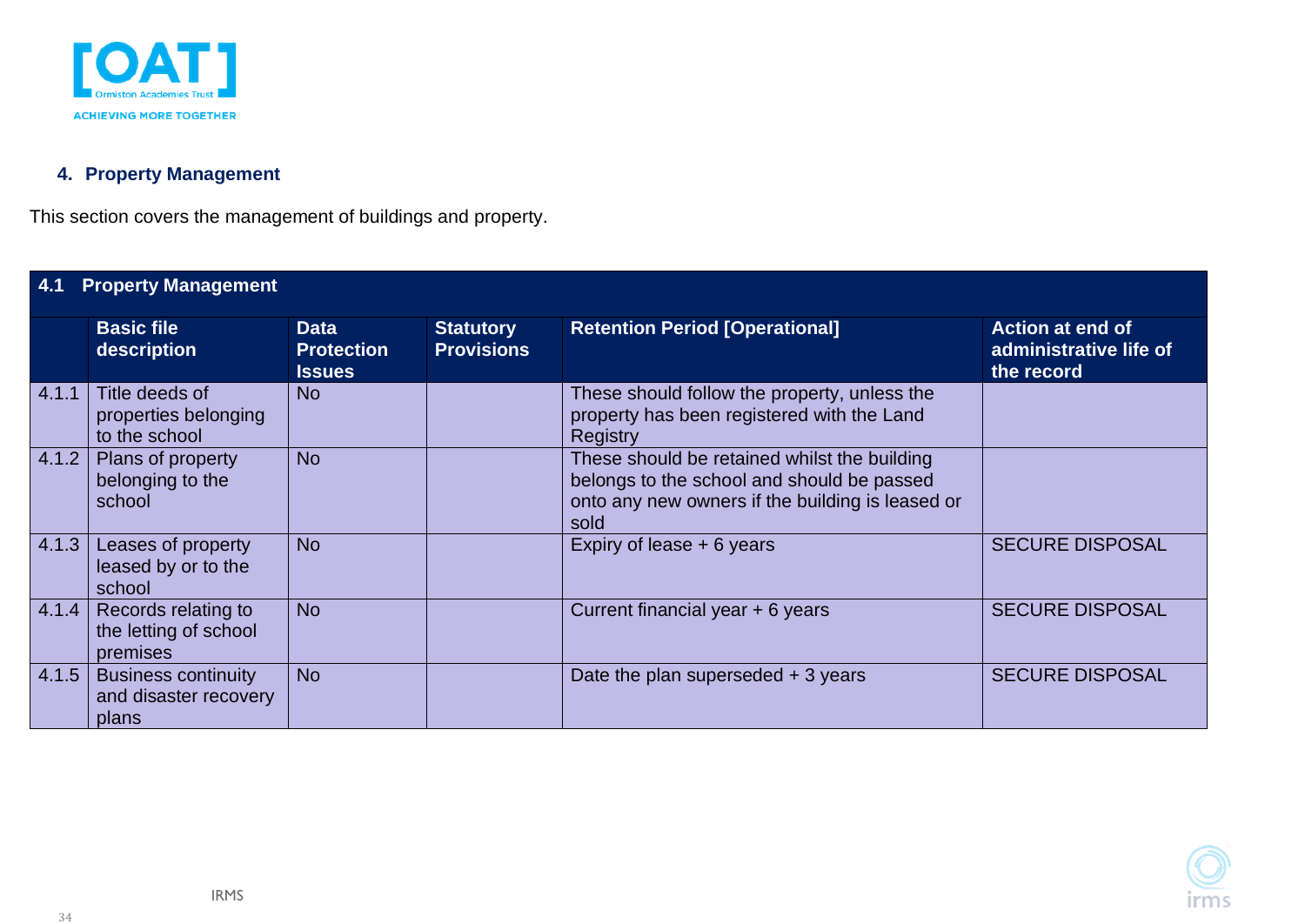

### **4.2 Maintenance**

|       | <b>Basic file description</b>                                                                                                | Data<br><b>Protection</b><br><b>Issues</b> | <b>Statutory</b><br><b>Provisions</b> | <b>Retention Period</b><br>[Operational] | <b>Action at end of</b><br>administrative life of the<br>record |
|-------|------------------------------------------------------------------------------------------------------------------------------|--------------------------------------------|---------------------------------------|------------------------------------------|-----------------------------------------------------------------|
| 4.2.1 | All records relating to the maintenance of the<br>school carried out by contractors                                          | <b>No</b>                                  |                                       | Current year $+6$<br>vears               | <b>SECURE DISPOSAL</b>                                          |
| 4.2.2 | All records relating to the maintenance of the<br>school carried out by school employees,<br>including maintenance log books | <b>No</b>                                  |                                       | Current year $+6$<br>years               | <b>SECURE DISPOSAL</b>                                          |

### **4.3 Fleet Management**

<span id="page-34-1"></span><span id="page-34-0"></span>

|       | <b>Basic file description</b>                                                                                                              | <b>Data</b><br><b>Protection</b><br><b>Issues</b> | <b>Statutory</b><br><b>Provisions</b>        | <b>Retention Period</b><br>[Operational]                                                                          | <b>Action at end of</b><br>administrative life of<br>the record |
|-------|--------------------------------------------------------------------------------------------------------------------------------------------|---------------------------------------------------|----------------------------------------------|-------------------------------------------------------------------------------------------------------------------|-----------------------------------------------------------------|
| 4.3.1 | The process of acquisition and disposal<br>of vehicles through lease or purchase,<br>e.g., contracts/leases, quotes, approvals             | N                                                 | <b>Limitation Act</b><br>1980 (Section       | Disposal of the vehicle $+6$<br>years                                                                             | <b>SECURE DISPOSAL</b>                                          |
| 4.3.2 | The process of managing allocation and<br>maintenance of vehicles, e.g., lists of<br>who was driving the vehicles and when,<br>maintenance | N                                                 | <b>Limitation Act</b><br>1980 (Section<br>2) | Disposal of the vehicle $+6$<br>years                                                                             | <b>SECURE DISPOSAL</b>                                          |
| 4.3.3 | Service logs and vehicle logs                                                                                                              | N                                                 | <b>Limitation Act</b><br>1980 (Section<br>2) | Life of the vehicle, then either to<br>be retained for 6 years by<br>school or to be returned to<br>lease company | <b>SECURE DISPOSAL</b>                                          |
| 4.3.4 | GPS tracking data relating to the<br>vehicles                                                                                              | N                                                 | <b>Limitation Act</b><br>1980 (Section       | Date of journey $+6$ years                                                                                        | <b>SECURE DISPOSAL</b>                                          |

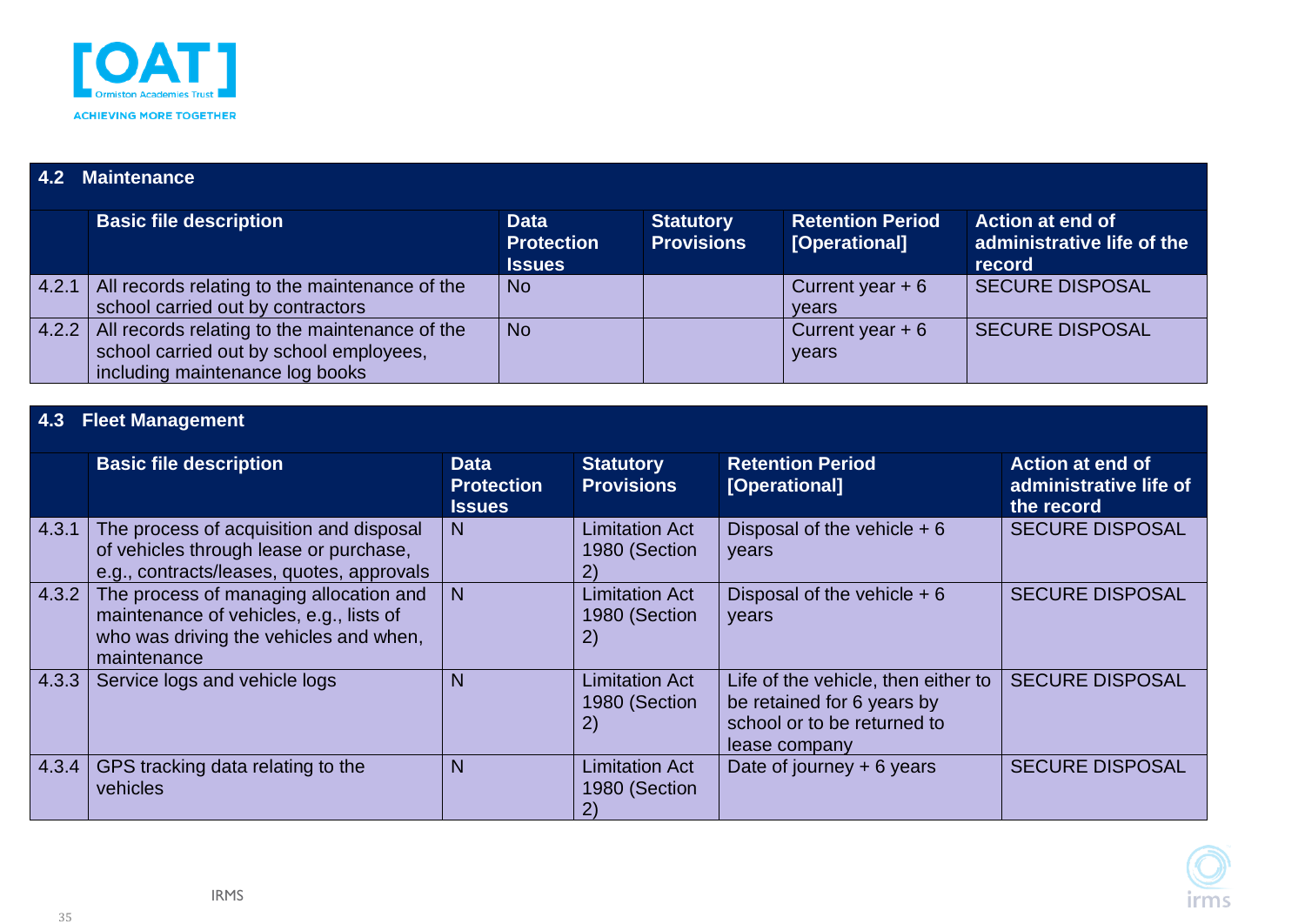

#### **5. Pupil Management**

This section includes all records which are created during the time a pupil spends at the school. For information about accident reporting, see under Health and Safety above.

<span id="page-35-1"></span><span id="page-35-0"></span>

| 5.1   | <b>Pupil's Educational Record</b>                                                                                             |                                                   |                                                                                               |                                                             |                                                                                                                                                                                                                                                                                                                                                                                                                                                                                                                                                                                           |  |  |  |  |
|-------|-------------------------------------------------------------------------------------------------------------------------------|---------------------------------------------------|-----------------------------------------------------------------------------------------------|-------------------------------------------------------------|-------------------------------------------------------------------------------------------------------------------------------------------------------------------------------------------------------------------------------------------------------------------------------------------------------------------------------------------------------------------------------------------------------------------------------------------------------------------------------------------------------------------------------------------------------------------------------------------|--|--|--|--|
|       | <b>Basic file description</b>                                                                                                 | <b>Data</b><br><b>Protection</b><br><b>Issues</b> | <b>Statutory Provisions</b>                                                                   | <b>Retention Period</b><br>[Operational]                    | <b>Action at end of administrative</b><br>life of the record                                                                                                                                                                                                                                                                                                                                                                                                                                                                                                                              |  |  |  |  |
| 5.1.1 | <b>Pupil's Educational</b><br>Record required by<br><b>The Education (Pupil</b><br>Information) (England)<br>Regulations 2005 | Yes                                               | <b>The Education (Pupil</b><br>Information) (England)<br>Regulations 2005 SI 2005<br>No. 1437 |                                                             |                                                                                                                                                                                                                                                                                                                                                                                                                                                                                                                                                                                           |  |  |  |  |
|       | • Primary                                                                                                                     |                                                   |                                                                                               | Retain whilst the child<br>remains at the primary<br>school | The file should follow the pupil when<br>they leave the primary school. This<br>will include:<br>To another primary school<br>To a secondary school<br>To a pupil referral unit<br>If the pupil dies whilst at primary<br>school, the file should be returned<br>to the LA to be retained for the<br>statutory retention period.<br>If the pupil transfers to an<br>independent school, transfers to<br>home schooling or leaves the<br>country, the file should be returned<br>to the LA to be retained for the<br>statutory retention period. Primary<br>schools do not ordinarily have |  |  |  |  |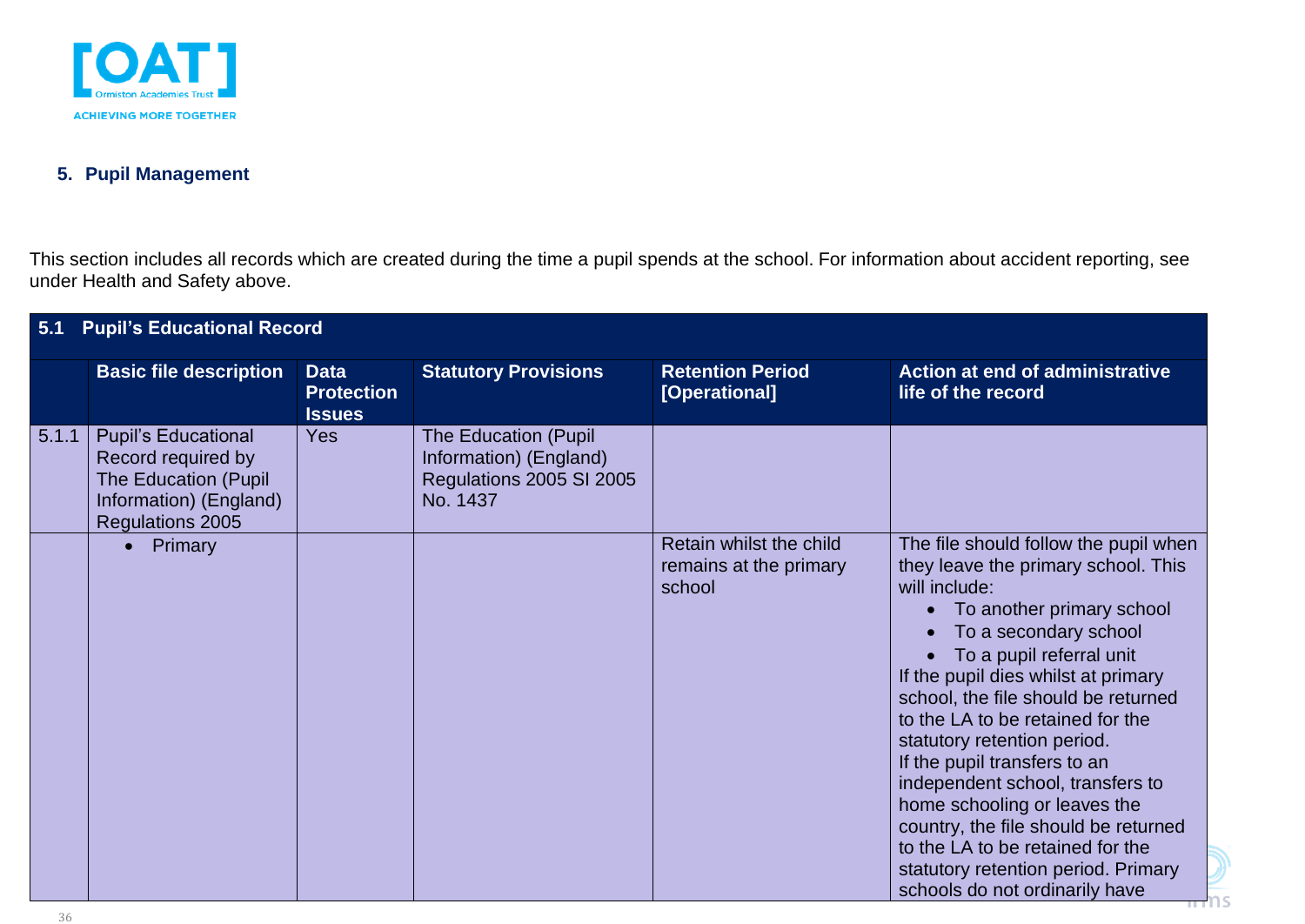

| 5.1   | <b>Pupil's Educational Record</b>                      |                                                   |                                           |                                                                                                            |                                                                                                                                                                                                                                                            |  |  |  |
|-------|--------------------------------------------------------|---------------------------------------------------|-------------------------------------------|------------------------------------------------------------------------------------------------------------|------------------------------------------------------------------------------------------------------------------------------------------------------------------------------------------------------------------------------------------------------------|--|--|--|
|       | <b>Basic file description</b>                          | <b>Data</b><br><b>Protection</b><br><b>Issues</b> | <b>Statutory Provisions</b>               | <b>Retention Period</b><br>[Operational]                                                                   | <b>Action at end of administrative</b><br>life of the record                                                                                                                                                                                               |  |  |  |
|       |                                                        |                                                   |                                           |                                                                                                            | sufficient storage space to store<br>records for pupils who have not<br>transferred in the normal way. It<br>makes more sense to transfer the<br>record to the LA, as it is more likely<br>that the pupil will request the record<br>from the LA           |  |  |  |
|       | Secondary<br>$\bullet$                                 |                                                   | <b>Limitation Act 1980</b><br>(Section 2) | Date of birth of the pupil +<br>25 years                                                                   | <b>SECURE DISPOSAL</b>                                                                                                                                                                                                                                     |  |  |  |
| 5.1.2 | Records relating to the<br>management of<br>exclusions | Yes                                               |                                           | Date of birth of the pupil<br>involved + 25 years                                                          | <b>SECURE DISPOSAL</b>                                                                                                                                                                                                                                     |  |  |  |
| 5.1.3 | Management of<br>examination<br>registrations          | Yes                                               |                                           | The examination board<br>will usually mandate how<br>long these records need to<br>be retained             |                                                                                                                                                                                                                                                            |  |  |  |
| 5.1.4 | Examination results -<br>pupil copies                  | Yes                                               |                                           |                                                                                                            |                                                                                                                                                                                                                                                            |  |  |  |
|       | Public                                                 |                                                   |                                           | This information should be<br>added to the pupil file                                                      | All uncollected certificates should be<br>returned to the examination board                                                                                                                                                                                |  |  |  |
|       | Internal<br>$\bullet$                                  |                                                   |                                           | This information should be<br>added to the pupil file                                                      |                                                                                                                                                                                                                                                            |  |  |  |
|       |                                                        |                                                   |                                           |                                                                                                            | This review took place when the Independent Inquiry on Historical Child Sexual Abuse was beginning. In light of this, it is<br>recommended that all records relating to child abuse are retained until the Inquiry is completed. This section will then be |  |  |  |
|       |                                                        |                                                   |                                           | reviewed again to take into account any recommendations the Inquiry might make concerning record retention |                                                                                                                                                                                                                                                            |  |  |  |

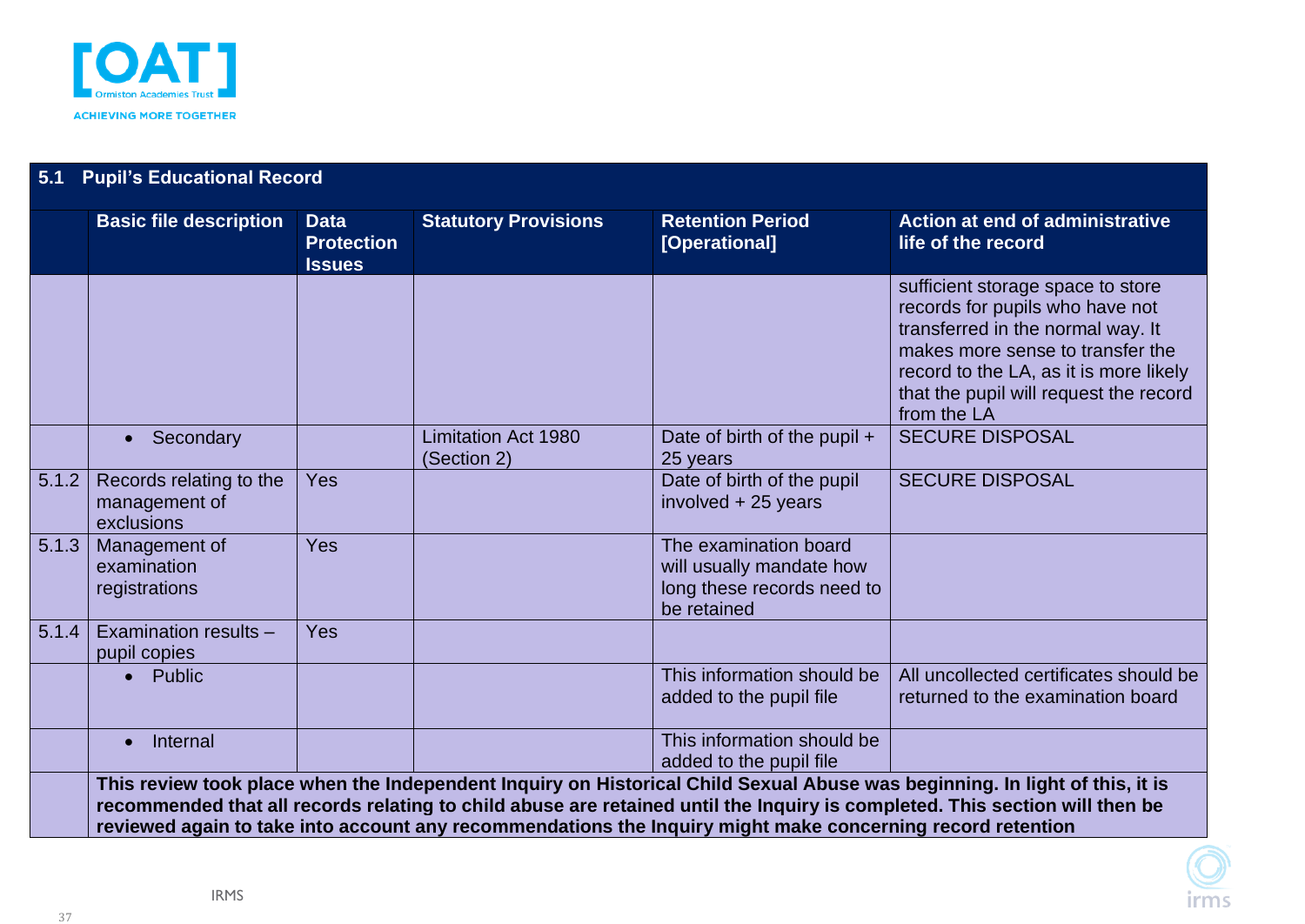

| 5.1   | <b>Pupil's Educational Record</b>                         |                                                   |                                                                                                                                                                                                                                                               |                                                                                                                                                                                                                                                                                         |                                                              |  |  |  |  |
|-------|-----------------------------------------------------------|---------------------------------------------------|---------------------------------------------------------------------------------------------------------------------------------------------------------------------------------------------------------------------------------------------------------------|-----------------------------------------------------------------------------------------------------------------------------------------------------------------------------------------------------------------------------------------------------------------------------------------|--------------------------------------------------------------|--|--|--|--|
|       | <b>Basic file description</b>                             | <b>Data</b><br><b>Protection</b><br><b>Issues</b> | <b>Statutory Provisions</b>                                                                                                                                                                                                                                   | <b>Retention Period</b><br>[Operational]                                                                                                                                                                                                                                                | <b>Action at end of administrative</b><br>life of the record |  |  |  |  |
| 5.1.5 | Child protection<br>information held on<br>pupil file     | <b>Yes</b>                                        | "Keeping children safe in<br>education Statutory<br>guidance for schools and<br>colleges March 2015";<br>"Working together to<br>safeguard children. A<br>guide to inter-agency<br>working to safeguard and<br>promote the welfare of<br>children March 2015" | If any records relating to<br>child protection issues are<br>placed on the pupil file, it<br>should be in a sealed<br>envelope and then<br>retained for the same<br>period of time as the pupil<br>file                                                                                 | <b>SECURE DISPOSAL - these</b><br>records MUST be shredded   |  |  |  |  |
| 5.1.6 | Child protection<br>information held in<br>separate files | Yes                                               | "Keeping children safe in<br>education Statutory<br>guidance for schools and<br>colleges March 2015";<br>"Working together to<br>safeguard children. A<br>guide to inter-agency<br>working to safeguard and<br>promote the welfare of<br>children March 2015" | Date of birth of the child $+$<br>25 years then REVIEW<br>This retention period was<br>agreed in consultation with<br>the Safeguarding Children<br>Group on the<br>understanding that the<br>principal copy of this<br>information will be found<br>on the LA Social Services<br>record | <b>SECURE DISPOSAL - these</b><br>records MUST be shredded   |  |  |  |  |

Retention periods relating to allegations made against adults can be found in the Human Resources section of this retention schedule.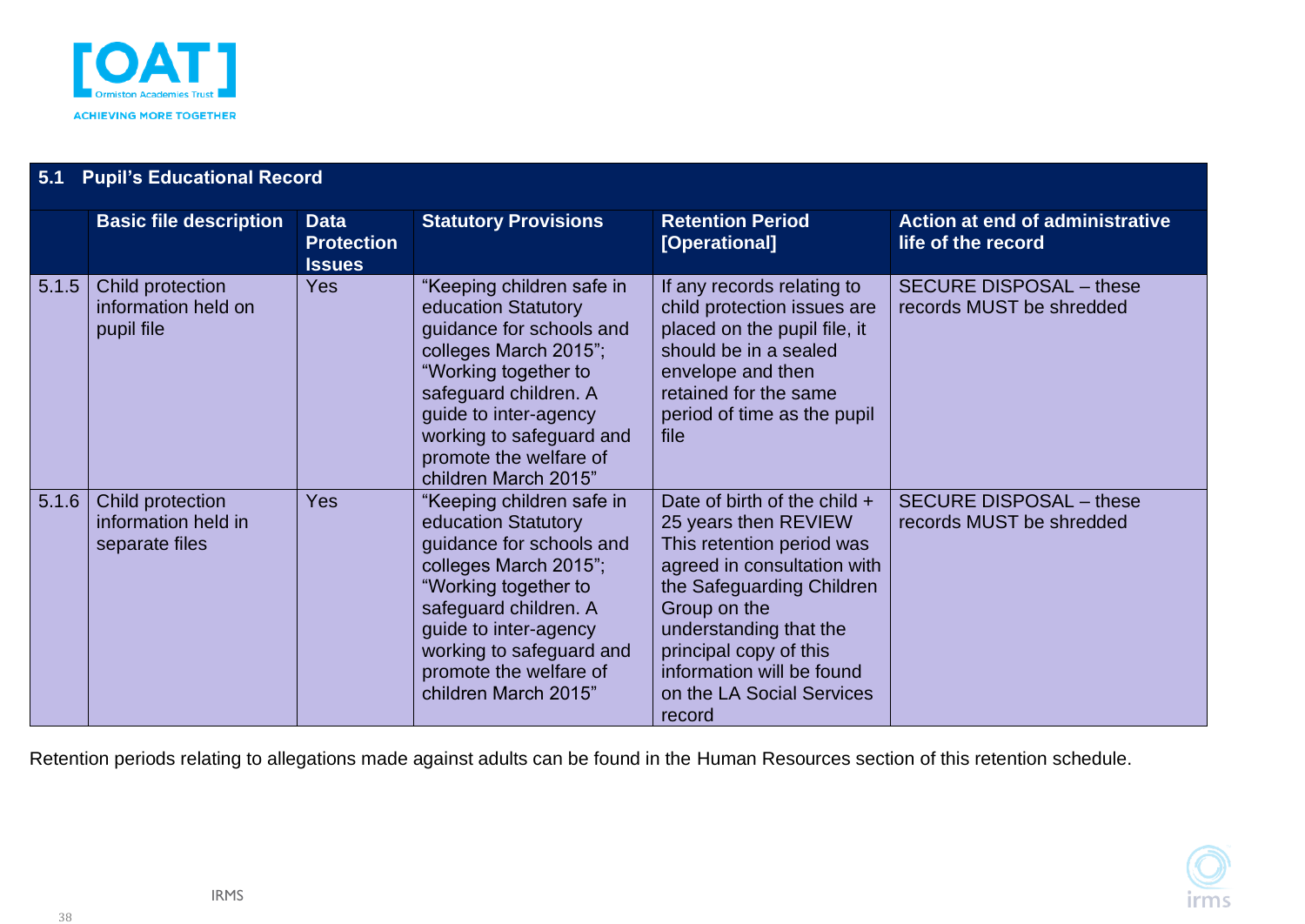

#### **5.2 Attendance Basic file description Data Protection Issues Statutory Provisions Retention Period [Operational] Action at end of <b>Retention Period [Operational] administrative life of the record** 5.2.1 Attendance registers | Yes | School attendance: Departmental advice for maintained schools, Academies, independent schools and local authorities October 2014 Every entry in the attendance register must be preserved for a period of 3 years after the date on which the entry was made SECURE DISPOSAL 5.2.2 Correspondence relating to authorised absence Education Act 1996 Section 7 | Current academic year + 2 years | SECURE DISPOSAL

#### **5.3 Special Educational Needs**

<span id="page-38-1"></span><span id="page-38-0"></span>

|       | <b>Basic file description</b>                                                                         | <b>Data</b><br><b>Protection</b><br><b>Issues</b> | <b>Statutory</b><br><b>Provisions</b>     | <b>Retention Period</b><br>[Operational] | Action at end of administrative life of the<br>record                                                                                                                                                                                                                                                                                                                                                                                                                  |
|-------|-------------------------------------------------------------------------------------------------------|---------------------------------------------------|-------------------------------------------|------------------------------------------|------------------------------------------------------------------------------------------------------------------------------------------------------------------------------------------------------------------------------------------------------------------------------------------------------------------------------------------------------------------------------------------------------------------------------------------------------------------------|
| 5.3.1 | <b>Special Educational</b><br>Needs files, reviews and<br><b>Individual Education</b><br><b>Plans</b> | Yes                                               | <b>Limitation Act</b><br>1980 (Section 2) | Date of birth of the<br>pupil + 25 years | <b>REVIEW</b><br>NOTE: This retention period is the minimum<br>retention period that any pupil file should be<br>kept. Some authorities choose to keep SEN<br>files for a longer period of time in order to<br>defend themselves in a "failure to provide a<br>sufficient education" case. There is an element<br>of business risk analysis involved in any<br>decision to keep the records longer than the<br>minimum retention period - this should be<br>documented |

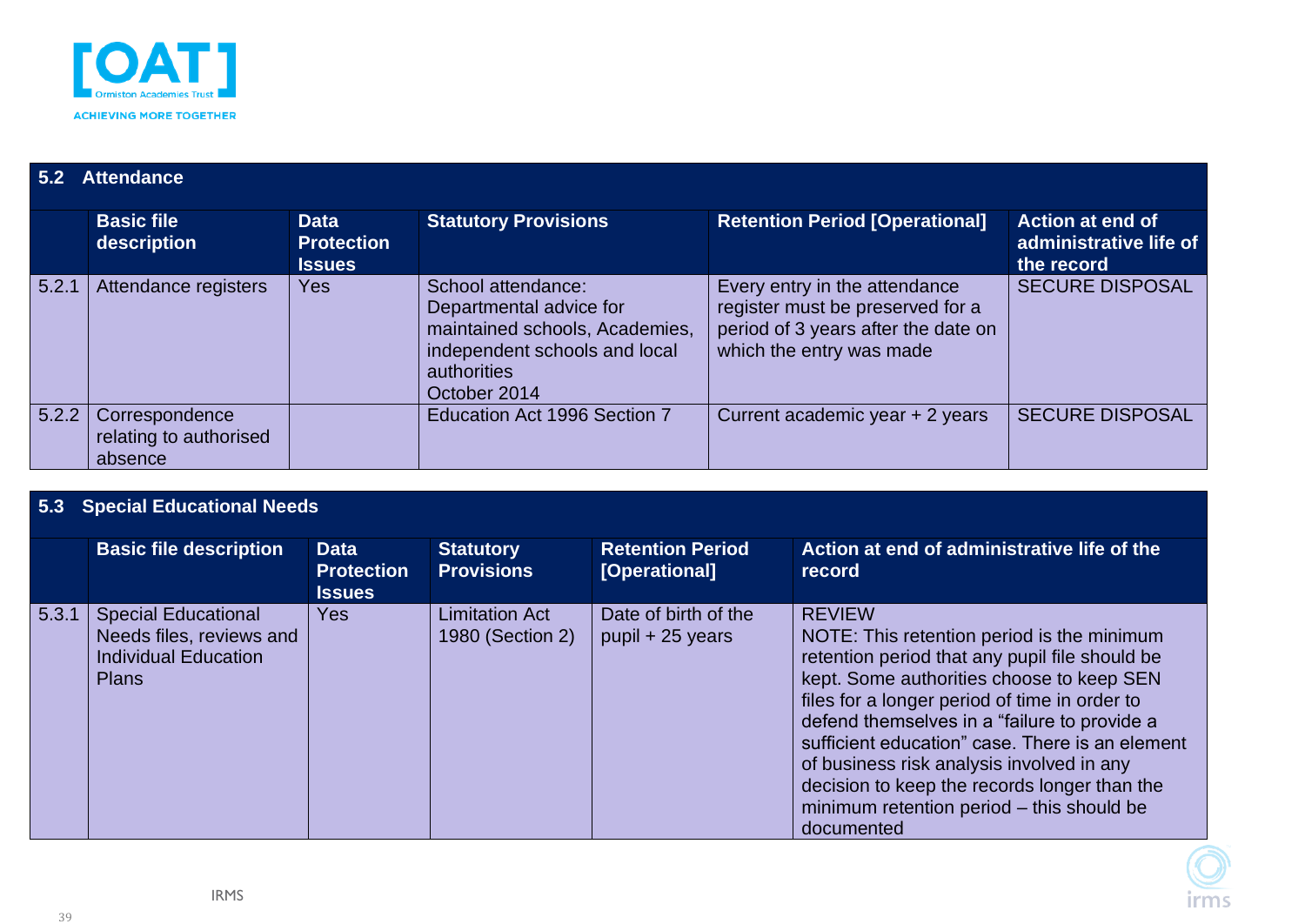

| 5.3   | <b>Special Educational Needs</b>                                                                                      |                                                   |                                                                                                                       |                                                                                                        |                                                                    |  |  |  |  |
|-------|-----------------------------------------------------------------------------------------------------------------------|---------------------------------------------------|-----------------------------------------------------------------------------------------------------------------------|--------------------------------------------------------------------------------------------------------|--------------------------------------------------------------------|--|--|--|--|
|       | <b>Basic file description</b>                                                                                         | <b>Data</b><br><b>Protection</b><br><b>Issues</b> | <b>Statutory</b><br><b>Provisions</b>                                                                                 | <b>Retention Period</b><br>[Operational]                                                               | Action at end of administrative life of the<br>record              |  |  |  |  |
| 5.3.2 | Statement maintained<br>under section 234 of the<br>Education Act 1990 and<br>any amendments made<br>to the statement | <b>Yes</b>                                        | <b>Education Act</b><br>1996<br><b>Special</b><br>Educational<br>Needs and<br><b>Disability Act</b><br>2001 Section 1 | Date of birth of the<br>pupil $+25$ years [This<br>would normally be<br>retained on the pupil<br>file] | SECURE DISPOSAL, unless the document is<br>subject to a legal hold |  |  |  |  |
| 5.3.3 | Advice and information<br>provided to parents<br>regarding educational<br>needs                                       | <b>Yes</b>                                        | <b>Special</b><br>Educational<br>Needs and<br><b>Disability Act</b><br>2001 Section 2                                 | Date of birth of the<br>pupil $+25$ years [This<br>would normally be<br>retained on the pupil<br>filel | SECURE DISPOSAL, unless the document is<br>subject to a legal hold |  |  |  |  |
| 5.3.4 | Accessibility strategy                                                                                                | <b>Yes</b>                                        | <b>Special</b><br>Educational<br>Needs and<br><b>Disability Act</b><br>2001 Section 14                                | Date of birth of the<br>pupil $+25$ years [This<br>would normally be<br>retained on the pupil<br>file] | SECURE DISPOSAL, unless the document is<br>subject to a legal hold |  |  |  |  |

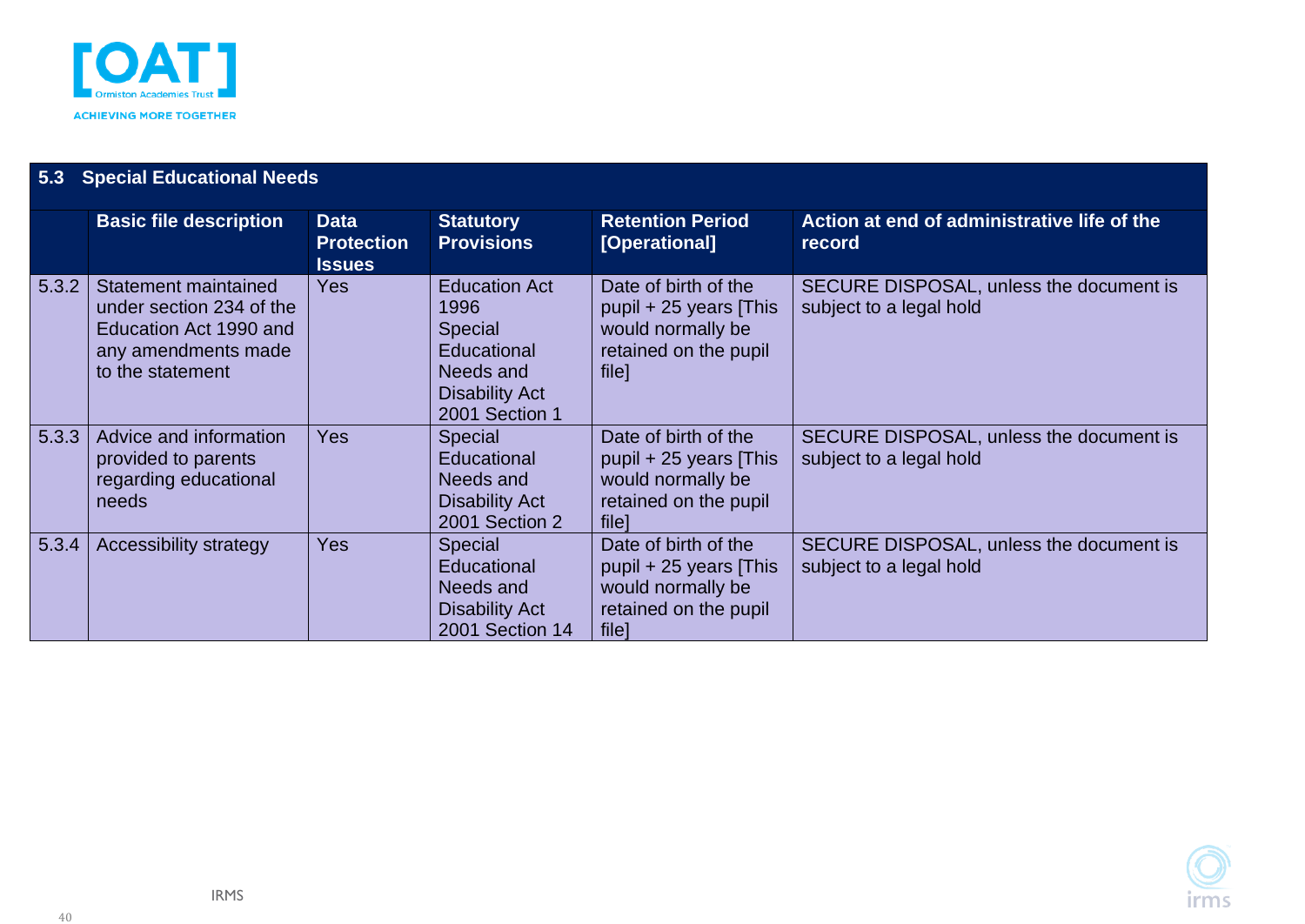

### **6. Curriculum Management**

### **6.1 Statistics and Management Information**

<span id="page-40-1"></span><span id="page-40-0"></span>

|       | <b>Basic file description</b>                      | <b>Data</b><br><b>Protection</b><br><b>Issues</b> | <b>Statutory</b><br><b>Provisions</b> | <b>Retention Period [Operational]</b>                                                                                                                                                                                                                                                                                                | <b>Action at end of</b><br>administrative life of<br>the record |
|-------|----------------------------------------------------|---------------------------------------------------|---------------------------------------|--------------------------------------------------------------------------------------------------------------------------------------------------------------------------------------------------------------------------------------------------------------------------------------------------------------------------------------|-----------------------------------------------------------------|
| 6.1.1 | <b>Curriculum returns</b>                          | <b>No</b>                                         |                                       | Current year + 3 years                                                                                                                                                                                                                                                                                                               | <b>SECURE DISPOSAL</b>                                          |
| 6.1.2 | <b>Examination results</b><br>(schools copy)       | <b>Yes</b>                                        |                                       | Current year + 6 years                                                                                                                                                                                                                                                                                                               | <b>SECURE DISPOSAL</b>                                          |
|       | SATs records -                                     | <b>Yes</b>                                        |                                       |                                                                                                                                                                                                                                                                                                                                      |                                                                 |
|       | <b>Results</b>                                     |                                                   |                                       | The SATS results should be recorded on the<br>pupil's educational file and will therefore be<br>retained until the pupil reaches the age of 25<br>years<br>The school may wish to keep a composite record<br>of all the whole year SATs results. These could<br>be kept for current year $+ 6$ years to allow<br>suitable comparison | <b>SECURE DISPOSAL</b>                                          |
|       | Examination<br>papers                              |                                                   |                                       | The examination papers should be kept until any<br>appeals/validation process is complete                                                                                                                                                                                                                                            | <b>SECURE DISPOSAL</b>                                          |
| 6.1.3 | <b>Published Admission</b><br>Number (PAN) reports | Yes                                               |                                       | Current year + 6 years                                                                                                                                                                                                                                                                                                               | <b>SECURE DISPOSAL</b>                                          |
| 6.1.4 | Value added and<br>contextual data                 | <b>Yes</b>                                        |                                       | Current year + 6 years                                                                                                                                                                                                                                                                                                               | <b>SECURE DISPOSAL</b>                                          |
| 6.1.5 | Self-evaluation forms                              | <b>Yes</b>                                        |                                       | Current year + 6 years                                                                                                                                                                                                                                                                                                               | <b>SECURE DISPOSAL</b>                                          |

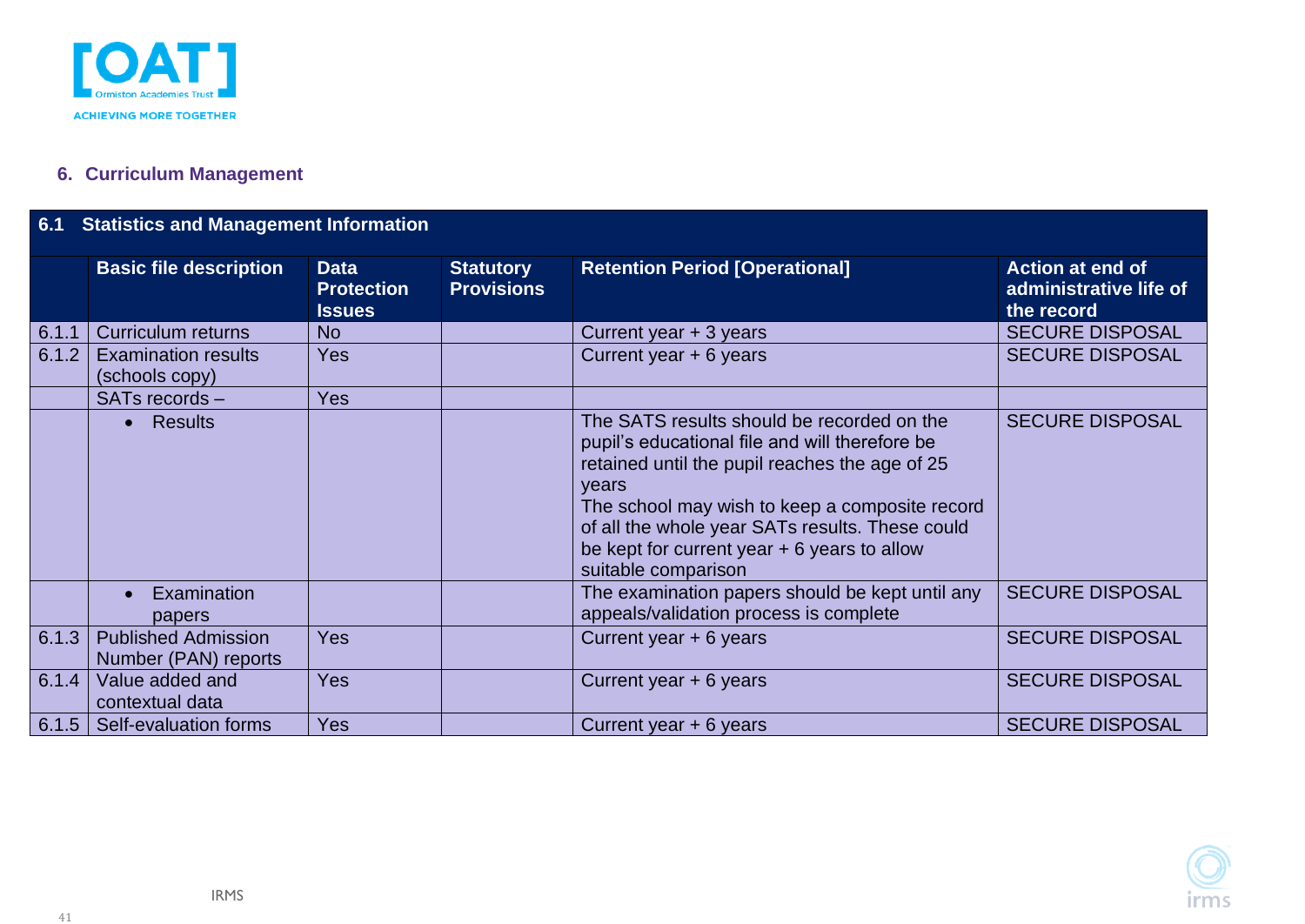

<span id="page-41-0"></span>

| 6.2   | <b>Implementation of Curriculum</b> |                                                   |                                       |                                                                                                                                                                |                                                                                                                                                    |  |  |  |  |  |
|-------|-------------------------------------|---------------------------------------------------|---------------------------------------|----------------------------------------------------------------------------------------------------------------------------------------------------------------|----------------------------------------------------------------------------------------------------------------------------------------------------|--|--|--|--|--|
|       | <b>Basic file</b><br>description    | <b>Data</b><br><b>Protection</b><br><b>Issues</b> | <b>Statutory</b><br><b>Provisions</b> | <b>Retention Period [Operational]</b>                                                                                                                          | Action at end of administrative life of<br>the record                                                                                              |  |  |  |  |  |
| 6.2.1 | Schemes of<br>work                  | <b>No</b>                                         |                                       | Current year + 1 year                                                                                                                                          | It may be appropriate to review these<br>records at the end of each year and<br>allocate a further retention period, or,<br><b>SECURE DISPOSAL</b> |  |  |  |  |  |
| 6.2.2 | Timetable                           | <b>No</b>                                         |                                       | Current year + 1 year                                                                                                                                          | It may be appropriate to review these<br>records at the end of each year and<br>allocate a further retention period, or,<br><b>SECURE DISPOSAL</b> |  |  |  |  |  |
| 6.2.3 | <b>Class record</b><br>books        | <b>No</b>                                         |                                       | Current year + 1 year                                                                                                                                          | It may be appropriate to review these<br>records at the end of each year and<br>allocate a further retention period, or,<br><b>SECURE DISPOSAL</b> |  |  |  |  |  |
| 6.2.4 | <b>Mark books</b>                   | <b>No</b>                                         |                                       | Current year + 1 year                                                                                                                                          | It may be appropriate to review these<br>records at the end of each year and<br>allocate a further retention period, or,<br><b>SECURE DISPOSAL</b> |  |  |  |  |  |
| 6.2.5 | Record of<br>homework set           | <b>No</b>                                         |                                       | Current year + 1 year                                                                                                                                          | It may be appropriate to review these<br>records at the end of each year and<br>allocate a further retention period, or,<br><b>SECURE DISPOSAL</b> |  |  |  |  |  |
| 6.2.6 | Pupils' work                        | <b>No</b>                                         |                                       | Where possible, work should be returned<br>to the pupil at the end of the academic<br>year. If this is not the school's policy, then<br>current year $+1$ year | <b>SECURE DISPOSAL</b>                                                                                                                             |  |  |  |  |  |

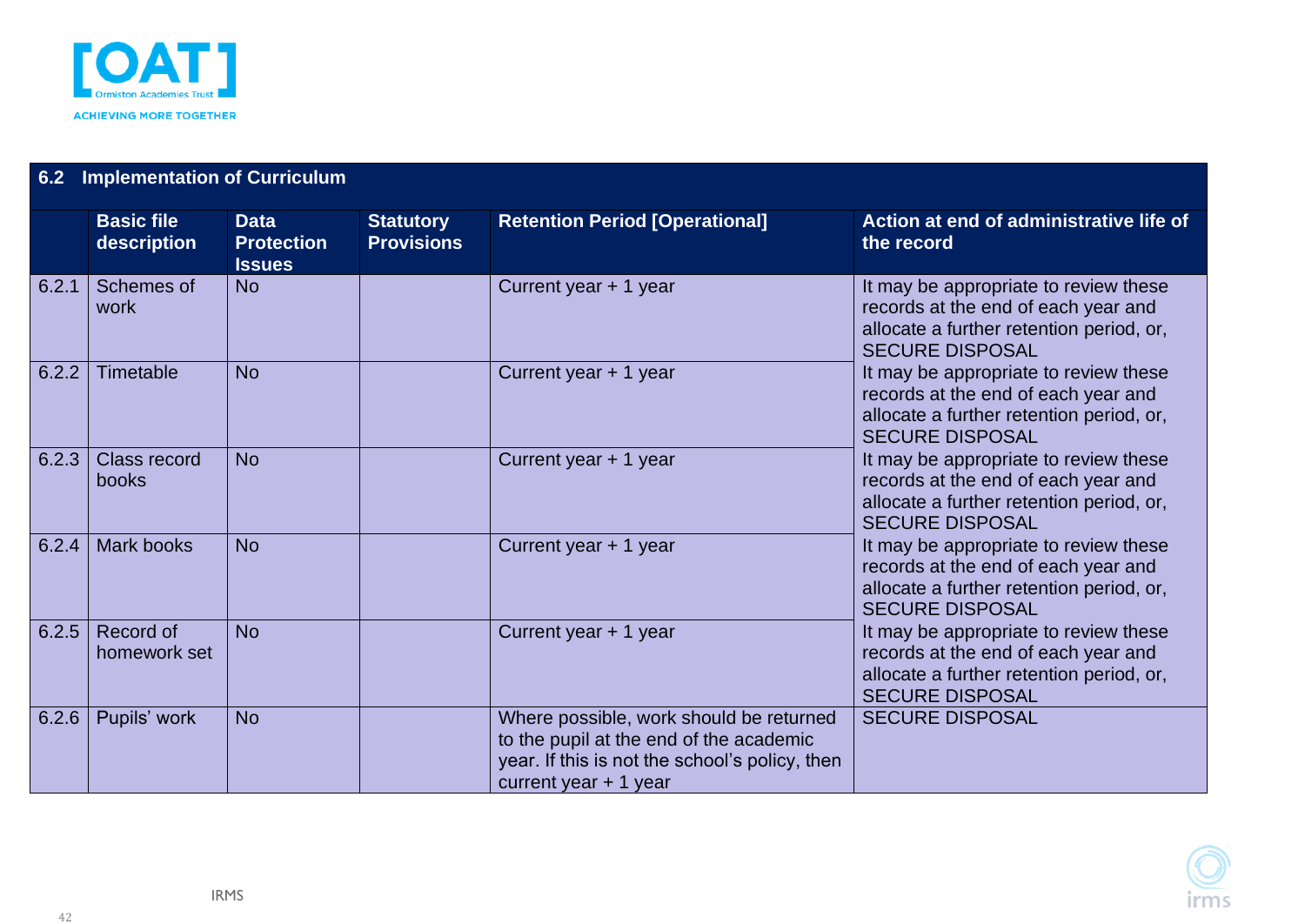

#### **7. Extracurricular Activities**

#### **7.1 Educational Visits outside the Classroom**

<span id="page-42-1"></span><span id="page-42-0"></span>

|       | <b>Basic file</b><br>description                                                                                                            | <b>Data</b><br><b>Protection</b><br><b>Issues</b> | <b>Statutory Provisions</b>                                                                                                                                                                                            | <b>Retention Period</b><br>[Operational] | <b>Action at end of administrative</b><br>life of the record                                                                                                                                                                                                                     |
|-------|---------------------------------------------------------------------------------------------------------------------------------------------|---------------------------------------------------|------------------------------------------------------------------------------------------------------------------------------------------------------------------------------------------------------------------------|------------------------------------------|----------------------------------------------------------------------------------------------------------------------------------------------------------------------------------------------------------------------------------------------------------------------------------|
| 7.1.1 | Records created by<br>schools in order to<br>obtain approval to run<br>an educational visit<br>outside the classroom<br>- Primary schools   | <b>No</b>                                         | <b>Outdoor Education Advisers'</b><br><b>Panel National Guidance</b><br>website http://oeapng.info<br>specifically Section 3 - "Legal<br><b>Framework and Employer</b><br>Systems" and Section 4 -<br>"Good Practice". | Date of visit + 14 years                 | <b>SECURE DISPOSAL</b>                                                                                                                                                                                                                                                           |
| 7.1.2 | Records created by<br>schools in order to<br>obtain approval to run<br>an educational visit<br>outside the classroom<br>- Secondary schools | <b>No</b>                                         | <b>Outdoor Education Advisers'</b><br><b>Panel National Guidance</b><br>website http://oeapng.info<br>specifically Section 3 - "Legal<br><b>Framework and Employer</b><br>Systems" and Section 4 -<br>"Good Practice". | Date of visit + 10 years                 | <b>SECURE DISPOSAL</b>                                                                                                                                                                                                                                                           |
| 7.1.3 | Parental consent<br>forms for school trips<br>where there has been<br>no major incident                                                     | <b>Yes</b>                                        |                                                                                                                                                                                                                        | Conclusion of the trip                   | Although the consent forms could<br>be retained for date of birth $+25$<br>years, the requirement for them<br>being needed is low and most<br>schools do not have the storage<br>capacity to retain every single<br>consent form issued by the school<br>for this period of time |

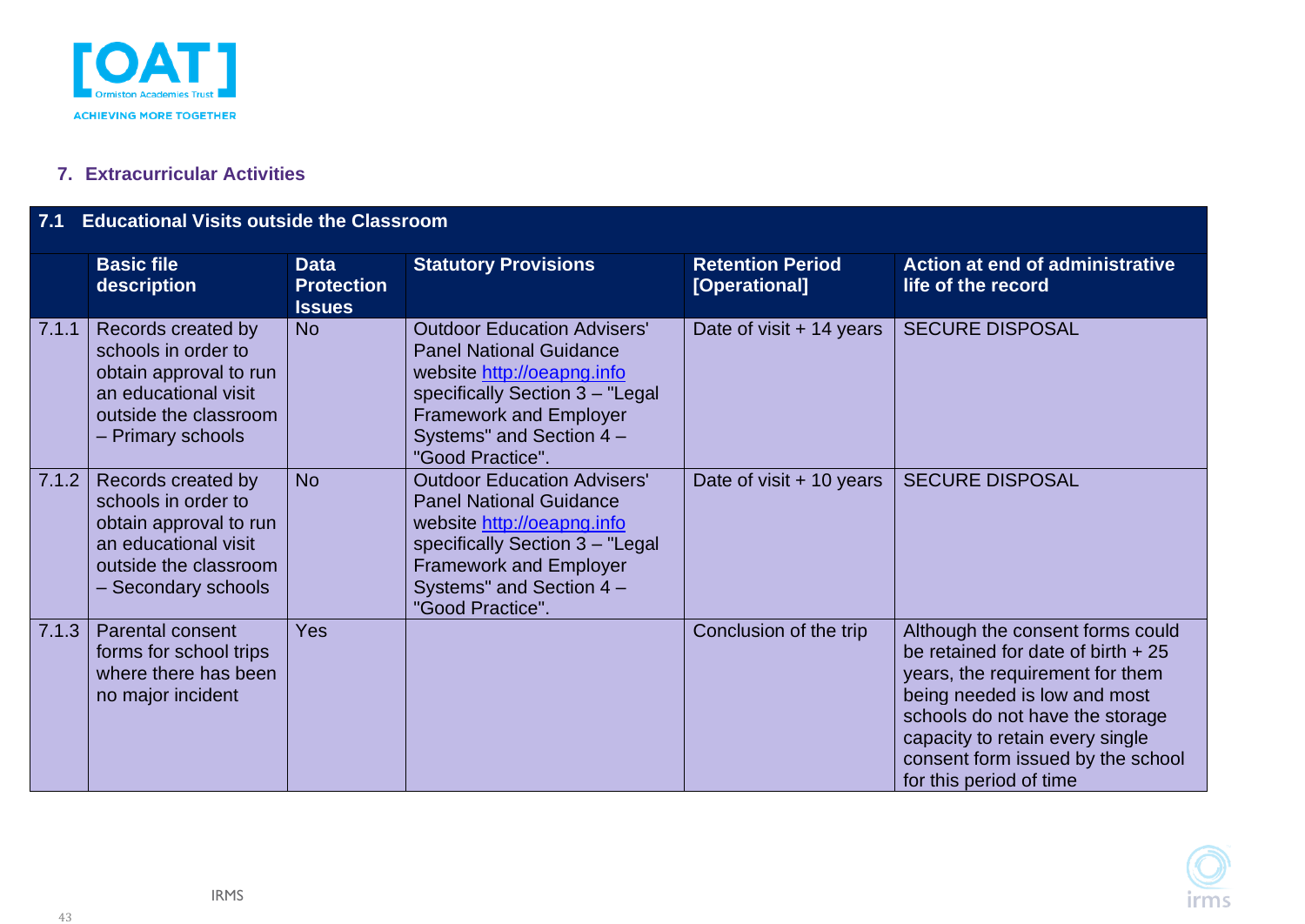

| 7.1   | <b>Educational Visits outside the Classroom</b>                                             |                                                   |                                 |                                                                                                                                                                                                                         |                                                       |  |  |  |  |
|-------|---------------------------------------------------------------------------------------------|---------------------------------------------------|---------------------------------|-------------------------------------------------------------------------------------------------------------------------------------------------------------------------------------------------------------------------|-------------------------------------------------------|--|--|--|--|
|       | <b>Basic file</b><br>description                                                            | <b>Data</b><br><b>Protection</b><br><b>Issues</b> | <b>Statutory Provisions</b>     | <b>Retention Period</b><br>[Operational]                                                                                                                                                                                | Action at end of administrative<br>life of the record |  |  |  |  |
| 7.1.4 | Parental permission<br>slips for school trips -<br>where there has been<br>a major incident | <b>Yes</b>                                        | Limitation Act 1980 (Section 2) | Date of birth of the<br>pupil involved in the<br>incident $+25$ years<br>The permission slips<br>for all the pupils on the<br>trip need to be retained<br>to show that the rules<br>had been followed for<br>all pupils |                                                       |  |  |  |  |
| 7.1.5 | Records relating to<br>residential trips                                                    | <b>Yes</b>                                        |                                 | Date of birth of<br>youngest pupil involved<br>$+25$ years                                                                                                                                                              | <b>SECURE DISPOSAL</b>                                |  |  |  |  |

### **7.2 Walking Bus**

<span id="page-43-0"></span>

|       | <b>Basic file</b><br>description | <b>Data</b><br><b>Protection</b><br><b>Issues</b> | <b>Statutory</b><br><b>Provisions</b> | <b>Retention Period [Operational]</b>                                                                                                                                                                                                                           | <b>Action at end of</b><br>administrative life of the<br>record                                                                           |
|-------|----------------------------------|---------------------------------------------------|---------------------------------------|-----------------------------------------------------------------------------------------------------------------------------------------------------------------------------------------------------------------------------------------------------------------|-------------------------------------------------------------------------------------------------------------------------------------------|
| 7.2.1 | <b>Walking bus</b><br>registers  | <b>Yes</b>                                        |                                       | Date of register + 3 years.<br>This takes into account the fact that, if there is an<br>incident requiring an accident report, the register<br>will be submitted with the accident report and kept<br>for the period of time required for accident<br>reporting | <b>SECURE DISPOSAL</b><br>[If these records are retained<br>electronically any back up<br>copies should be destroyed at<br>the same time] |

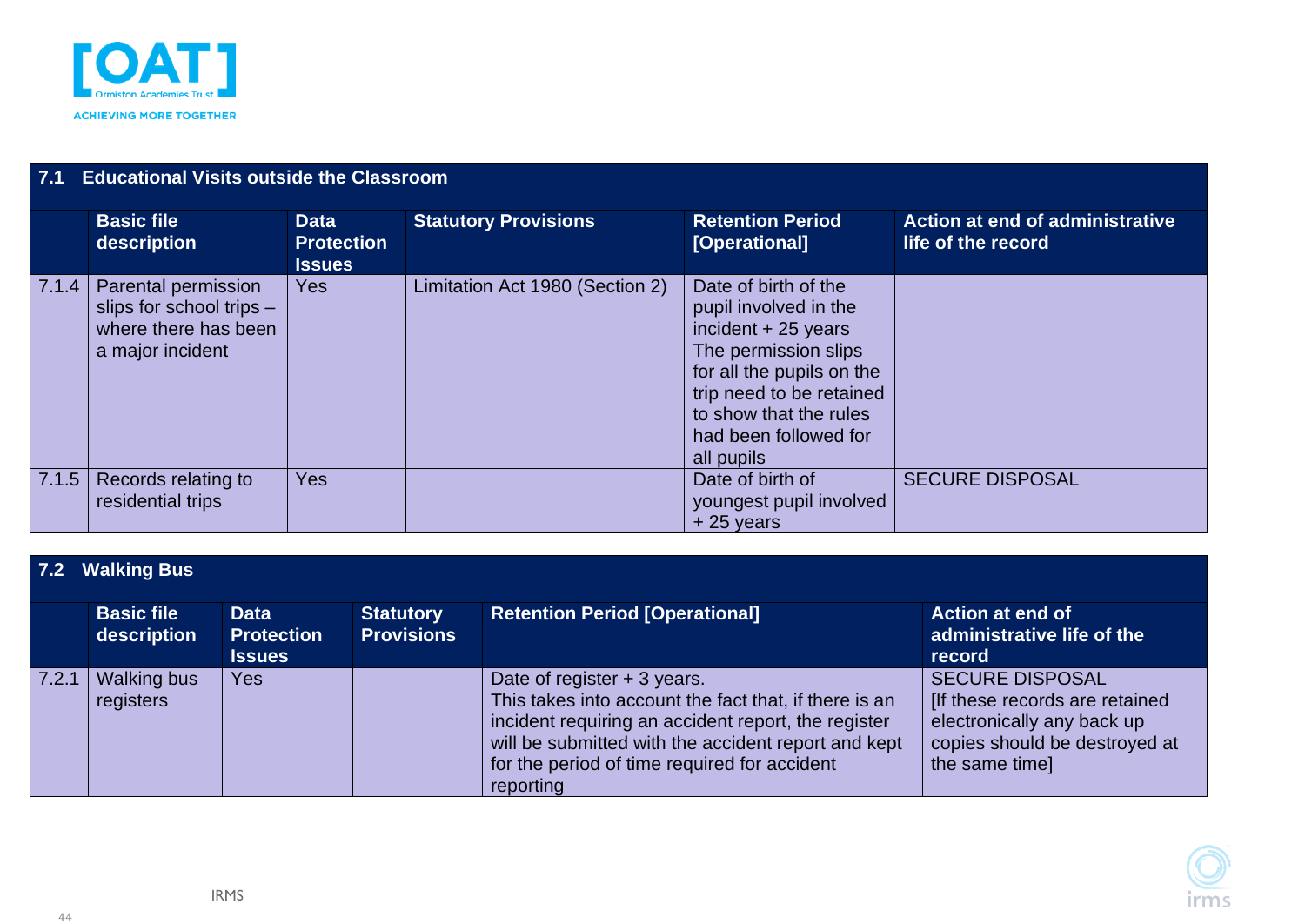

#### **8. Central Government and Local Authority (LA)**

This section covers records created in the course of interaction between the school and the LA.

|       | 8.1 Local Authority                    |                                         |                                       |                                          |                                                       |  |  |  |
|-------|----------------------------------------|-----------------------------------------|---------------------------------------|------------------------------------------|-------------------------------------------------------|--|--|--|
|       | <b>Basic file description</b>          | <b>Data Protection</b><br><b>Issues</b> | <b>Statutory</b><br><b>Provisions</b> | <b>Retention Period</b><br>[Operational] | Action at end of administrative life<br>of the record |  |  |  |
| 8.1.1 | Secondary transfer sheets<br>(Primary) | Yes                                     |                                       | Current year $+2$ years                  | SECURE DISPOSAL                                       |  |  |  |
| 8.1.2 | Attendance returns                     | Yes                                     |                                       | Current year $+1$ year                   | <b>SECURE DISPOSAL</b>                                |  |  |  |
|       | 8.1.3 School census returns            | <b>No</b>                               |                                       | Current year $+5$ years                  | <b>SECURE DISPOSAL</b>                                |  |  |  |

#### **8.2 Central Government**

<span id="page-44-2"></span><span id="page-44-1"></span><span id="page-44-0"></span>

|       | <b>Basic file description</b>                                   | <b>Data Protection</b><br><b>Issues</b> | <b>Statutory</b><br><b>Provisions</b> | <b>Retention Period</b><br>[Operational] | <b>Action at end of</b><br>administrative life of the<br>record |
|-------|-----------------------------------------------------------------|-----------------------------------------|---------------------------------------|------------------------------------------|-----------------------------------------------------------------|
| 8.2.1 | <b>OFSTED reports and papers</b>                                | <b>No</b>                               |                                       | Life of the report then<br><b>REVIEW</b> | <b>SECURE DISPOSAL</b>                                          |
| 8.2.2 | Returns made to central<br>government                           | <b>No</b>                               |                                       | Current year $+ 6$ years                 | <b>SECURE DISPOSAL</b>                                          |
| 8.2.3 | Circulars and other information<br>sent from central government | <b>No</b>                               |                                       | <b>Operational use</b>                   | <b>SECURE DISPOSAL</b>                                          |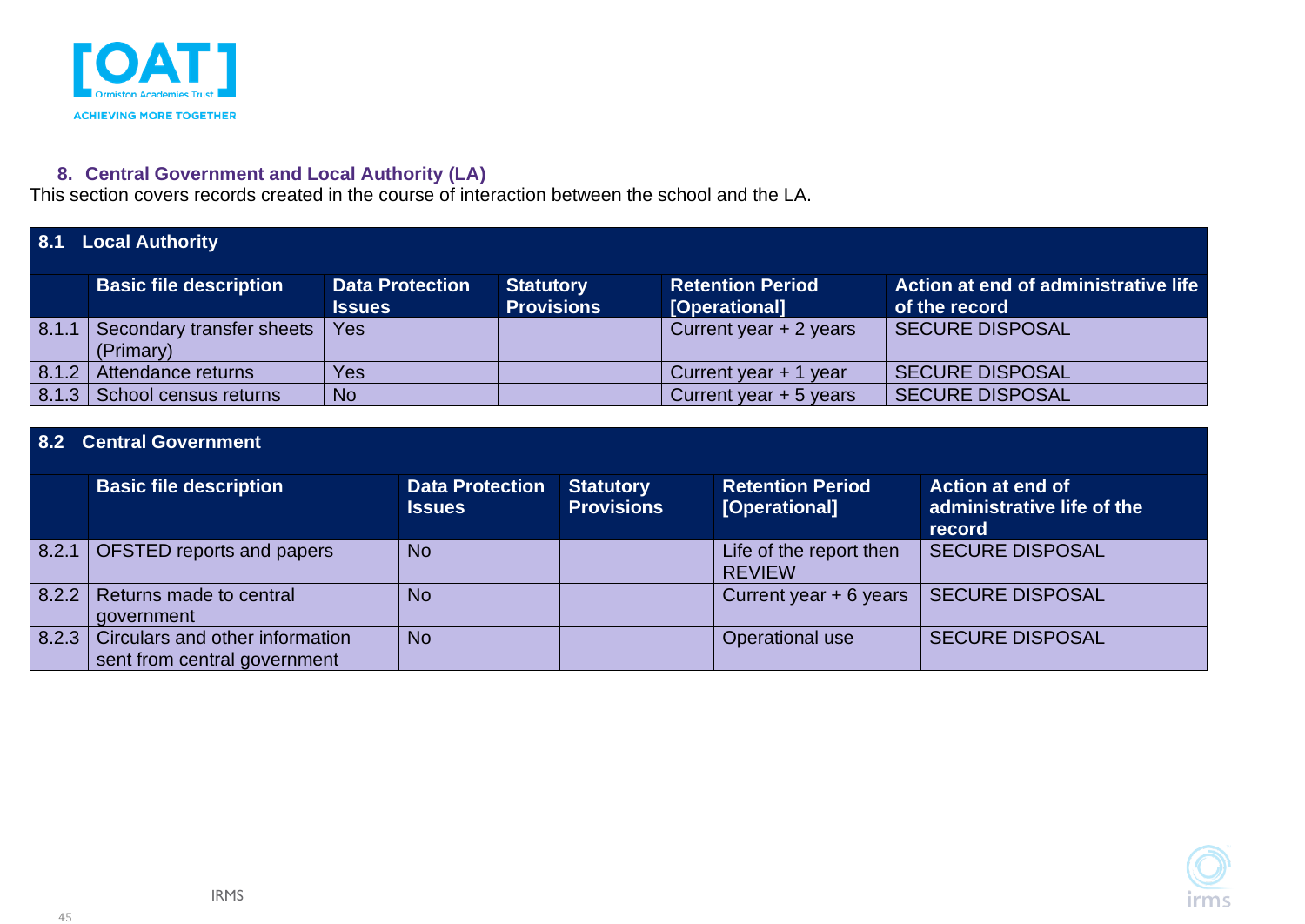

### <span id="page-45-0"></span>3.Deletion and retention of documents

- 3.1. When a document is at the end of its retention period, it should be dealt with in accordance with this policy.
- 3.2. All personal data which is deleted in line with retention periods should be recorded on a log. This can be done as batch entries where appropriate.
- 3.3. Confidential waste (Secure Disposal)
	- 3.3.1. This should be made available for collection in the confidential waste bins or sacks or shredded through OAT assessed compliant data disposal organisations
	- 3.3.2. Anything that contains personal information should be treated as confidential.

#### <span id="page-45-1"></span>3.4. Other documentation (Standard Disposal)

<span id="page-45-2"></span>3.4.1. Other documentation can be deleted or placed in recycling bins where appropriate.

#### 3.5. Automatic deletion

3.5.1. Certain information will be automatically archived by the computer systems. Should you want to retrieve any information, or prevent this happening in a particular circumstance, please contact the ICT lead in your academy or The Web Services Manager for Head Office.

#### <span id="page-45-3"></span>3.6. Individual responsibility

- 3.6.1. This should be made available for collection in the confidential waste bins or sacks or shredded through OAT assessed compliant data disposal organisations
	- 3.6.1.1. Has the information come to the end of its useful life?
	- 3.6.1.2. Is there a legal requirement to keep this information or document for a set period?
	- 3.6.1.3. Would the information be likely to be needed in the case of any legal proceedings? In particular, is it potentially relevant to an historic child abuse enquiry? (Is the information contentious, does it relate to an incident that could potentially give rise to proceedings?)
	- 3.6.1.4. Would the document be useful for the organisation as a precedent, learning document, or for performance management processes?
	- 3.6.1.5. Is the document of historic or statistical significance?
	- 3.6.1.6. If the decision is made to keep the document, this must be referred to the Data Protection Officer via the Data Protection Lead of an individual academy and reasons given.
	- 3.6.1.7.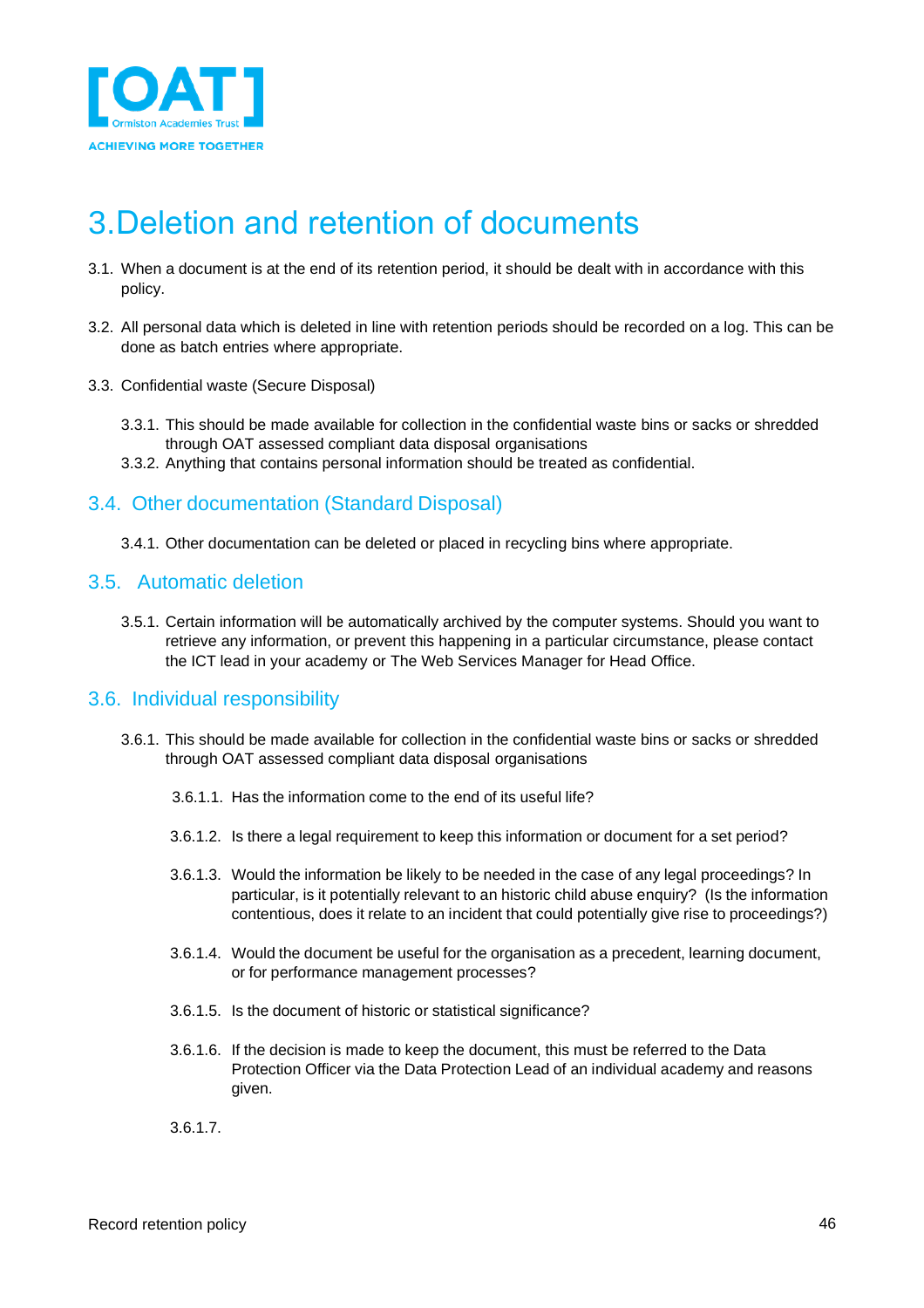

### <span id="page-46-0"></span>4.Deletion and retention of data stored as email

- 4.1. For more information please see email retention policy
- 4.2. Email must only be retained for as long as stipulated in the OAT Email Policy.
- 4.3. Email services have an operational function and are not provided for the storage or filing of documents and as such emails must be reviewed and dealt with promptly.
- 4.4. Emails that contain information that exists elsewhere on the academy's systems must be deleted within the period stated in the OAT Email Policy.
- 4.5. Information that is attached to or contained within emails is subject to a retention period as detailed within section 2 of this document.

### <span id="page-46-1"></span>5.Deletion and retention of user accounts, including email and other third-party services

- 5.1. Network accounts
	- 5.1.1. will be locked as soon as the user leaves the employment of the Trust or its academies.
	- 5.1.2. a decision on the retention of data should be decided within 90 days. The files and emails should be moved to the required appropriate storage during this time
- 5.2. Third party services
	- 5.2.1. A list of the users third party access should already be known for each user or should be able to be ascertained quickly
	- 5.2.2. All third-party access should be removed immediately upon the user leaving the Trust.

### <span id="page-46-2"></span>6.Retention Audit Guidance

- 6.1. It is the responsibility of the Data Protection Lead (DPL) and local IT to ensure retention audits are According the responsionity of the Data Procedular Beau (BPB) and recain the energy retention during any order<br>Conducted at regular intervals. This can be done on a termly basis, half termly or any other interval the gaiai intoi academy deems appropriate.
- 6.2. The Retention Audit findings need to be documented and sent to OAT Data Protection Officer: [dpo@ormistonacademies.co.uk](mailto:dpo@ormistonacademies.co.uk)
- 6.3. It is recommended that all staff at your academy have reviewed the Record Retention Policy and Email Retention Policy, so that any questions about these policies can be raised and addressed before conducting a retention audit.
- 6.4. The retention audit should be conducted on a random sample of staff and data types if possible, avoid staff doing the same job role. For example, if you conducted your audit on 10 members of staff, and they were all teaching staff, this would not include a variety of job roles. Data types can be picked from the sections of the Record Retention Policy E.g. Health and Safety Documents.